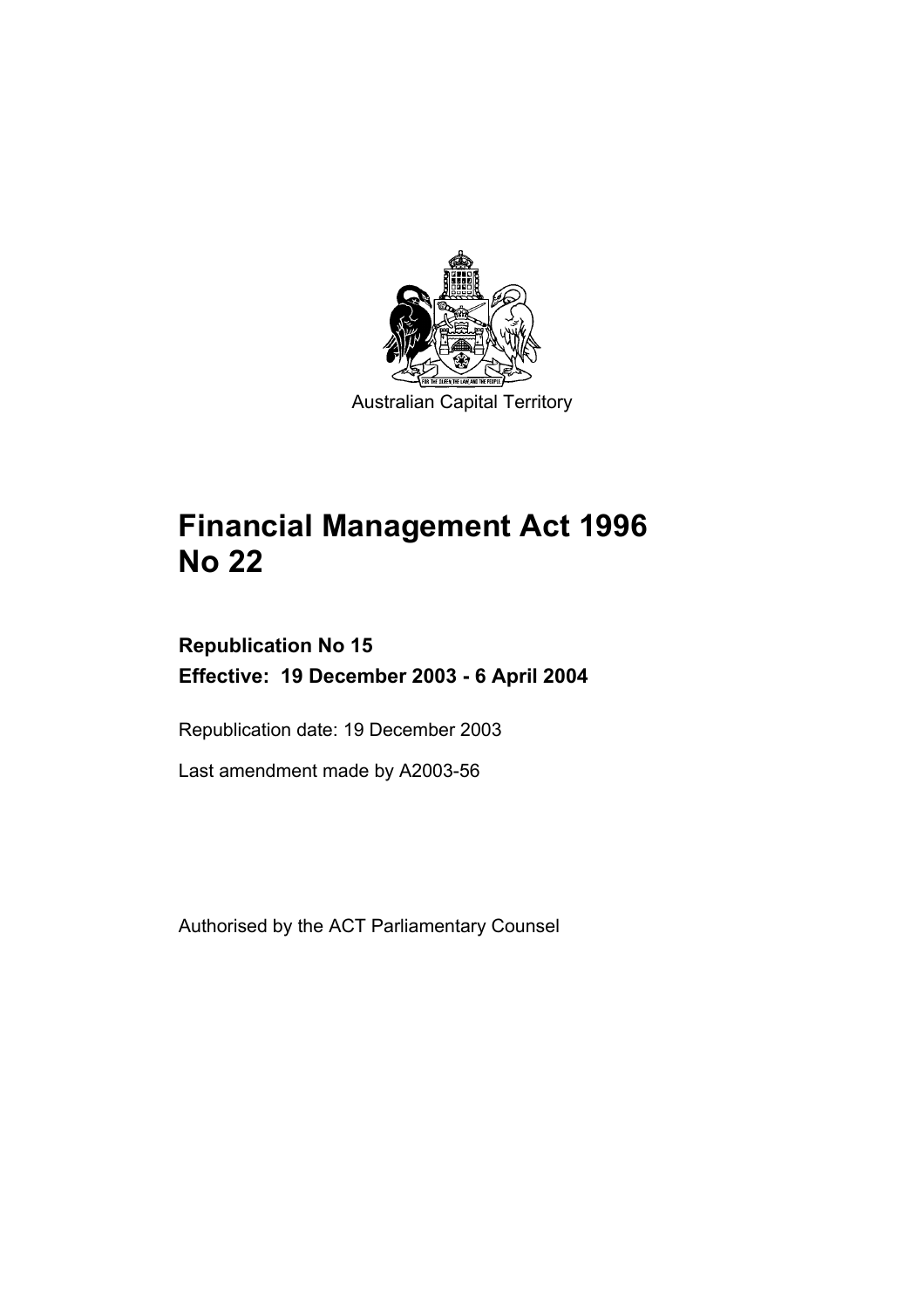#### **About this republication**

#### **The republished law**

This is a republication of the *Financial Management Act 1996* (including any amendment made under the *Legislation Act 2001*, part 11.3 (Editorial changes)) as in force on 19 December 2003*.* It also includes any amendment, repeal or expiry affecting the republished law to 19 December 2003.

The legislation history and amendment history of the republished law are set out in endnotes 3 and 4.

#### **Kinds of republications**

The Parliamentary Counsel's Office prepares 2 kinds of republications of ACT laws (see the ACT legislation register at www.legislation.act.gov.au):

- authorised republications to which the *Legislation Act 2001* applies
- unauthorised republications.

The status of this republication appears on the bottom of each page.

#### **Editorial changes**

The *Legislation Act 2001*, part 11.3 authorises the Parliamentary Counsel to make editorial amendments and other changes of a formal nature when preparing a law for republication. Editorial changes do not change the effect of the law, but have effect as if they had been made by an Act commencing on the republication date (see *Legislation Act 2001*, s 115 and s 117). The changes are made if the Parliamentary Counsel considers they are desirable to bring the law into line, or more closely into line, with current legislative drafting practice.

This republication does not include amendments made under part 11.3 (see endnote 1).

#### **Uncommenced provisions and amendments**

If a provision of the republished law has not commenced or is affected by an uncommenced amendment, the symbol  $|\mathbf{U}|$  appears immediately before the provision heading. The text of the uncommenced provision or amendment appears only in the last endnote.

#### **Modifications**

If a provision of the republished law is affected by a current modification, the symbol  $\mathbf{M}$ appears immediately before the provision heading. The text of the modifying provision appears in the endnotes. For the legal status of modifications, see *Legislation Act 2001*, section 95.

#### **Penalties**

The value of a penalty unit for an offence against this republished law at the republication date is—

- (a) if the person charged is an individual—\$100; or
- (b) if the person charged is a corporation—\$500.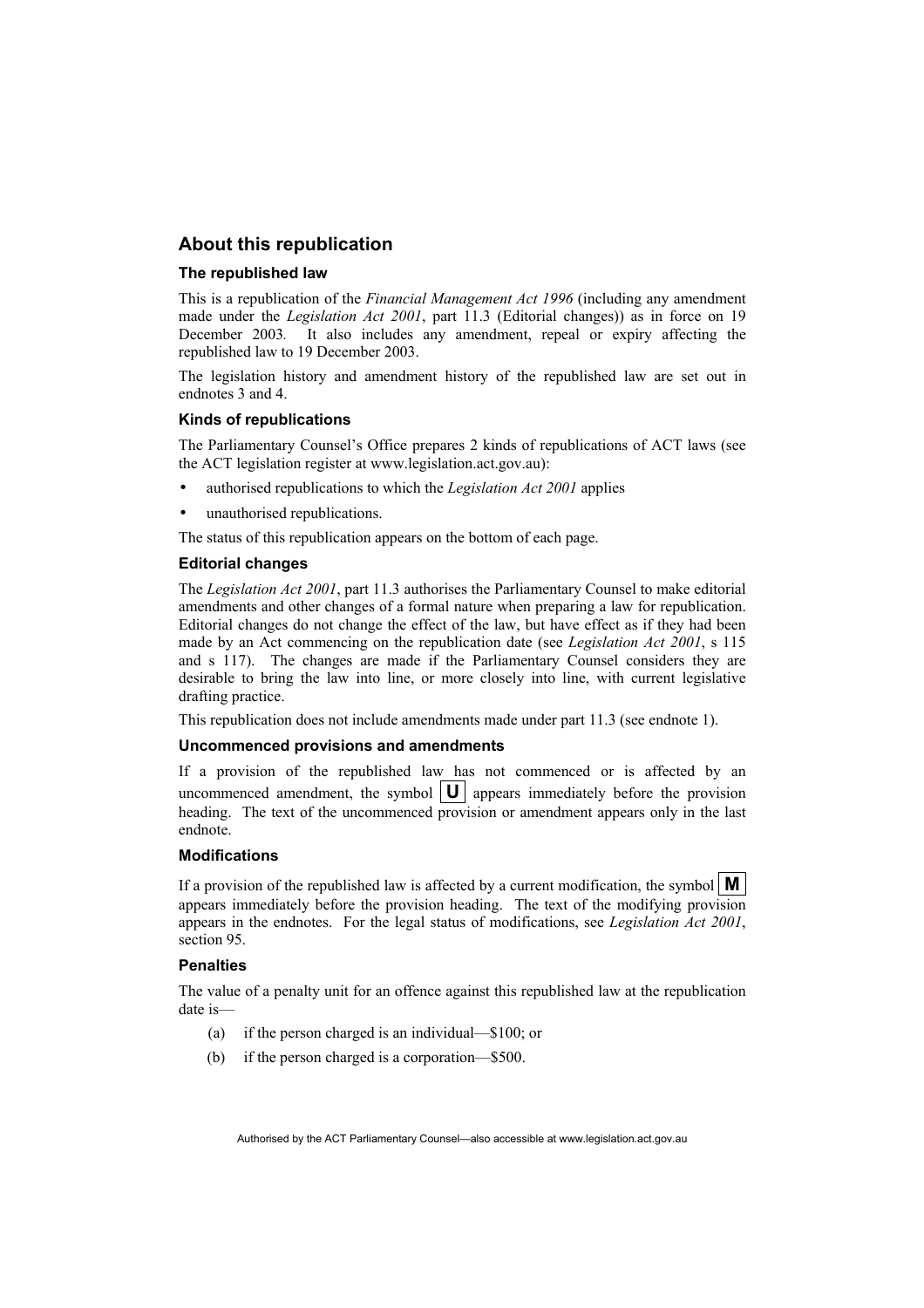

# **Financial Management Act 1996**

# **Contents**

| <br>× | ×<br>۰. |
|-------|---------|
|       |         |

| Part 1              | <b>Preliminary</b>                                                            |                |
|---------------------|-------------------------------------------------------------------------------|----------------|
| 1                   | Name of Act                                                                   | $\overline{2}$ |
| 2                   | Act subject to Territory Superannuation Provision Protection Act              | $\overline{2}$ |
| 3                   | Dictionary                                                                    | 2              |
| 3A                  | <b>Notes</b>                                                                  | 2              |
| 3B                  | Declaration that certain authorities are not Territory authorities<br>for Act | 3              |
| 4                   | Application of pts 2, 3 and 5 to Legislative Assembly secretariat             | 3              |
| Part 2              | <b>Budget management</b>                                                      |                |
| <b>Division 2.1</b> | <b>Appropriations and budgets</b>                                             |                |
| 5                   | Timing of first Appropriation Bill for financial year                         | 4              |
| 6                   | Necessity for appropriation                                                   | 4              |
| R <sub>15</sub>     | Financial Management Act 1996                                                 | contents 1     |
| 19/12/03            | Effective: 19/12/03-06/04/04                                                  |                |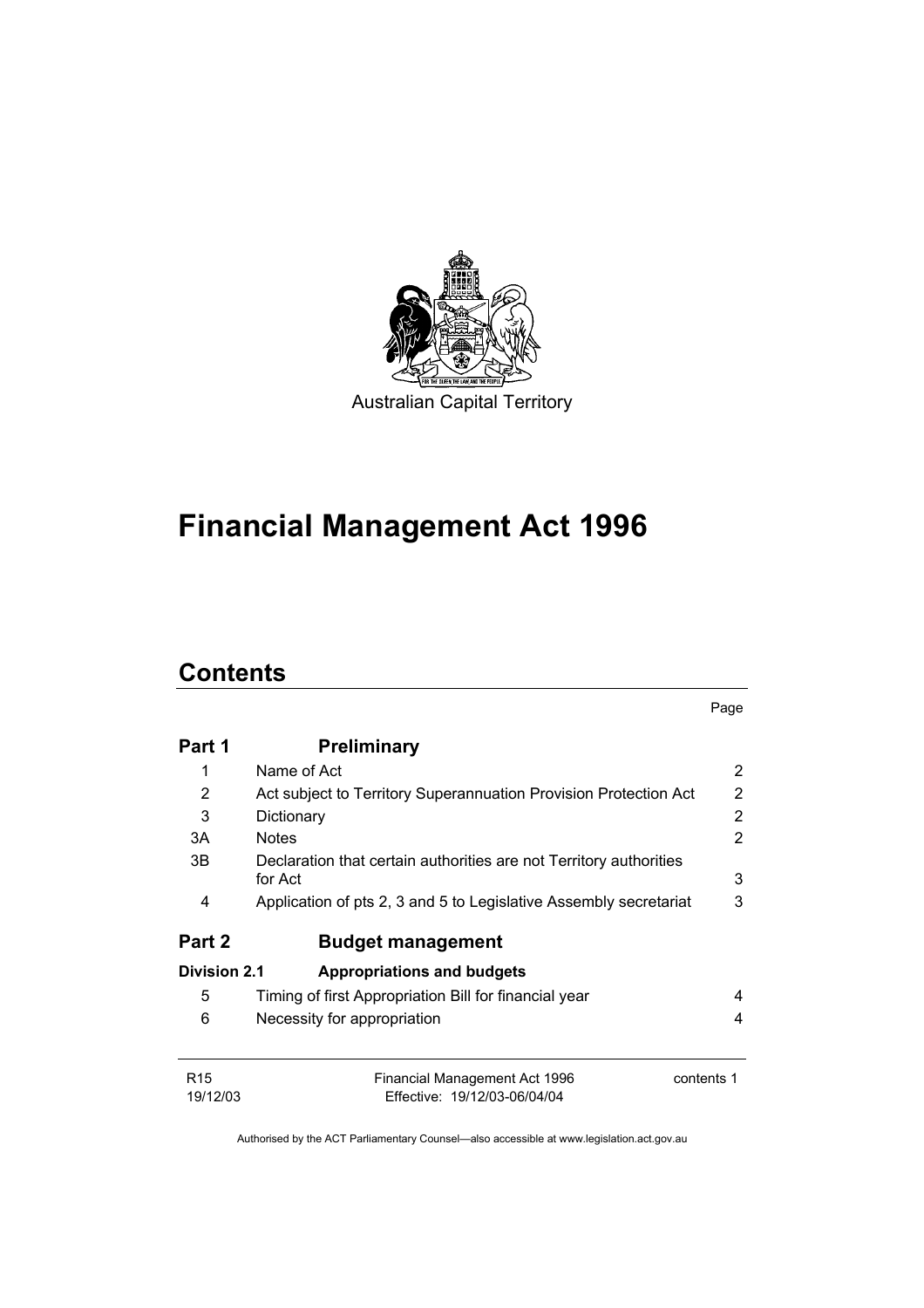#### Contents

|                     |                                                                                | Page                        |
|---------------------|--------------------------------------------------------------------------------|-----------------------------|
| 7                   | Payments authorised on lapse of appropriation                                  | 4                           |
| 8                   | Form of appropriation                                                          | 5                           |
| 9                   | Net appropriations for outputs                                                 | 5                           |
| 9Α                  | Net appropriations for capital injections                                      | 6                           |
| 9B                  | Appropriations for payments on behalf of Territory to be net<br>appropriations | 6                           |
| 10                  | <b>Budget papers</b>                                                           | 6                           |
| 11                  | <b>Territory budgets</b>                                                       | 7                           |
| 11A                 | Financial policy objectives and strategies statement                           | 10                          |
| 12                  | Departmental budgets                                                           | 11                          |
| 12A                 | Public trading enterprise budgets                                              | 12 <sup>2</sup>             |
| 13                  | Supplementary budget papers                                                    | 12                          |
| 13A                 | Amendment of departmental budget for supplementary<br>appropriation            | 13                          |
| 14                  | Transfer of funds between appropriations                                       | 14                          |
| 15                  | Transfer of funds within appropriations                                        | 14                          |
| 15A                 | Reclassification of certain appropriations                                     | 15                          |
| 16                  | Transfer of functions between departments                                      | 15                          |
| 16A                 | Amendment of budgets on transfer of functions between<br>departments           | 16                          |
| 17                  | Variation of appropriations for Commonwealth grants                            | 17                          |
| 17A                 | Variations of appropriations for certain payments to<br>Commonwealth           | 18                          |
| 18                  | Treasurer's advance                                                            | 19                          |
| 19                  | Refunds of payments made without liability                                     | 20                          |
| 19A                 | Payments for Territory GST liabilities                                         | 20                          |
| 19B                 | Authorisation of expenditure of certain Commonwealth grants                    | 21                          |
| 19C                 | Amendment of conditions of capital injection                                   | 21                          |
| 19D                 | Amendment of performance criteria                                              | 22                          |
| 19E                 | Amendment of financial targets                                                 | 23                          |
| 20                  | <b>Budgets for Legislative Assembly secretariat</b>                            | 23                          |
| <b>Division 2.2</b> | <b>Budget reviews and pre-election updates</b>                                 |                             |
| 20A                 | <b>Budget review</b>                                                           | 24                          |
| 20B                 | Purpose and contents of budget review                                          | 24                          |
| 20C                 | Pre-election budget update                                                     | 25                          |
| contents 2          | Financial Management Act 1996<br>Effective: 19/12/03-06/04/04                  | R <sub>15</sub><br>19/12/03 |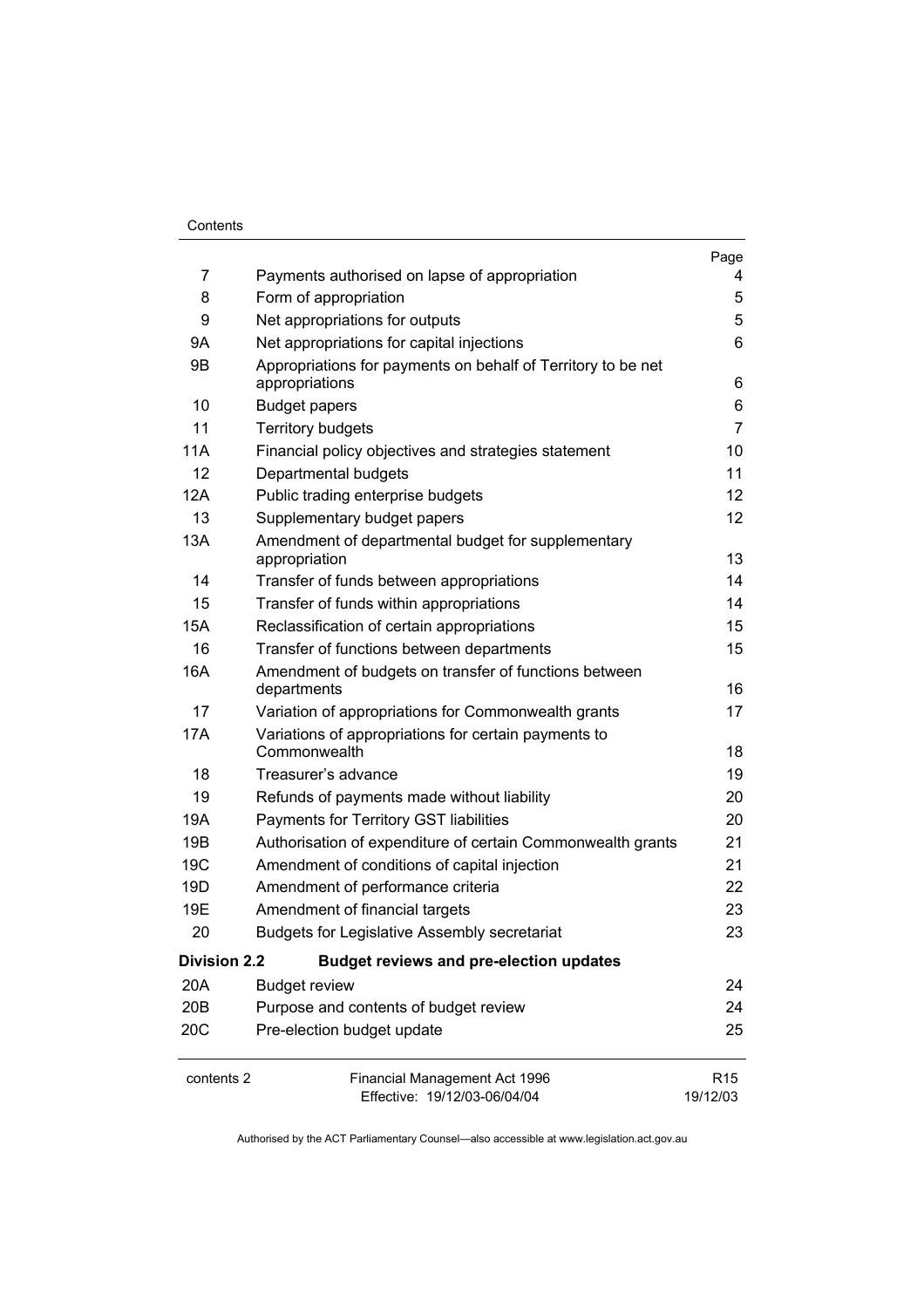|                             |                                                                                    | Contents   |
|-----------------------------|------------------------------------------------------------------------------------|------------|
| 20 <sub>D</sub>             | Purpose and contents of pre-election budget update                                 | Page<br>26 |
| Part 3                      | <b>Financial reports</b>                                                           |            |
| <b>Division 3.1</b>         | <b>Financial reports of the Territory</b>                                          |            |
| 21                          | Meaning of the Territory in div 3.1                                                | 28         |
| 22                          | Annual financial statements of the Territory                                       | 28         |
| 23                          | Responsibility for annual financial statements                                     | 28         |
| 24                          | Audit of annual financial statements                                               | 29         |
| 25                          | Presentation of annual financial statements to Legislative<br>Assembly             | 30         |
| 26                          | Periodic financial statements                                                      | 30         |
| <b>Division 3.2</b>         | <b>Financial reports of departments</b>                                            |            |
| 27                          | Annual financial statements of departments                                         | 31         |
| 28                          | Responsibility for annual financial statements                                     | 32         |
| 29                          | Audit of financial statements of departments                                       | 32         |
| 30                          | Presentation of annual financial statements                                        | 33         |
| 30A                         | Quarterly departmental performance reports                                         | 33         |
| Part 4                      | <b>Financial management responsibilities of</b><br>chief executives of departments |            |
| 31                          | Responsibilities of chief executives of departments                                | 35         |
| Part 5                      | <b>Banking and investment</b>                                                      |            |
| 32                          | Agreement for the conduct of banking for Territory                                 | 37         |
| 33                          | Territory banking account                                                          | 37         |
| 34                          | Departmental banking accounts                                                      | 37         |
| 34A                         | Transfer of departmental banking account                                           | 38         |
| 34B                         | End of year balances of departmental banking accounts                              | 39         |
| 35                          | Payments into banking accounts                                                     | 39         |
| 36                          | Transfer following change in departmental responsibilities                         | 40         |
| 36A                         | Transfers from departmental banking accounts to Territory<br>banking account       | 40         |
| 37                          | Payments from Territory banking account                                            | 40         |
| 38                          | Investment of certain public money                                                 | 41         |
| R <sub>15</sub><br>19/12/03 | Financial Management Act 1996<br>Effective: 19/12/03-06/04/04                      | contents 3 |

Authorised by the ACT Parliamentary Counsel—also accessible at www.legislation.act.gov.au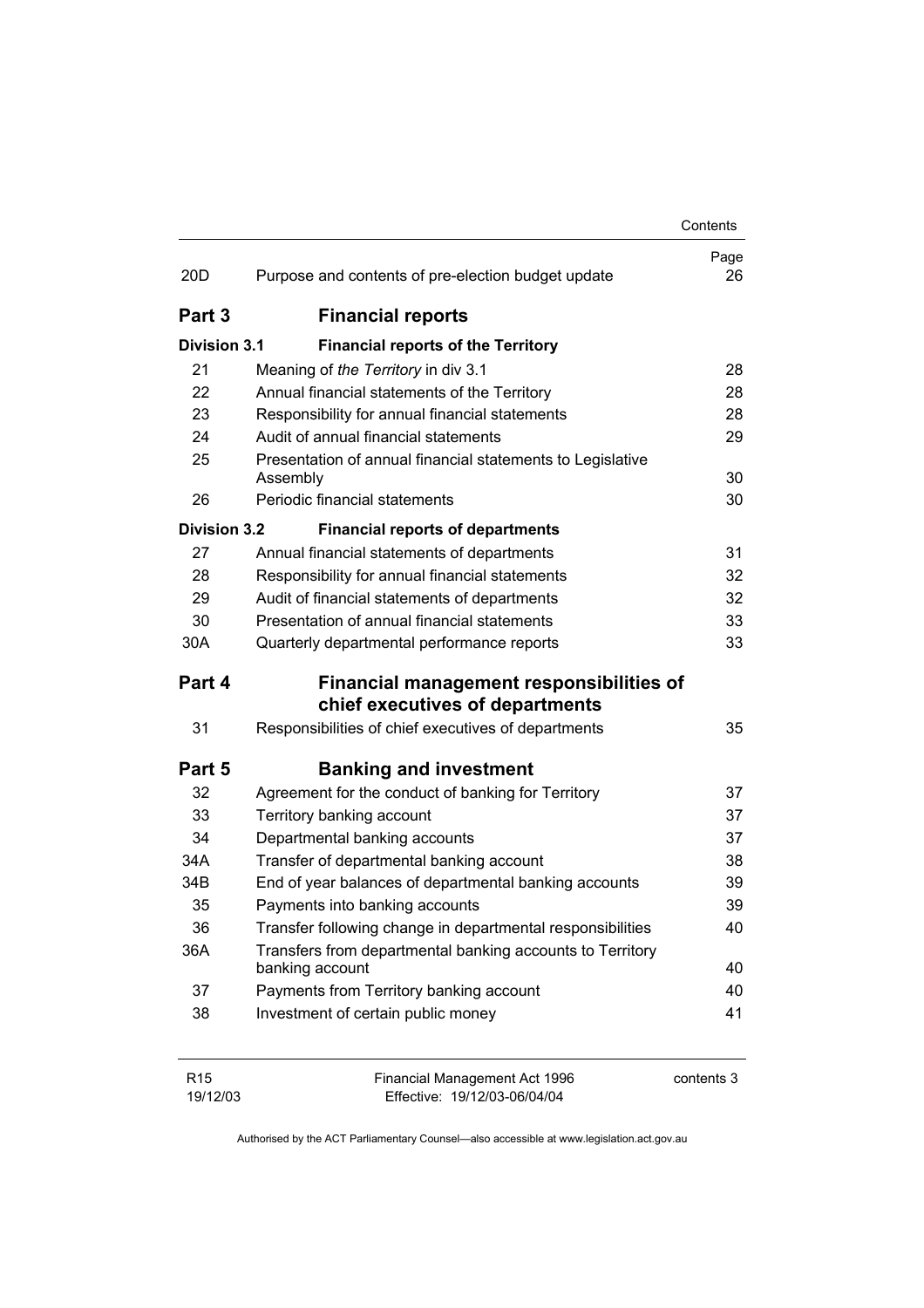#### **Contents**

|        |                                                                  | Page |
|--------|------------------------------------------------------------------|------|
| Part 6 | Borrowing and guarantees                                         |      |
| 39     | Power of Territory to borrow                                     | 43   |
| 40     | Treasurer may borrow on behalf of Territory                      | 43   |
| 41     | Power of Territory authorities to borrow                         | 43   |
| 42     | Borrowings by Territory authorities to be approved               | 43   |
| 43     | Territory authorities may give security                          | 44   |
| 44     | Power to approve borrowings not delegable                        | 44   |
| 45     | Loans to be paid into Territory banking account                  | 44   |
| 46     | Payments by Treasurer                                            | 44   |
| 47     | <b>Guarantees by Territory</b>                                   | 44   |
| Part 7 | <b>Trust money</b>                                               |      |
| 49     | Identity of trust money                                          | 46   |
| 50     | Administration of trust money                                    | 46   |
| 51     | Departmental trust banking accounts                              | 46   |
| 52     | Transfers between banking accounts                               | 47   |
| 53     | Investment of trust money                                        | 47   |
| 53A    | Unclaimed trust money                                            | 47   |
| 53B    | Review of decisions                                              | 49   |
| 53C    | Notification of decisions                                        | 49   |
| Part 8 | <b>Financial provisions relating to Territory</b><br>authorities |      |
| 54     | Responsibilities of chief executive officers                     | 50   |
| 55     | Banking accounts                                                 | 51   |
| 56     | Investment                                                       | 51   |
| 57     | Borrowing                                                        | 52   |
| 58     | Statements of intent                                             | 53   |
| 59     | Annual financial statements                                      | 53   |
| 60     | Responsibility for annual financial statements                   | 54   |
| 61     | Audit of annual financial statements                             | 55   |
| 62     | Presentation of annual financial statements                      | 55   |
| 63     | Interim financial statements                                     | 56   |
|        |                                                                  |      |

contents 4 Financial Management Act 1996 Effective: 19/12/03-06/04/04

R15 19/12/03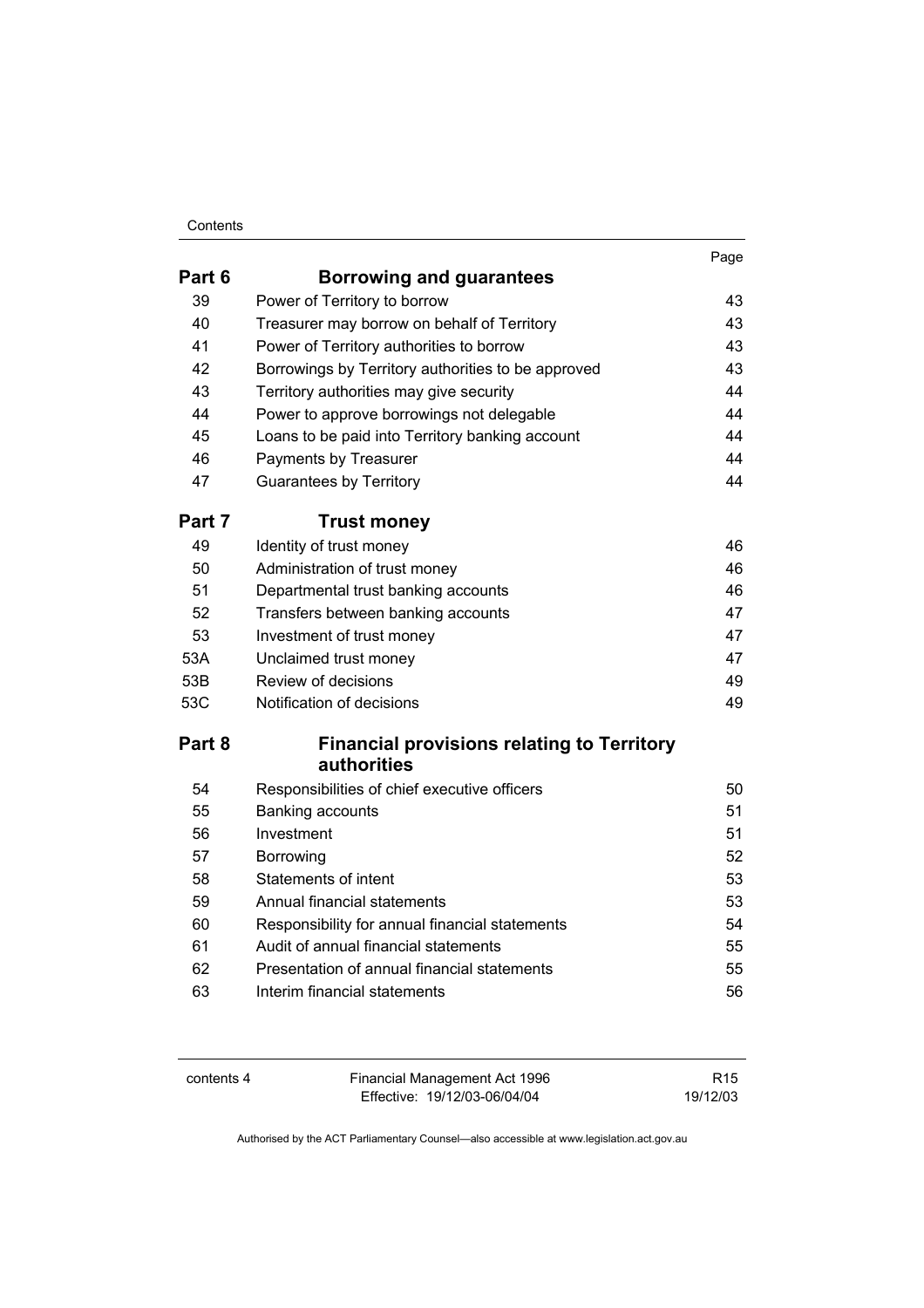|                   |                                          | Contents |
|-------------------|------------------------------------------|----------|
|                   |                                          | Page     |
| Part 9            | <b>Miscellaneous</b>                     |          |
| 64                | Act of grace payments                    | 57       |
| 65                | Waiver of debts etc                      | 58       |
| 66                | Payments in relation to deceased estates | 59       |
| 67                | Guideline-making power                   | 60       |
| 68                | Regulation-making power                  | 60       |
| <b>Dictionary</b> |                                          | 61       |
| <b>Endnotes</b>   |                                          |          |
| 1                 | About the endnotes                       | 67       |
| 2                 | Abbreviation key                         | 67       |
| 3                 | Legislation history                      | 68       |
| 4                 | Amendment history                        | 71       |
| 5                 | Earlier republications                   | 79       |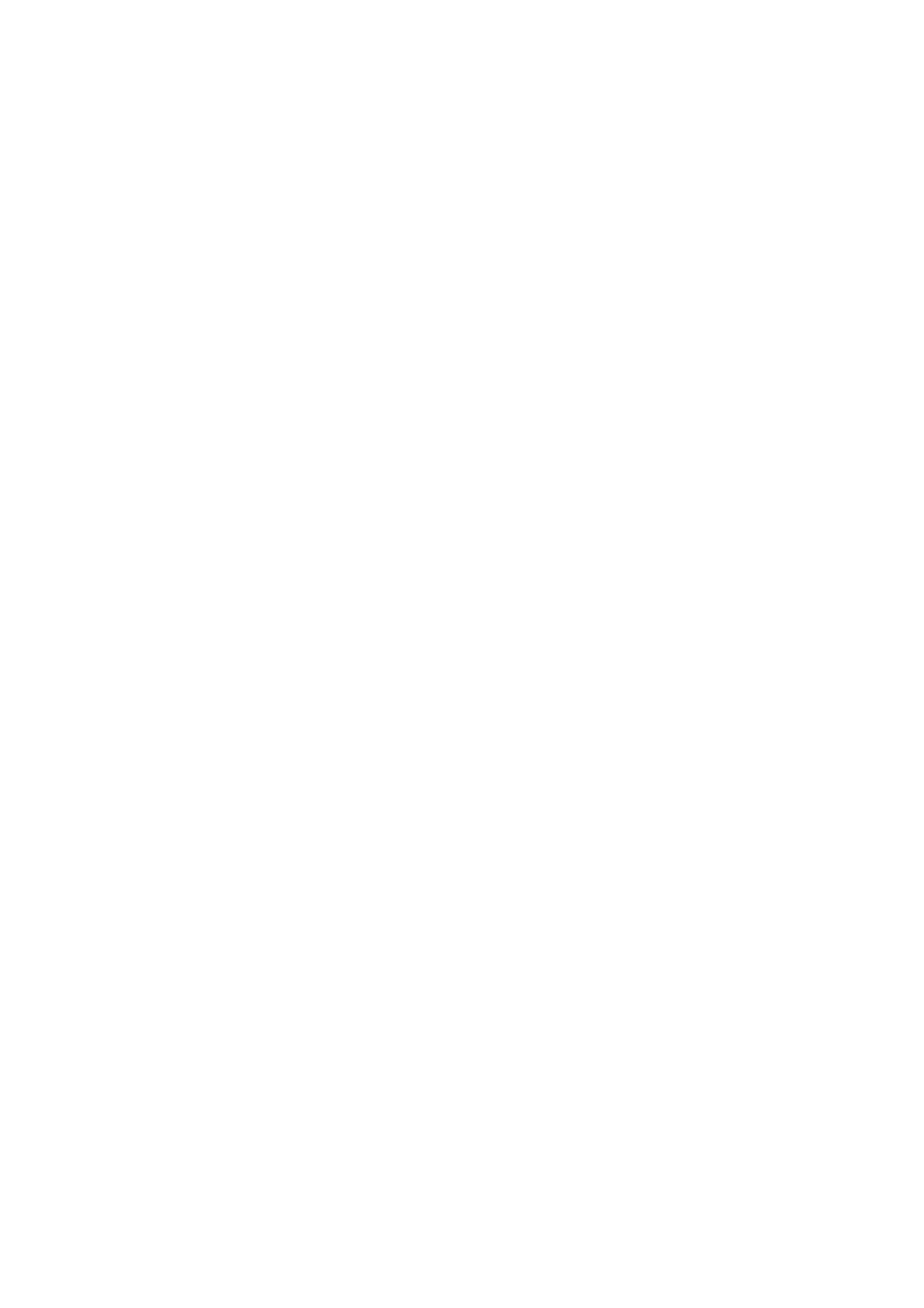

# **Financial Management Act 1996**

An Act to provide for the financial management of the government of the Territory, to provide for the scrutiny of that management by the Legislative Assembly, to specify financial reporting requirements for the government of the Territory, and for related purposes

R15 19/12/03 Financial Management Act 1996 Effective: 19/12/03-06/04/04

page 1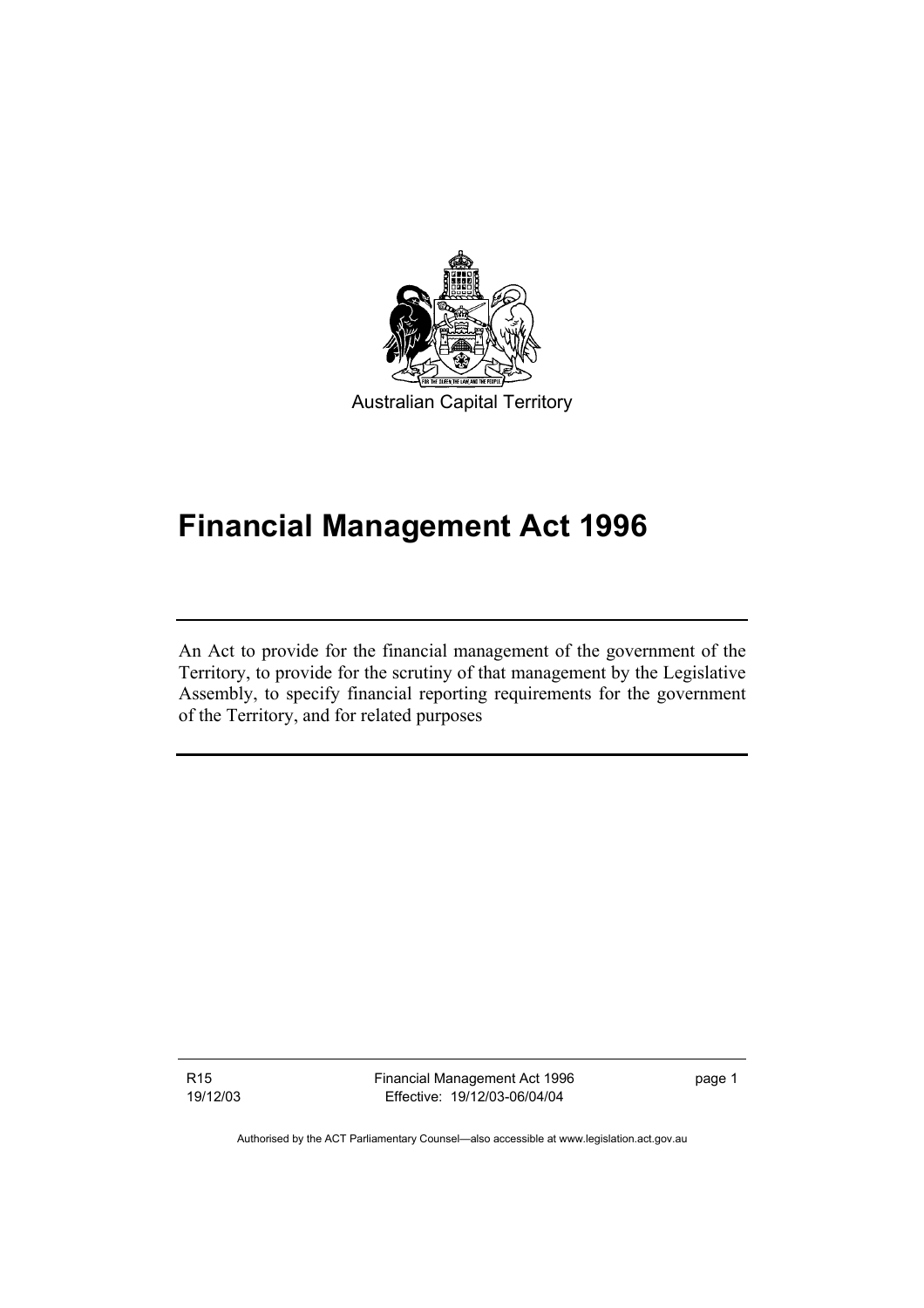#### Part 1 **Preliminary**

Section 1

# **Part 1** Preliminary

#### **1 Name of Act**

This Act is the *Financial Management Act 1996*.

#### **2 Act subject to Territory Superannuation Provision Protection Act**

This Act is subject to the *Territory Superannuation Provision Protection Act 2000*.

#### **3 Dictionary**

The dictionary at the end of this Act is part of this Act.

*Note 1* The dictionary at the end of this Act defines certain words and expressions used in the Act, and includes references (*signpost definitions*) to other words and expressions defined elsewhere in this Act or in other legislation.

> For example, the signpost definition '*superannuation appropriation* see the *Territory Superannuation Provision Protection Act 2000*, dictionary.' means that the expression 'superannuation appropriation' is defined in that dictionary and the definition applies to this Act.

*Note 2* A definition in the dictionary (including a signpost definition) applies to the entire Act unless the definition, or another provision of the Act, provides otherwise or the contrary intention otherwise appears (see *Legislation Act 2001*, s 155 and s 156).

#### **3A Notes**

A note included in this Act is explanatory and is not part of the Act.

*Note* See *Legislation Act 2001*, s 127 (1), (4) and (5) for the legal status of notes.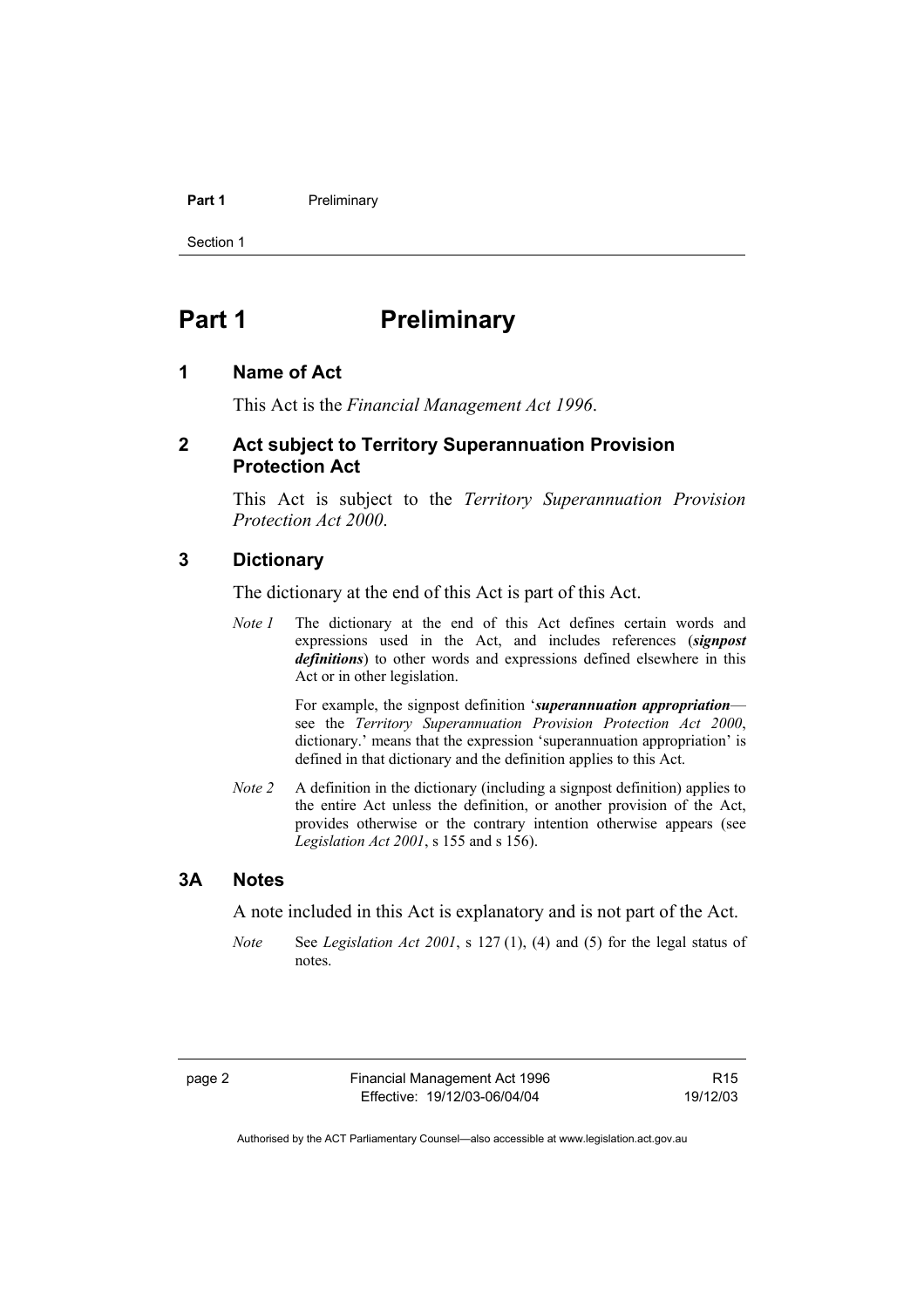#### **3B Declaration that certain authorities are not Territory authorities for Act**

- (1) The Treasurer may, in writing, declare that a stated body is not a Territory authority for this Act.
- (2) A declaration under subsection (1) is a notifiable instrument.

*Note* A notifiable instrument must be notified under the *Legislation Act 2001*.

#### **4 Application of pts 2, 3 and 5 to Legislative Assembly secretariat**

Unless the contrary intention appears, the provisions of parts 2, 3 and 5 apply to the Legislative Assembly secretariat as if—

- (a) a reference in those provisions to a department included a reference to the Legislative Assembly secretariat; and
- (b) a reference in those provisions to the responsible Minister of a department were a reference to the Speaker of the Legislative Assembly; and
- (c) a reference in those provisions to the responsible chief executive of a department included a reference to the clerk of the Legislative Assembly.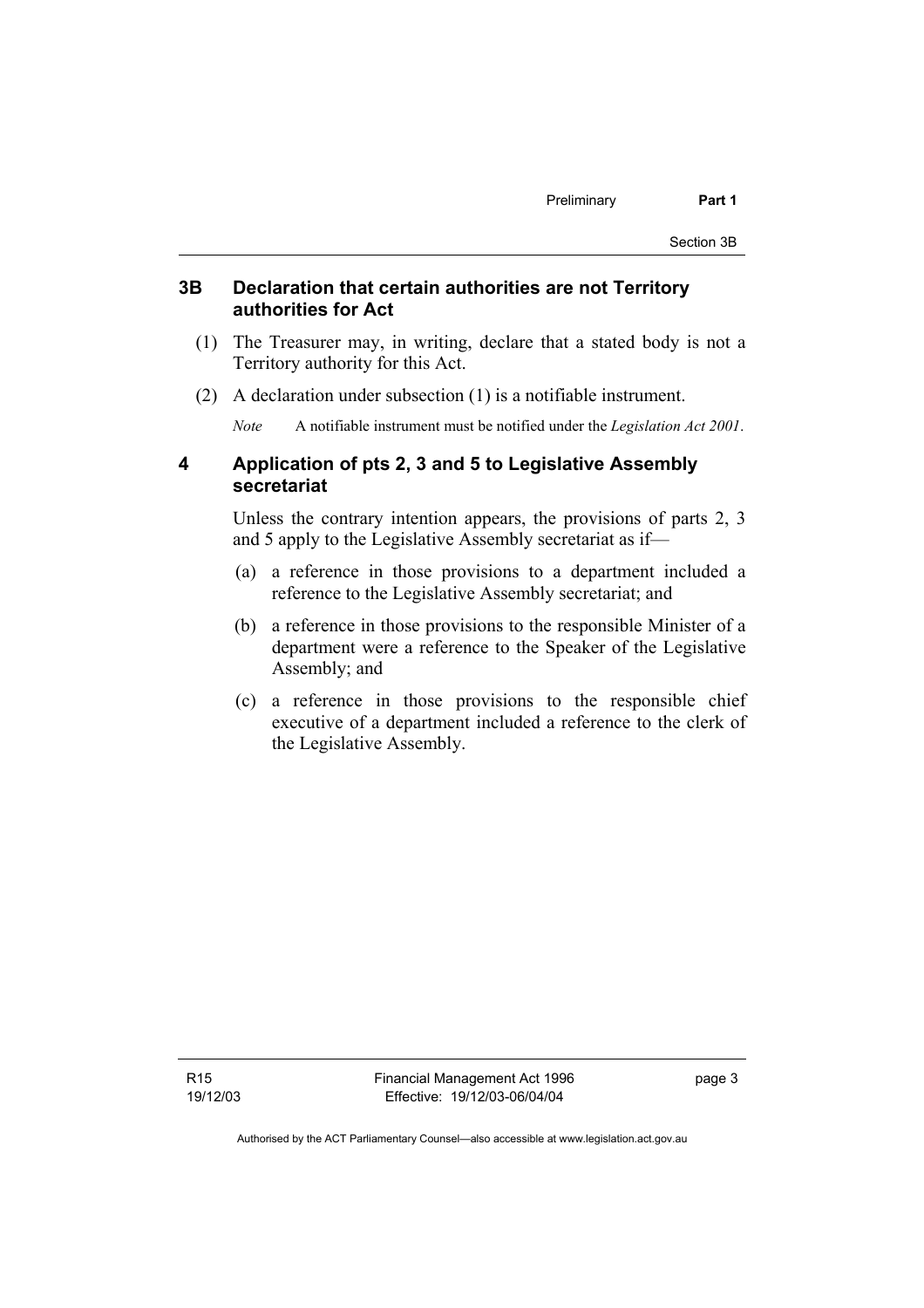**Part 2 Budget management**<br>**Division 2.1 Appropriations and by Division 2.1** Appropriations and budgets Section 5

# **Part 2 Budget management**

## **Division 2.1 Appropriations and budgets**

## **5 Timing of first Appropriation Bill for financial year**

Except as otherwise provided by a resolution of the Legislative Assembly, the first Appropriation Bill relating to a financial year shall be introduced into the Legislative Assembly not later than 3 months after the beginning of the financial year.

#### **6 Necessity for appropriation**

No payment of public money shall be made otherwise than in accordance with an appropriation.

#### **7 Payments authorised on lapse of appropriation**

If, before the end of a financial year, no Act other than this Act has been passed appropriating public money to meet the requirements of the next financial year, the Treasurer may pay the sums necessary to meet those requirements subject to the following provisions:

- (a) the authority of the Treasurer under this section shall cease on the commencement of the first Appropriation Act for the next financial year;
- (b) on that commencement all payments made under this section for the next financial year shall be taken for all purposes to have been paid out of money appropriated by that Act;
- (c) the payments made under this section for any purpose shall not exceed, in total,  $\frac{1}{2}$  of the amount appropriated by Appropriation Acts for the immediately previous financial year for that purpose.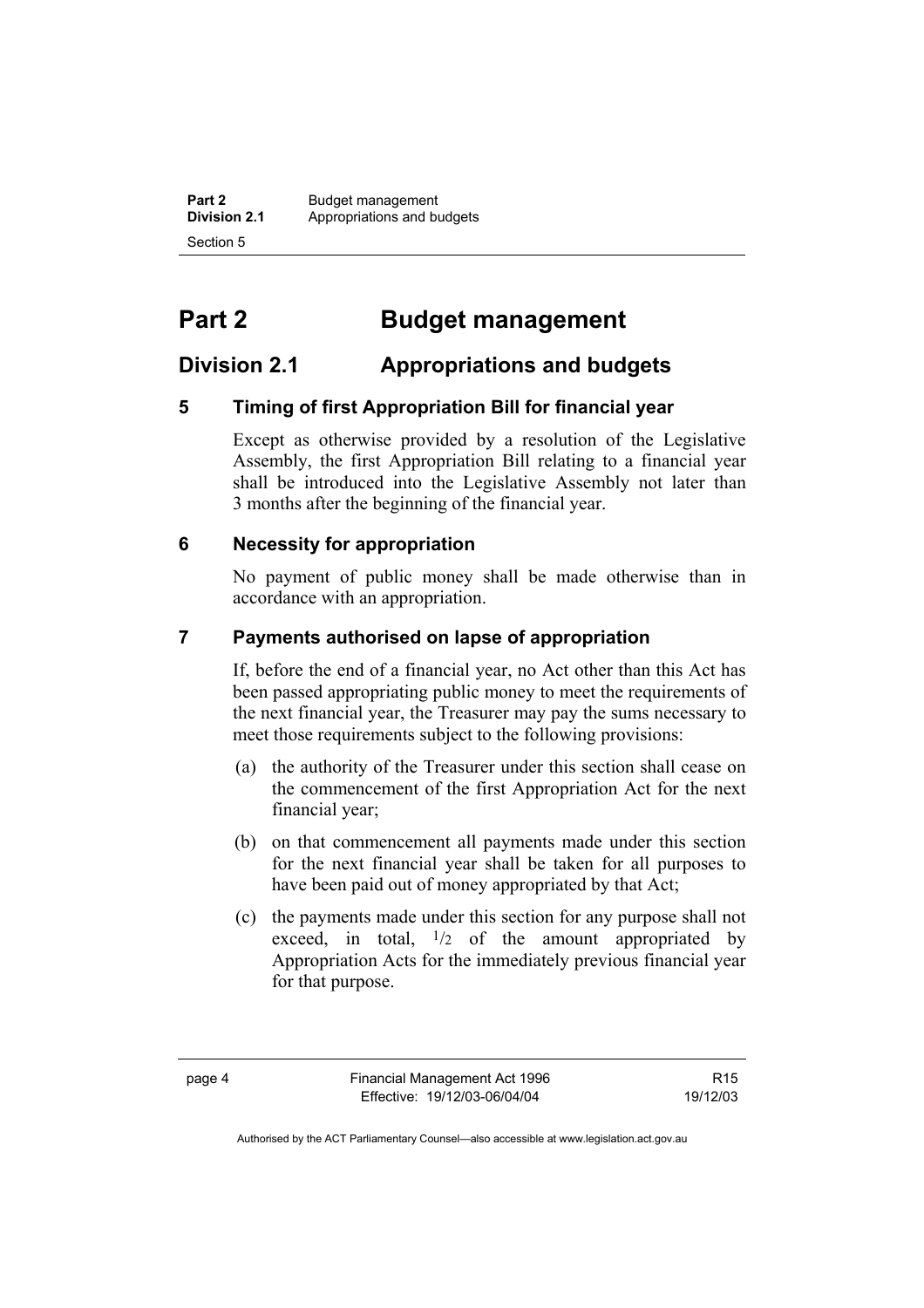### **8 Form of appropriation**

An Appropriation Act shall make separate appropriations in relation to each department for—

- (a) the provision of outputs by the department; and
- (b) any capital injection to be provided to the department; and
- (c) any payments to be made by the department on behalf of the Territory.

#### **9 Net appropriations for outputs**

- (1) An appropriation for the provision of outputs may be expressed to be made for the net cost of providing the outputs.
- (2) Despite section 6, if an appropriation for a department is stated to be made for the net cost of providing outputs, the department may apply the following in paying the expenses and liabilities of the department in providing the outputs:
	- (a) the payments it is entitled to receive otherwise than under an appropriation Act for providing the outputs;
	- (b) the value of the input tax credits to which it is entitled for taxable supplies in relation to providing the outputs.
- (3) To remove any doubt, it is declared that, if the appropriations made by an Appropriation Act for a department do not state an amount, or state an '0' appropriation, for the provision of outputs by the department, the appropriations have effect as if they included an appropriation stated to be made for the provision of outputs by the department at no net cost to the Territory.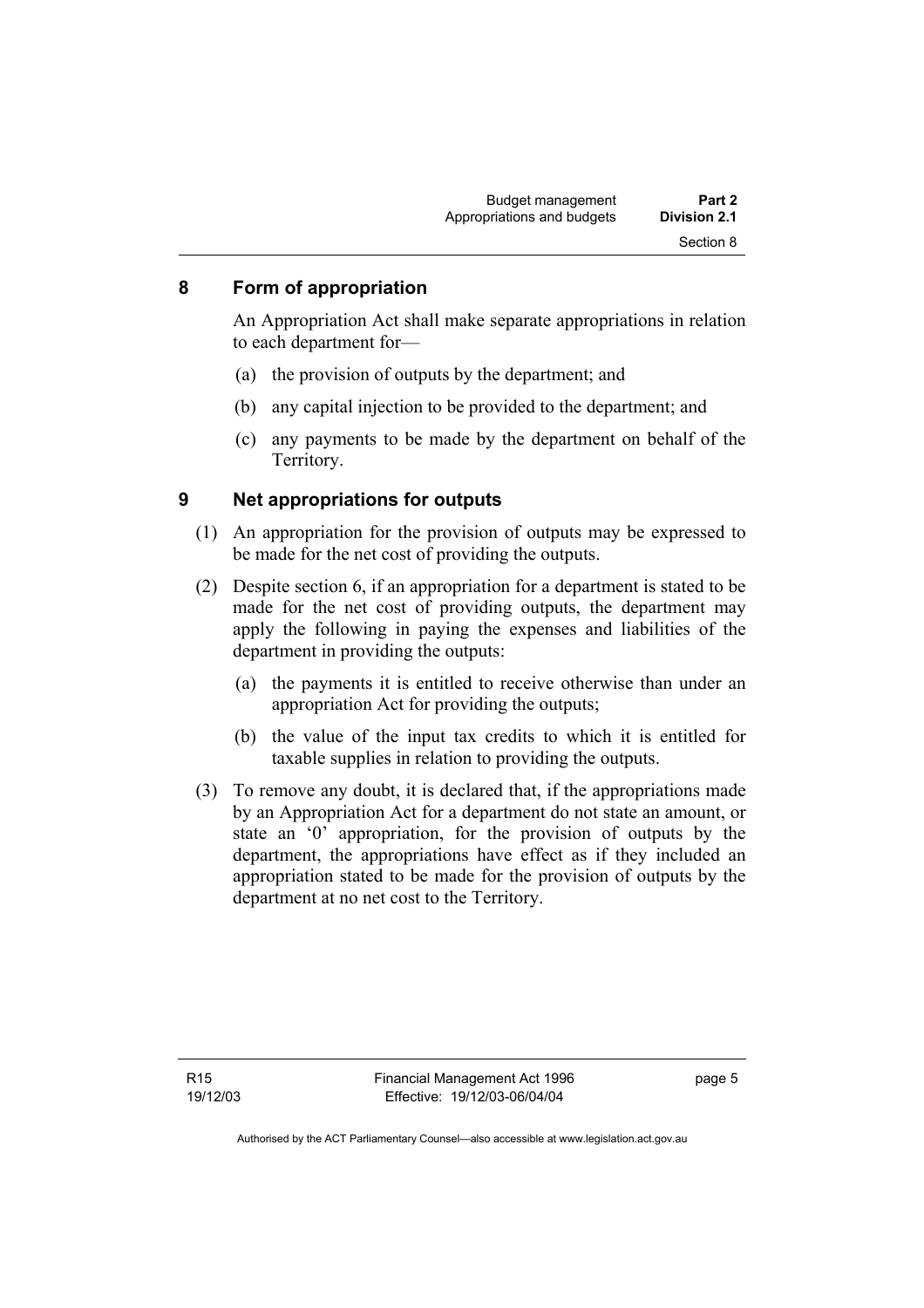## **9A Net appropriations for capital injections**

- (1) An appropriation for a capital injection may be stated to be made for, or partly for, the net cost of purchasing or developing assets.
- (2) Despite section 6, if an appropriation is stated to be made for, or partly for, the net cost of purchasing or developing assets, the value of the input tax credits to which the relevant entity is entitled for taxable supplies in relation to purchasing or developing the assets may be applied by the entity in paying the expenses and liabilities of the entity in purchasing or developing the assets.
- (3) In this section:

*relevant entity*, in relation to an appropriation for a capital injection, means the department, authority or corporation that is to undertake the purchasing or developing of assets for which the appropriation is made.

## **9B Appropriations for payments on behalf of Territory to be net appropriations**

Despite section 6 (Necessity for appropriations), if an appropriation for a department is made for payments to be made on behalf of the Territory, the department may apply input tax credits to which the Territory is entitled for taxable supplies for which the payments are made towards the payments under the appropriation.

## **10 Budget papers**

The Treasurer shall, for each financial year, immediately after the presentation of the Bill for the first Appropriation Act relating to the year, present to the Legislative Assembly—

- (a) the proposed budget for the Territory for the year; and
- (b) the proposed budget for each department for the year; and
- (c) the proposed budget for each public trading enterprise for the year; and

| page 6 | Financial Management Act 1996 | R <sub>15</sub> |
|--------|-------------------------------|-----------------|
|        | Effective: 19/12/03-06/04/04  | 19/12/03        |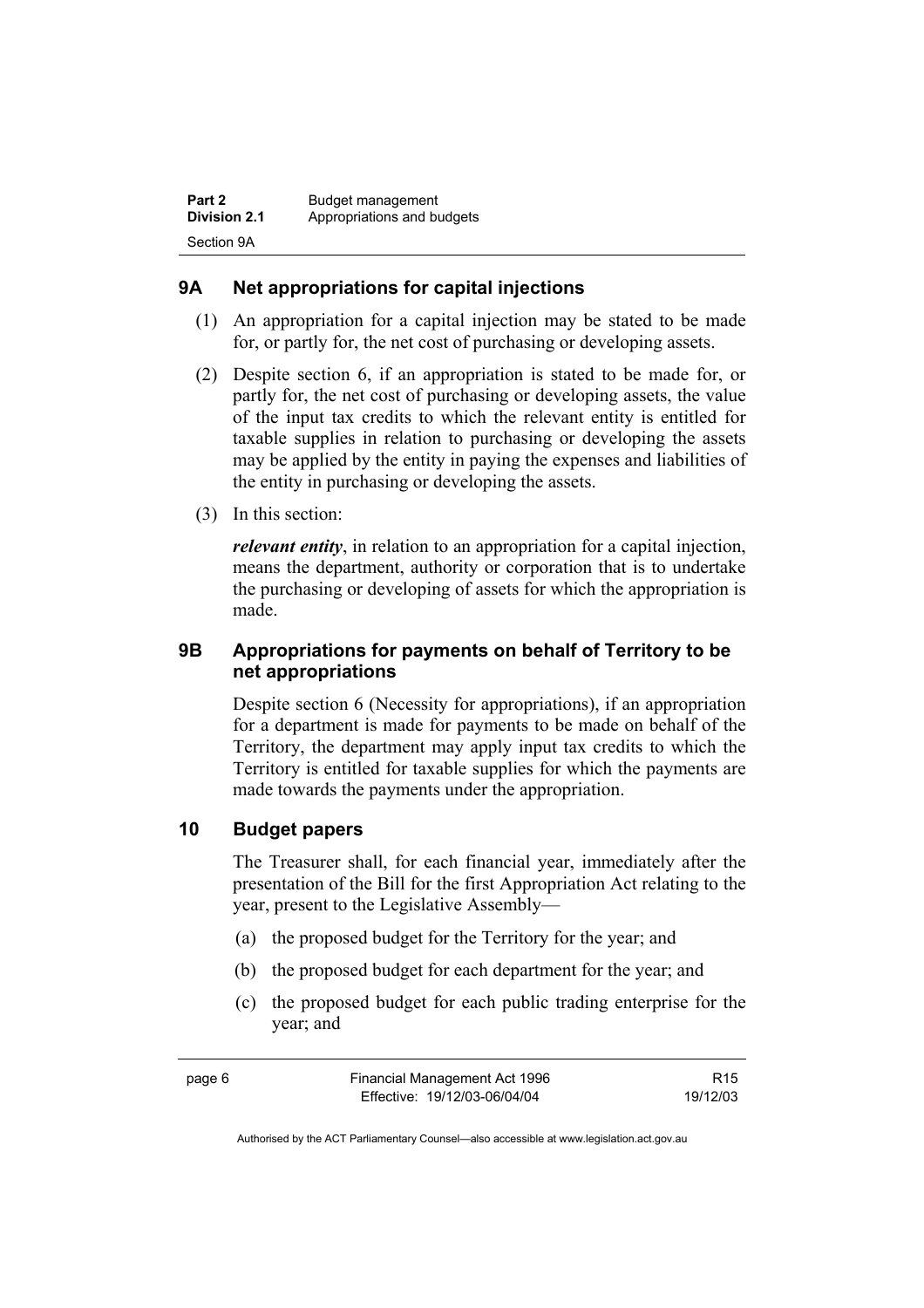- (d) a consolidated financial management statement in relation to—
	- (i) the general government sector; and
	- (ii) the public trading enterprise sector.

#### **11 Territory budgets**

- (1) The proposed budget for the Territory for a financial year presented to the Legislative Assembly under section 10 (a) must include—
	- (a) a financial policy objectives and strategies statement under section 11A for the financial year; and
	- (b) a statement of the economic or other assumptions used to make the budget estimates; and
	- (c) a statement about the sensitivity of the budget estimates to changes in the economic or other assumptions; and
	- (d) a statement of the risks, quantified if possible, that may affect the budget estimates, including contingent liabilities; and
	- (e) the financial statements required under the financial management guidelines.
- (2) The proposed budget must be prepared in a form that assists a comparison, for each appropriation unit, between the budget for the Territory for the previous financial year and the proposed budget.
- (3) The financial statements included in the proposed budget under subsection (1) (e) must include budget estimates, for each appropriation unit, for each of the next 3 financial years; and
- (4) The proposed budget must be prepared taking into account—
	- (a) the principles of responsible fiscal management;
	- (b) the object of providing a basis for sustainable social and economic services and infrastructure fairly to all ACT residents; and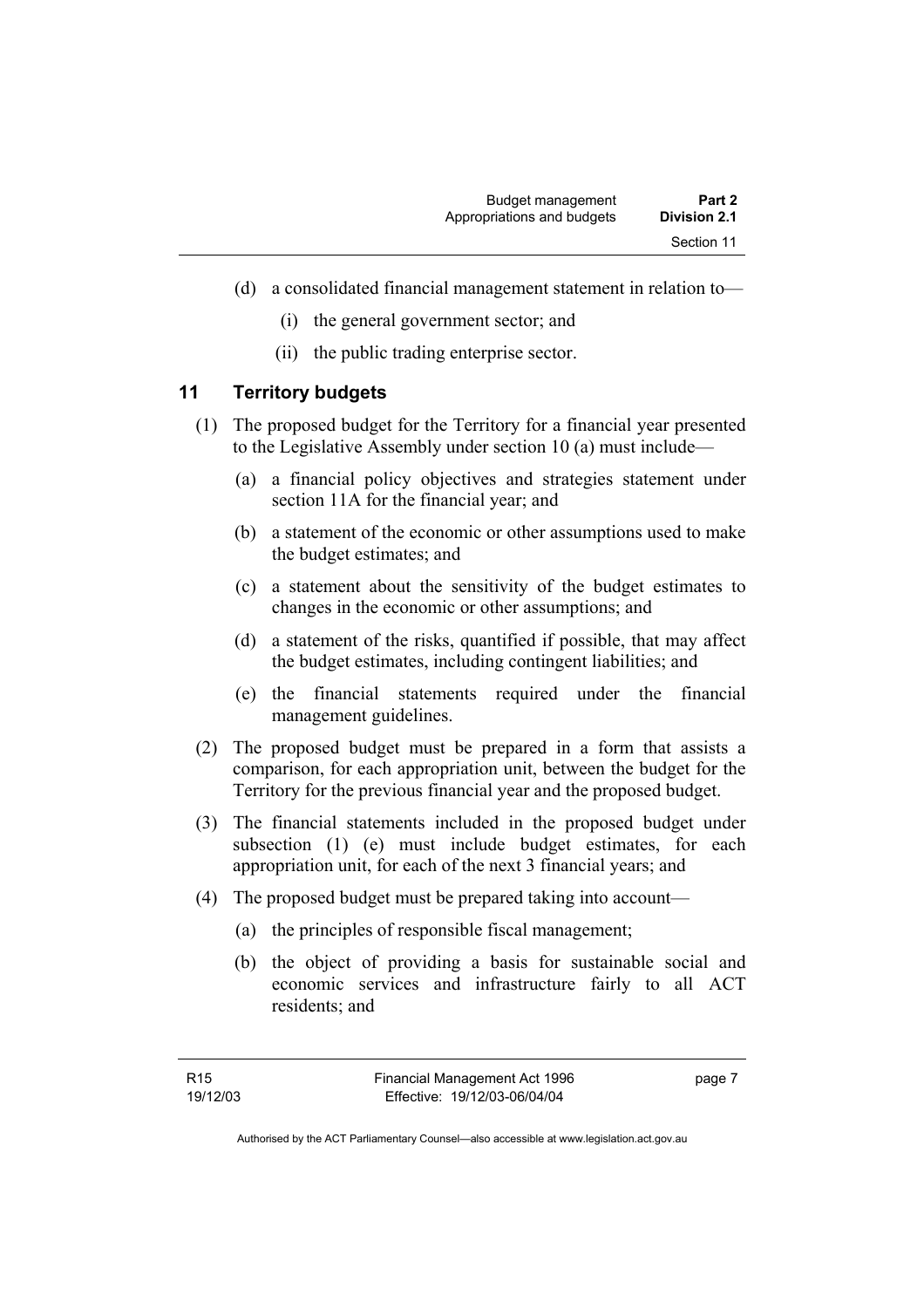- (c) the object of ecologically sustainable development.
- (5) The proposed budget may depart from the principles of responsible fiscal management, but if it does so—
	- (a) any departure must be temporary; and
	- (b) the Treasurer must present to the Legislative Assembly, when the first Appropriation Bill for the financial year is presented to the Legislative Assembly, a statement setting out—
		- (i) the reasons for the departure; and
		- (ii) the approach intended to be taken to return to the principles; and
		- (iii) when the principles are expected to be returned to.
- (6) In this section:

*ecologically sustainable development* means the effective integration of economic and environmental considerations in decision-making processes achievable through implementation of the following principles:

- (a) the precautionary principle;
- (b) the inter-generational equity principle;
- (c) conservation of biological diversity and ecological integrity;
- (d) improved valuation and pricing of environmental resources.

*fiscal risks* include the following:

- (a) risks from the level of the Territory's general government sector debt;
- (b) commercial risks from ownership of corporations and public enterprises;
- (c) risks from changes in the structure of the Territory's tax base;
- (d) risks from management of the Territory's assets and liabilities.

| page 8 | Financial Management Act 1996 | R <sub>15</sub> |
|--------|-------------------------------|-----------------|
|        | Effective: 19/12/03-06/04/04  | 19/12/03        |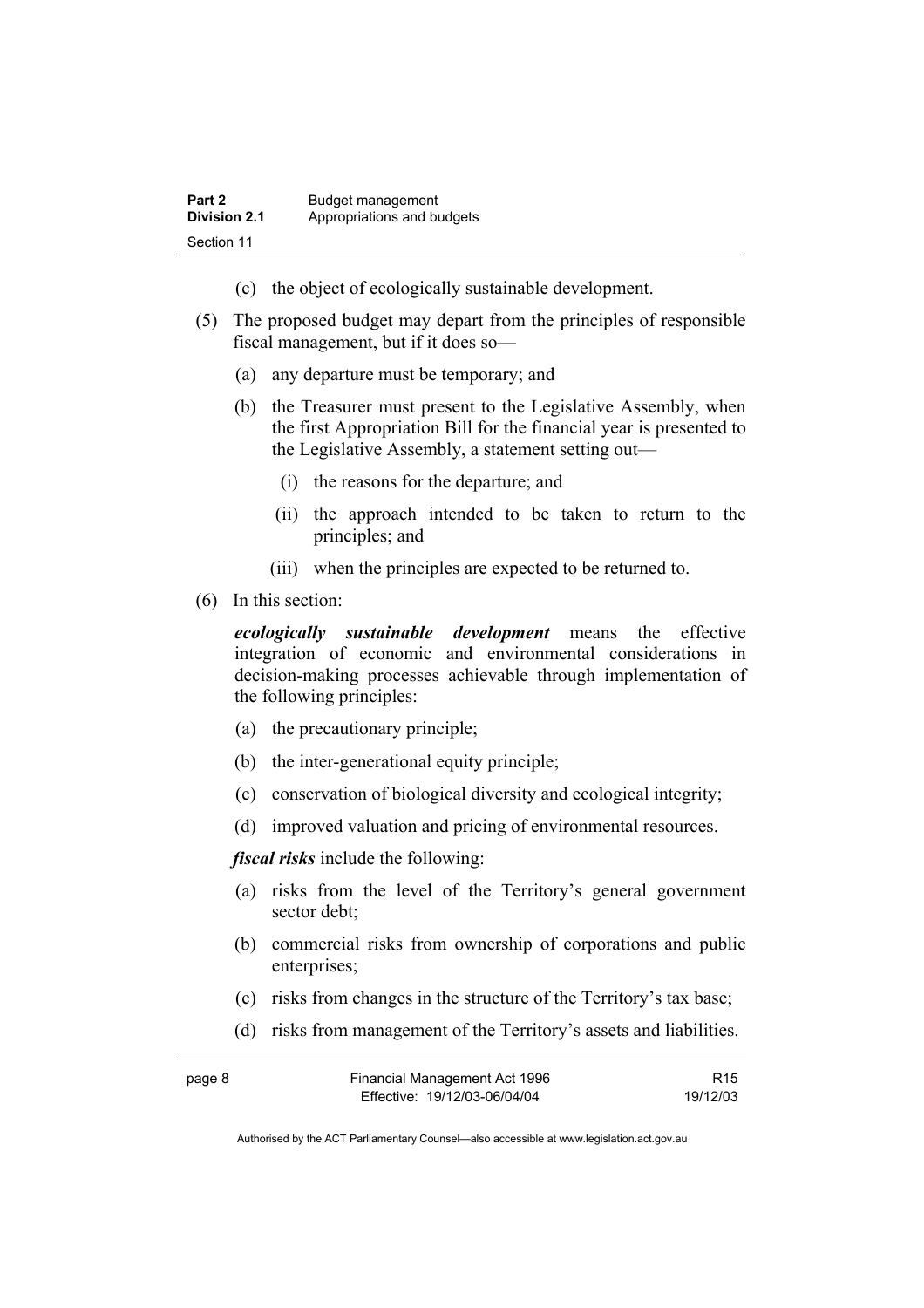*inter-generational equity principle* means that the present generation should ensure that the health, diversity and productivity of the environment is maintained or enhanced for the benefit of future generations.

*precautionary principle* means that, if there is a threat of serious or irreversible environmental damage, a lack of full scientific certainty should not be used as a reason for postponing measures to prevent environmental degradation.

*principles of responsible fiscal management* means the following principles:

- (a) ensuring that the total liabilities of the Territory are at prudent levels to provide a buffer against factors that may impact adversely on the level of total Territory liabilities in the future, and ensuring that, until prudent levels have been achieved, the total operating expenses of the Territory in each financial year are less than its operating revenue levels in the same financial year;
- (b) when prudent levels of total Territory liabilities have been achieved, maintaining the levels by ensuring that, on average, over a reasonable period of time, the total operating expenses of the Territory do not exceed its operating revenue levels;
- (c) achieving and maintaining levels of Territory net worth to provide a buffer against factors that may impact adversely on levels of Territory net worth in the future;
- (d) managing prudently the fiscal risks of the Territory;
- (e) pursuing spending and taxing policies that are consistent with a reasonable degree of stability and predictability in the level of the tax burden;
- (f) giving full, accurate and timely disclosure of financial information about the activities of the government and its agencies.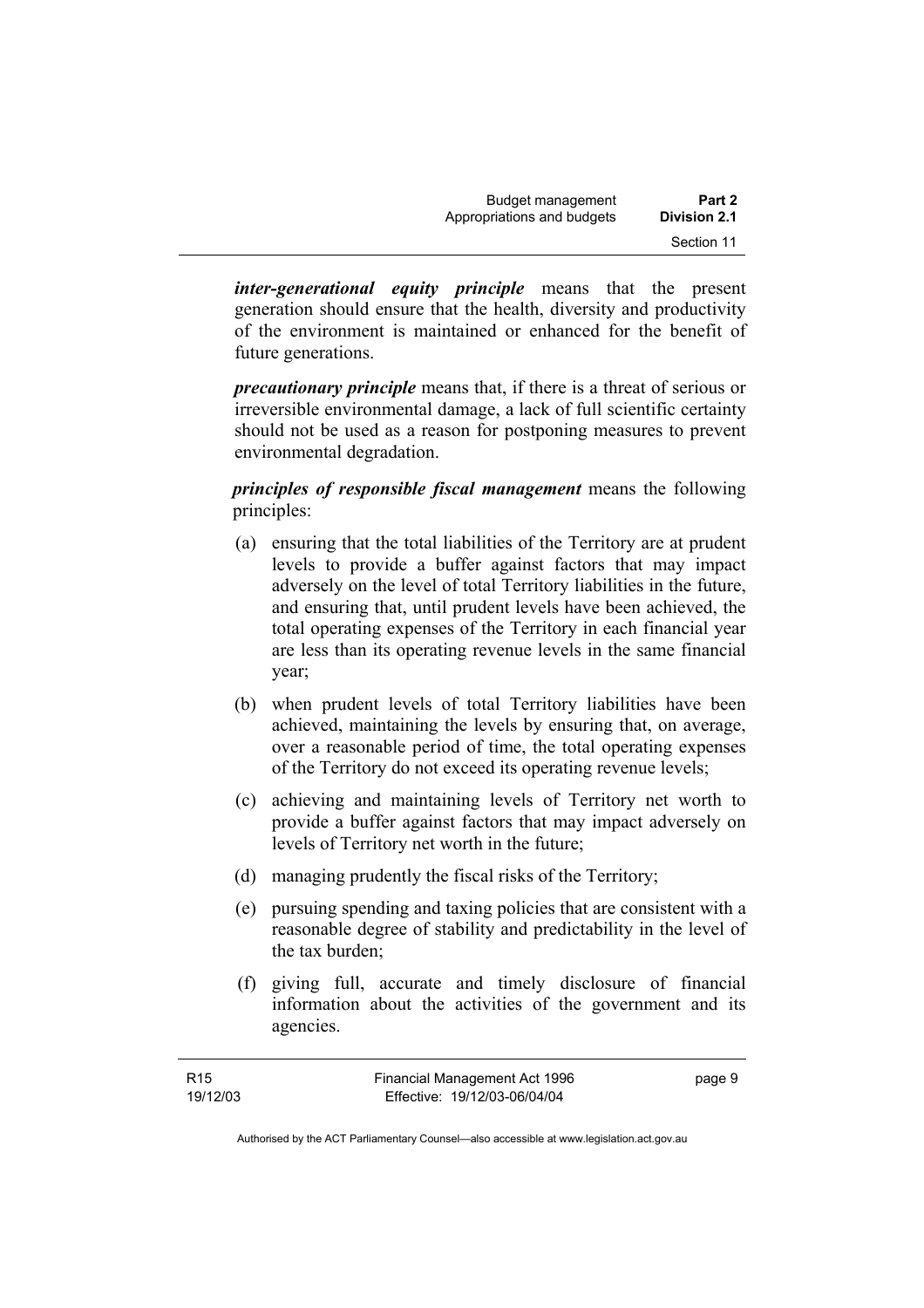#### **11A Financial policy objectives and strategies statement**

- (1) The purposes of a financial policy objectives and strategies statement included in a proposed budget under section 11 (1) (a) are—
	- (a) to make transparent the government's financial strategies; and
	- (b) to establish a benchmark for evaluating the government's conduct of financial policy.
- (2) The statement must be based on the principles of responsible fiscal management.
- (3) The statement must—
	- (a) state the government's long-term financial objectives within which financial policy for the financial year and the next 3 financial years will be framed; and
	- (b) explain the broad strategic priorities on which the budget is based; and
	- (c) state the key financial measures that the government has identified as being important and against which financial policy will be set and assessed; and
	- (d) state, for the financial year and the next 3 financial years—
		- (i) the government's short-term financial objectives; and
		- (ii) the targets for each stated key financial measure; and
	- (e) explain how the financial objectives and strategic priorities mentioned in paragraphs (a), (b) and (d) relate to the principles of responsible fiscal management; and
	- (f) state the reasons for any changes from the previous financial policy objectives and strategies statement.
- (4) In this section:

*principles of responsible fiscal management*—see section 11 (6).

| page 10 | Financial Management Act 1996 | R <sub>15</sub> |
|---------|-------------------------------|-----------------|
|         | Effective: 19/12/03-06/04/04  | 19/12/03        |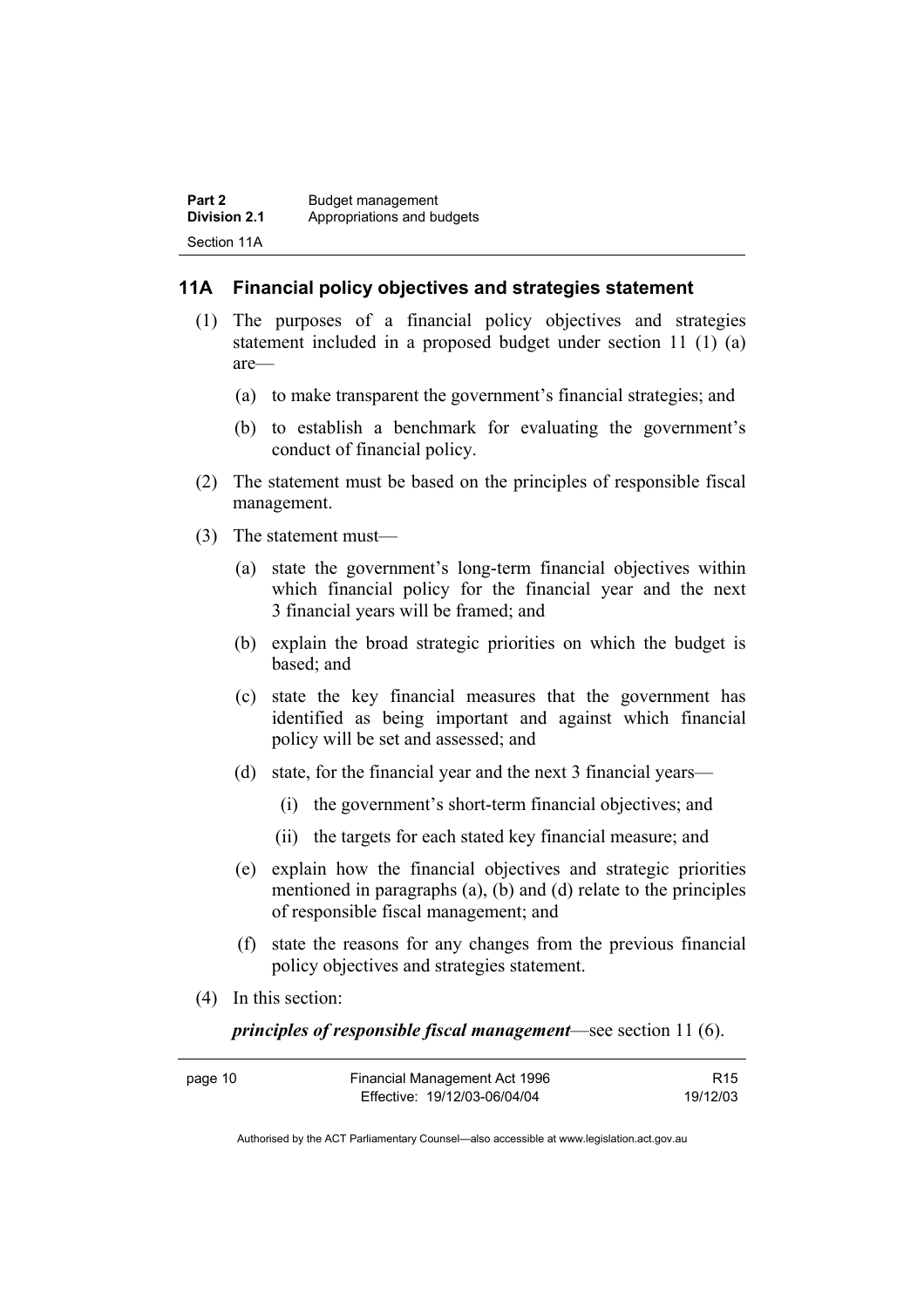#### **12 Departmental budgets**

- (1) A proposed budget for a department for a financial year presented to the Legislative Assembly under section 10 (b) must include—
	- (a) the financial statements required under the financial management guidelines; and
	- (b) a statement of the classes of outputs it is proposed the department should provide during the year and the performance criteria to be met by the department in providing the outputs; and
	- (c) if, during the year, the department is to be given a capital injection that must be repaid—a statement that—
		- (i) states that the capital injection is such an injection; and
		- (ii) sets out the conditions under which the injection is to be given, including the requirements about the time within which it must be repaid; and
	- (d) a statement of the financial targets of the department's operations during the year for which the chief executive of the department will be responsible.
- (2) Subsection (1) (b) does not apply to the Legislative Assembly secretariat.
- (3) A proposed budget is to be in a form that facilitates a comparison, in relation to outputs, between—
	- (a) the proposed budget; and
	- (b) the budget for the department for the previous financial year; and
	- (c) the expected whole of year results for the department for that previous financial year.
- (4) A proposed budget shall include budget estimates in relation to outputs of the department for each of the next 3 financial years.

| R <sub>15</sub> | Financial Management Act 1996 | page 11 |
|-----------------|-------------------------------|---------|
| 19/12/03        | Effective: 19/12/03-06/04/04  |         |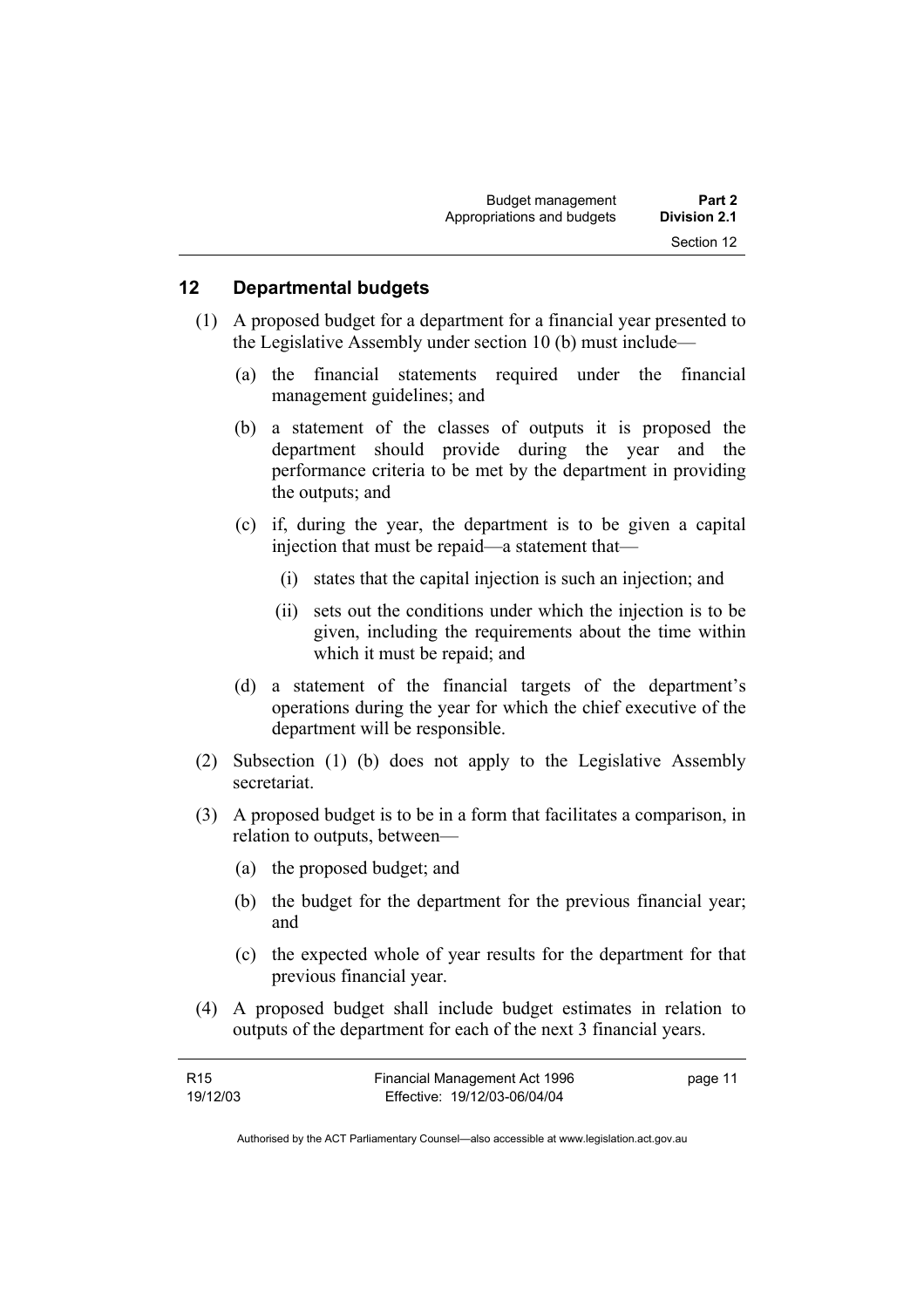| Part 2              | Budget management          |
|---------------------|----------------------------|
| <b>Division 2.1</b> | Appropriations and budgets |
| Section 12A         |                            |

## **12A Public trading enterprise budgets**

- (1) A proposed budget presented to the Legislative Assembly under section 10 (c) must include the financial statements required under the financial management guidelines.
- (2) A proposed budget shall be prepared in a form that facilitates a comparison between the budget for the public trading enterprise for the previous financial year and the proposed budget.
- (3) A proposed budget shall include budget estimates for each of the next 3 financial years.

#### **13 Supplementary budget papers**

- (1) The Treasurer must, on the presentation of a bill for an Appropriation Act other than the first Appropriation Act relating to a financial year, present to the Legislative Assembly supplementary budget papers.
- (2) The supplementary budget papers must, for each department for which an appropriation is provided by the bill (an *affected department*)—
	- (a) state, for each purpose mentioned in section 8—
		- (i) the amount of the appropriation provided in the first Appropriation Act; and
		- (ii) the variations (if any) previously made to the appropriation under this Act; and
		- (iii) the amount of the appropriation provided by the bill; and
		- (iv) the total amount appropriated for the department for the financial year; and
	- (b) indicate the impact of the proposed variation.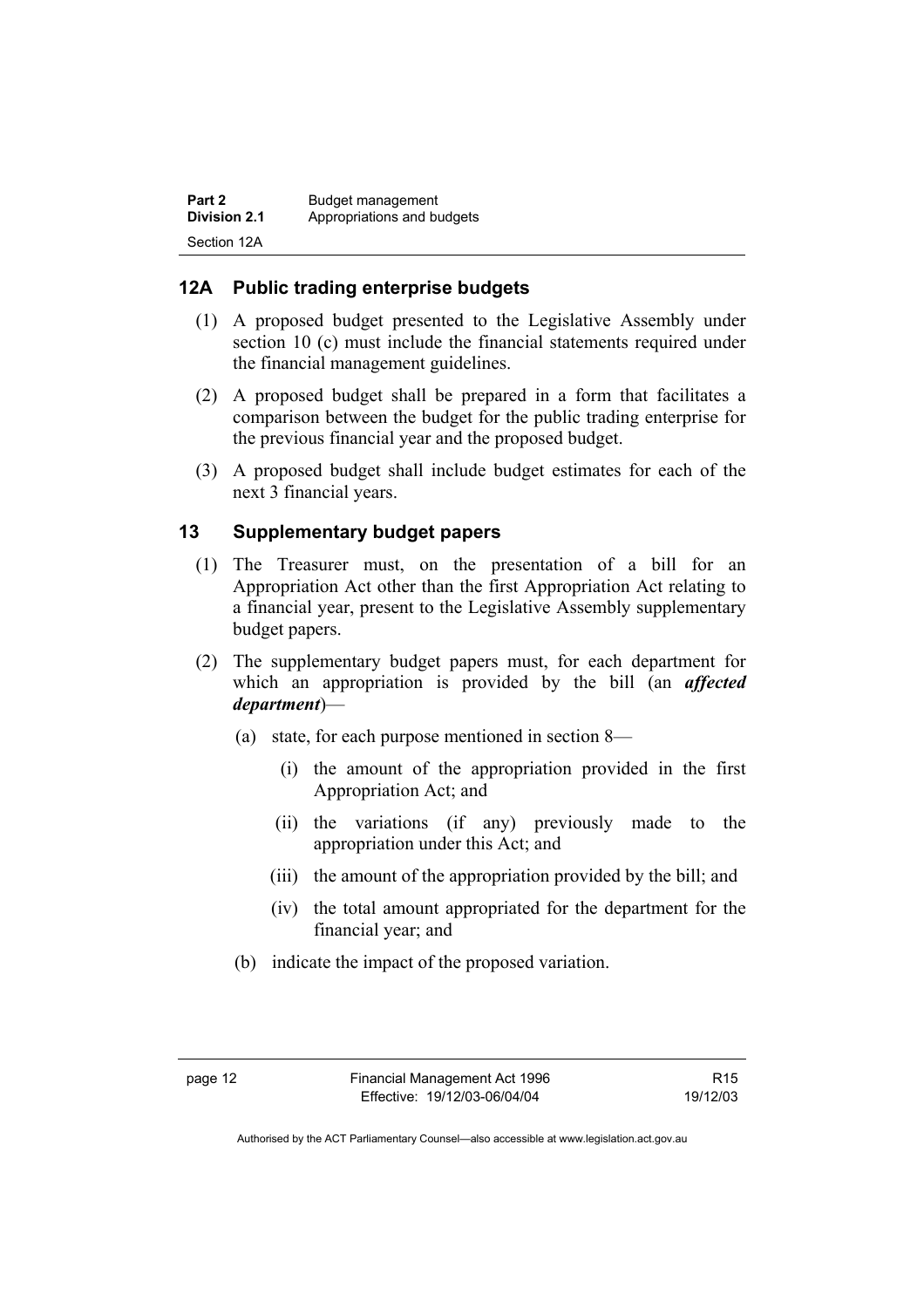- (3) For subsection (2) (b), the supplementary budget papers need not include an original or final budgeted financial statement (a *budgeted statement*) for an affected department.
- (4) If the supplementary budget papers do not include a budgeted statement for an affected department—
	- (a) the supplementary budget papers must state the reasons why the budgeted statement for the department is not included; and
	- (b) the Treasurer must present the budgeted statement for the department to the Legislative Assembly as soon as practicable after the passing of the bill.
- (5) A budgeted statement for a department—
	- (a) must include details of the impact on the budget of the department of all variations to the appropriation that happened in the financial year before the passing of the bill; and
	- (b) may show the impact of variations other than those resulting from additional appropriations.

#### **Example for par (b)**

The impact of revised economic forecasts.

*Note* An example is part of the Act, is not exhaustive and may extend, but does not limit, the meaning of the provision in which it appears (see *Legislation Act 2001*, s 126 and s 132).

#### **13A Amendment of departmental budget for supplementary appropriation**

- (1) If an appropriation is made for a department by an Appropriation Act other than the first Appropriation Act for a financial year, the budget for the department for the financial year is amended in accordance with—
	- (a) the supplementary budget papers presented to the Legislative Assembly under section 13 (1) in relation to the bill for the Act by which the appropriation was made; and

| R <sub>15</sub> | Financial Management Act 1996 | page 13 |
|-----------------|-------------------------------|---------|
| 19/12/03        | Effective: 19/12/03-06/04/04  |         |

Authorised by the ACT Parliamentary Counsel—also accessible at www.legislation.act.gov.au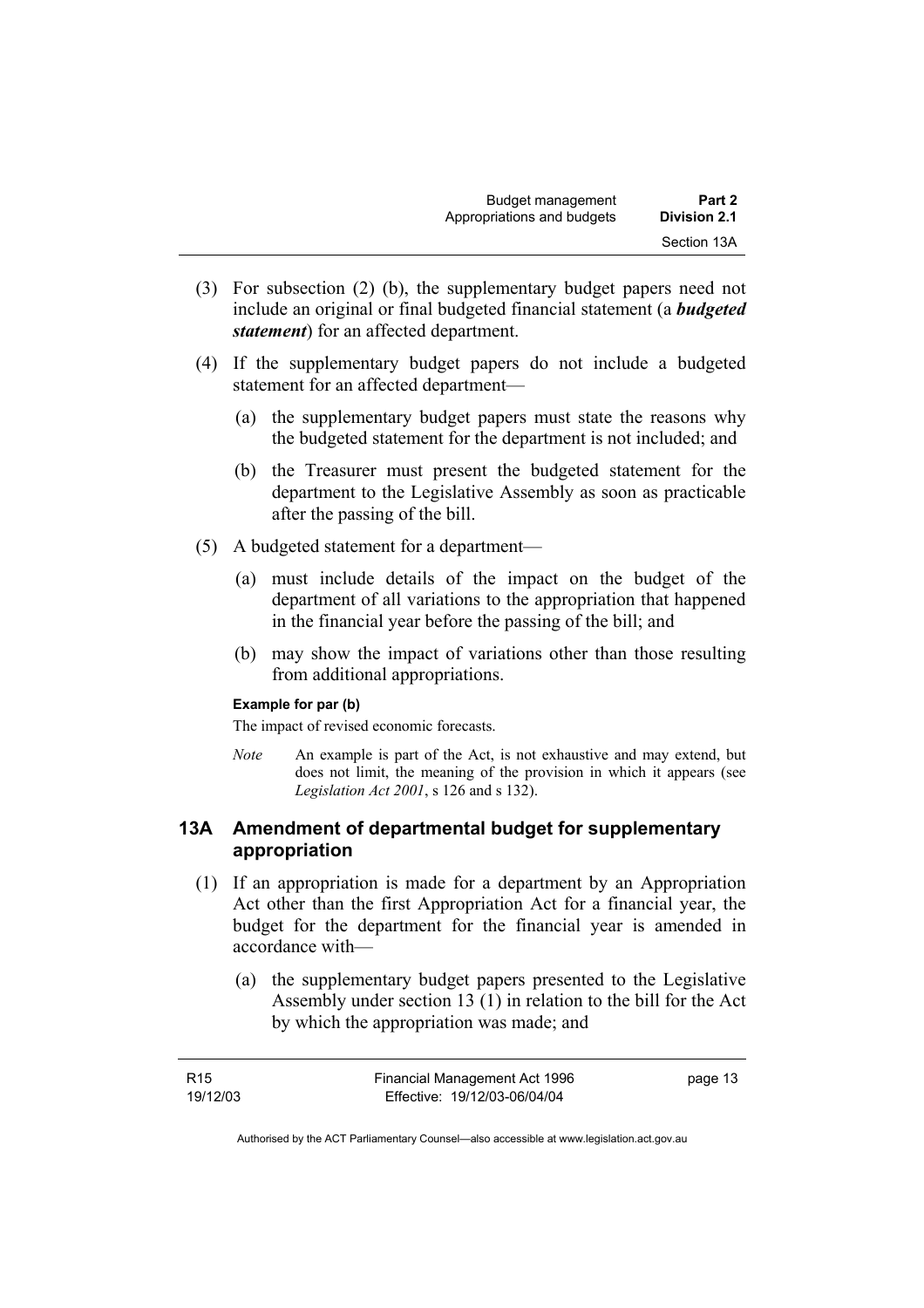| Part 2              | Budget management          |
|---------------------|----------------------------|
| <b>Division 2.1</b> | Appropriations and budgets |
| Section 14          |                            |

- (b) any statement presented to the Legislative Assembly under section 13 (4) (b) in relation to the bill.
- (2) In this section:

*budget*, for a department for a financial year, means the budget for the department for the year presented to the Legislative Assembly under section 10 (b) (Budget papers) and, if that budget has been amended under this Act, the budget as amended.

## **14 Transfer of funds between appropriations**

- (1) Notwithstanding section 6, the Executive may, in writing, direct that appropriations made by an Appropriation Act be varied by transfers of funds between the appropriations.
- (3) A transfer of funds between appropriations under this section shall not cause an appropriation from which funds are transferred to be reduced by more than 3%.
- (4) If the Executive gives a direction under subsection (1), the Treasurer must present the following to the Legislative Assembly within 3 sitting days after the direction is given:
	- (a) a copy of the direction;
	- (b) a statement of the reasons for giving it.
- (5) Subsection (1) does not apply to a superannuation appropriation.

## **15 Transfer of funds within appropriations**

- (1) The Executive may, in writing, direct that funds within the same appropriation that are allocated for the provision of different classes of outputs be reallocated in relation to those classes of outputs.
- (2) If a reallocation of funds under subsection (1) involves an amount larger than 3% of the appropriation within which the reallocation is made or \$150 000 (whichever is the larger), the Treasurer must

R15 19/12/03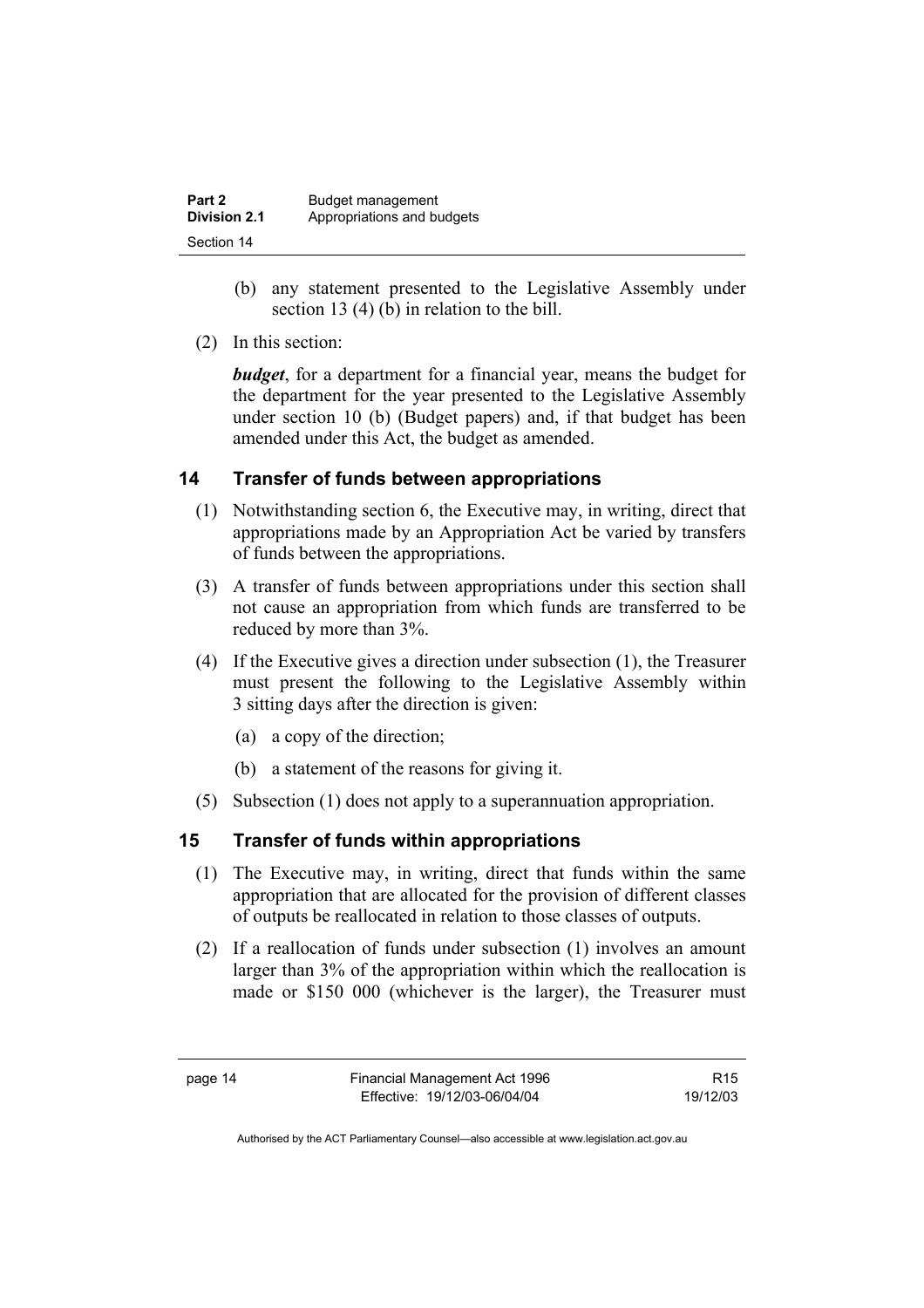present the following to the Legislative Assembly within 3 sitting days after a direction is given:

- (a) a copy of the direction;
- (b) a statement of the reasons for the reallocation.

## **15A Reclassification of certain appropriations**

- (1) If an appropriation has been classified by the Act by which it was made as an appropriation for payments to be made by a department on behalf of the Territory, the Treasurer may, if he or she is satisfied that the appropriation should be classified as an appropriation for the provision of outputs by the department, in writing, direct that the classification of the appropriation be changed accordingly.
- (2) If an appropriation has been classified by the Act by which it was made as an appropriation for the provision of outputs by a department, the Treasurer may, if he or she is satisfied that the appropriation should be classified as an appropriation for payments to be made by the department on behalf of the Territory, in writing, direct that the classification of the appropriation be changed accordingly.
- (3) If the Treasurer gives a direction under subsection (1) or (2), the Treasurer must present a copy of the direction to the Legislative Assembly within 3 sitting days after the direction is given.

## **16 Transfer of functions between departments**

 (1) If, after the passing of an Appropriation Act for a financial year, the responsibility for a service or function for which an appropriation is made in that Act is transferred from the department for which the appropriation was made to another department, the Treasurer may, in writing, direct that the appropriation shall not lapse but may be issued to, or applied by, that other department, in accordance with the direction, for that service or function.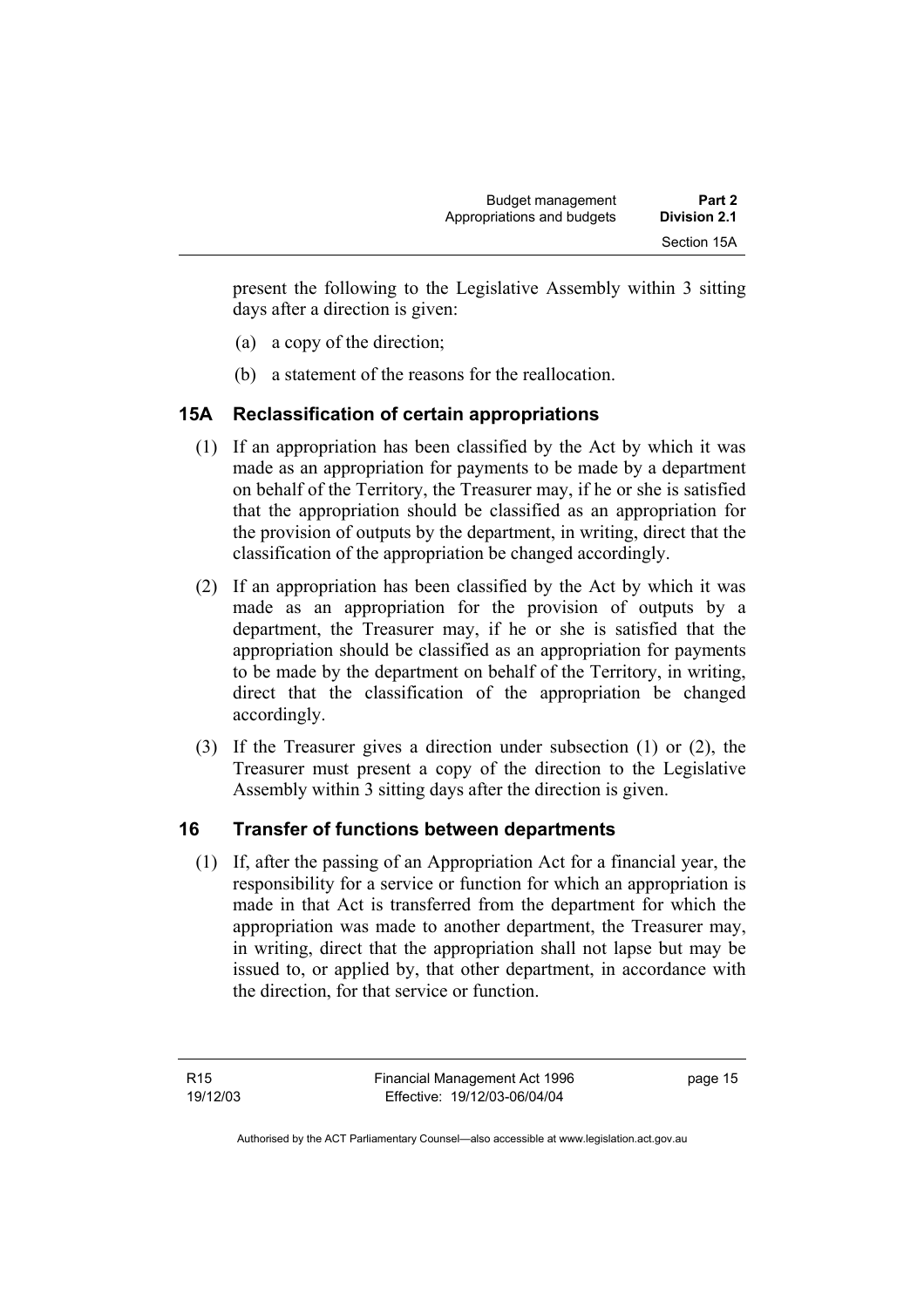| Part 2              | Budget management          |
|---------------------|----------------------------|
| <b>Division 2.1</b> | Appropriations and budgets |
| Section 16A         |                            |

- (2) If the Treasurer gives a direction under subsection (1), the Treasurer must present a copy of the direction to the Legislative Assembly within 3 sitting days after it is given.
- (3) This section does not apply to a superannuation appropriation.

#### **16A Amendment of budgets on transfer of functions between departments**

- (1) If there is a transfer of responsibility for a service or function between departments in a financial year and the Treasurer gives a direction in relation to the transfer under section 16 (1), the Treasurer may, in writing, amend the budgets for the year for the departments affected by the direction to show the expected effects of the transfer of responsibility.
- (2) Amendments of a budget for a department for a financial year under this section may only consist of amendments of the following:
	- (a) the amount shown as the expected total revenue of the department for the year;
	- (b) the amount shown as the expected total expenses of the department for the year;
	- (c) the amount shown as the expected operating surplus or deficit of the department for the year;
	- (d) the amount shown as the expected total value of the assets of the department at the end of the year;
	- (e) the amount shown as the expected total liabilities of the department at the end of the year;
	- (f) the amount shown as the expected value of the net assets of the department at the end of the year;
	- (g) the amount shown as the expected net increase or decrease in cash held by the department at the end of the year;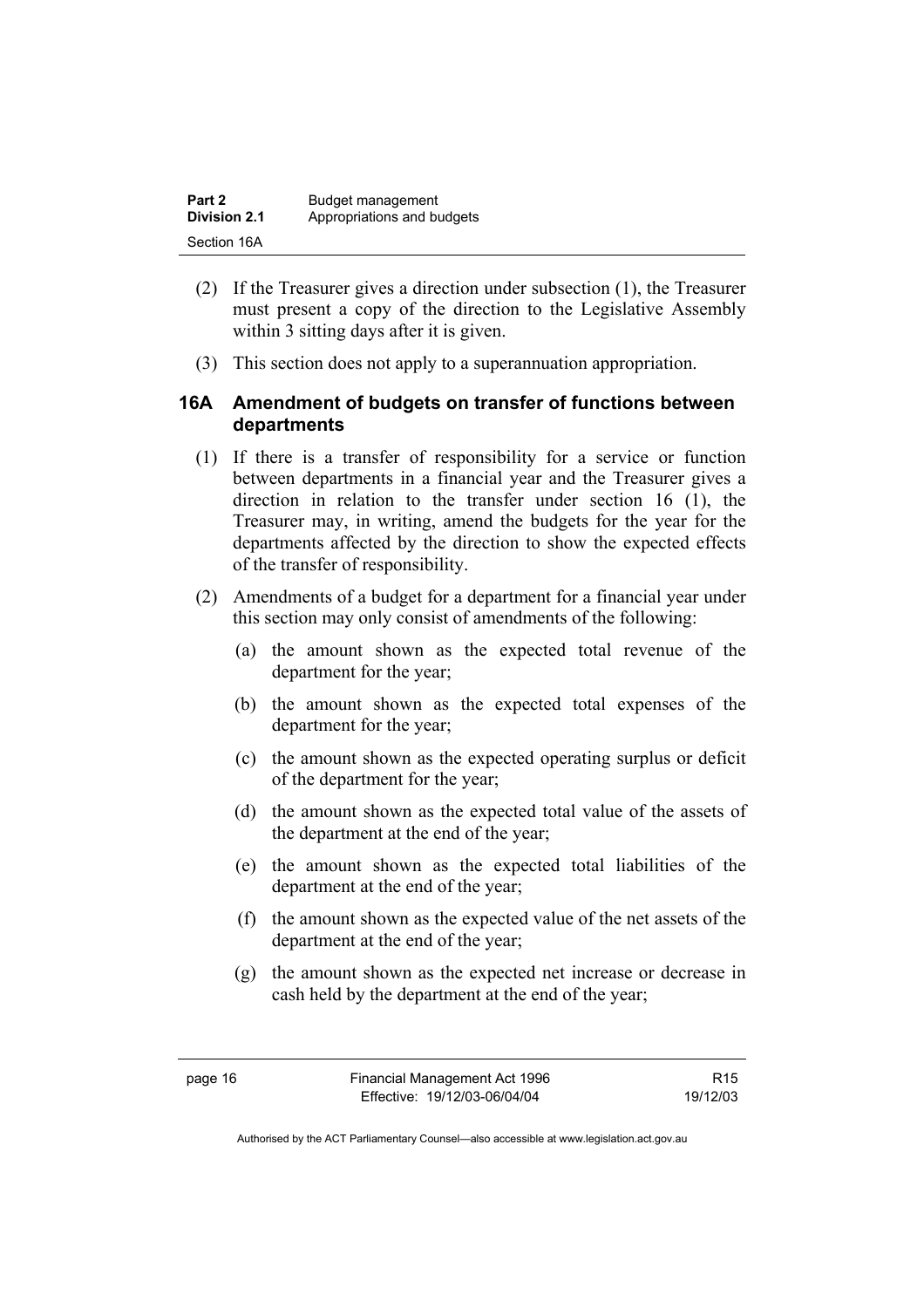- (h) the classes of outputs to be provided by the department during the year and amounts shown for classes of outputs as—
	- (i) the expected total revenue of the department for each class of outputs for the year; and
	- (ii) the expected total expenses of the department for each class of outputs for the year; and
	- (iii) the expected operating surplus or deficit of the department for each class of outputs for the year.
- (3) Amendments of a budget for a department under subsection (1) for a transfer of responsibility for a service or function may be made at the same time as the direction is given under section 16 (1) in relation to the transfer or later.
- (4) If the Treasurer amends the budget of a department in relation to a financial year under this section, the Treasurer must present to the Legislative Assembly a statement of the amendments made.
- (5) In this section:

*budget*, for a department for a financial year, means the budget for the department for the year presented to the Legislative Assembly under section 10 (b) (Budget papers) and, if that budget has been amended under this Act, the budget as amended.

## **17 Variation of appropriations for Commonwealth grants**

- (1) This section applies to an appropriation that is declared by the Act by which it is made to be an appropriation to which this section applies.
- $(2)$  If—
	- (a) an appropriation to which this section applies is to be funded in whole or in part by a payment made to the Territory by the Commonwealth for a nominated purpose; and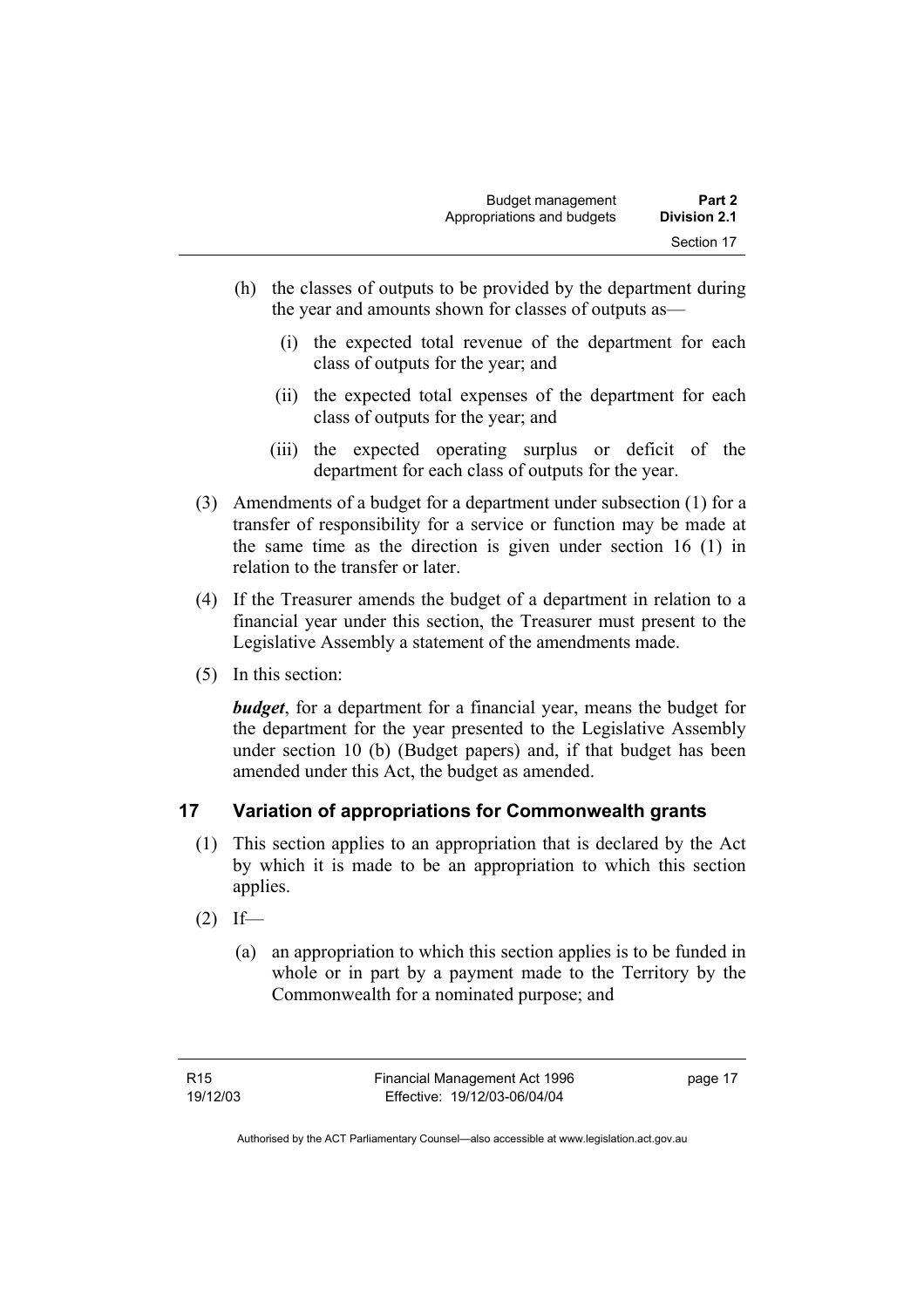| Part 2              | Budget management          |
|---------------------|----------------------------|
| <b>Division 2.1</b> | Appropriations and budgets |
| Section 17A         |                            |

- (b) an estimate of the level of the funding to be provided to the Territory by the Commonwealth for that purpose is contained in the budget papers presented to the Legislative Assembly in conjunction with the bill for the Act by which the appropriation was made; and
- (c) the level of funding provided to the Territory by the Commonwealth for that purpose for the financial year for which the appropriation was made is greater than the level of funding specified in those budget papers;

the Treasurer may, in writing, direct that the appropriation be increased by an amount not exceeding the difference between the level of funding specified in the budget papers and the level of funding provided by the Commonwealth.

 (3) If the Treasurer gives a direction under subsection (2), the Treasurer must present a copy of the direction to the Legislative Assembly within 3 sitting days after it is given.

#### **17A Variations of appropriations for certain payments to Commonwealth**

- (1) This section applies to an appropriation that is declared by the Act by which it is made to be an appropriation to which the section applies.
- (2) Where—
	- (a) an appropriation to which this section applies is made wholly or partially for a payment required to be made to the Commonwealth for the provision of a service; and
	- (b) an estimate of the amount of the payment is contained in the budget papers presented to the Legislative Assembly in conjunction with the bill for the Act by which the appropriation is made; and
	- (c) the amount of the payment exceeds the amount of the estimate;

page 18 Financial Management Act 1996 Effective: 19/12/03-06/04/04 R15 19/12/03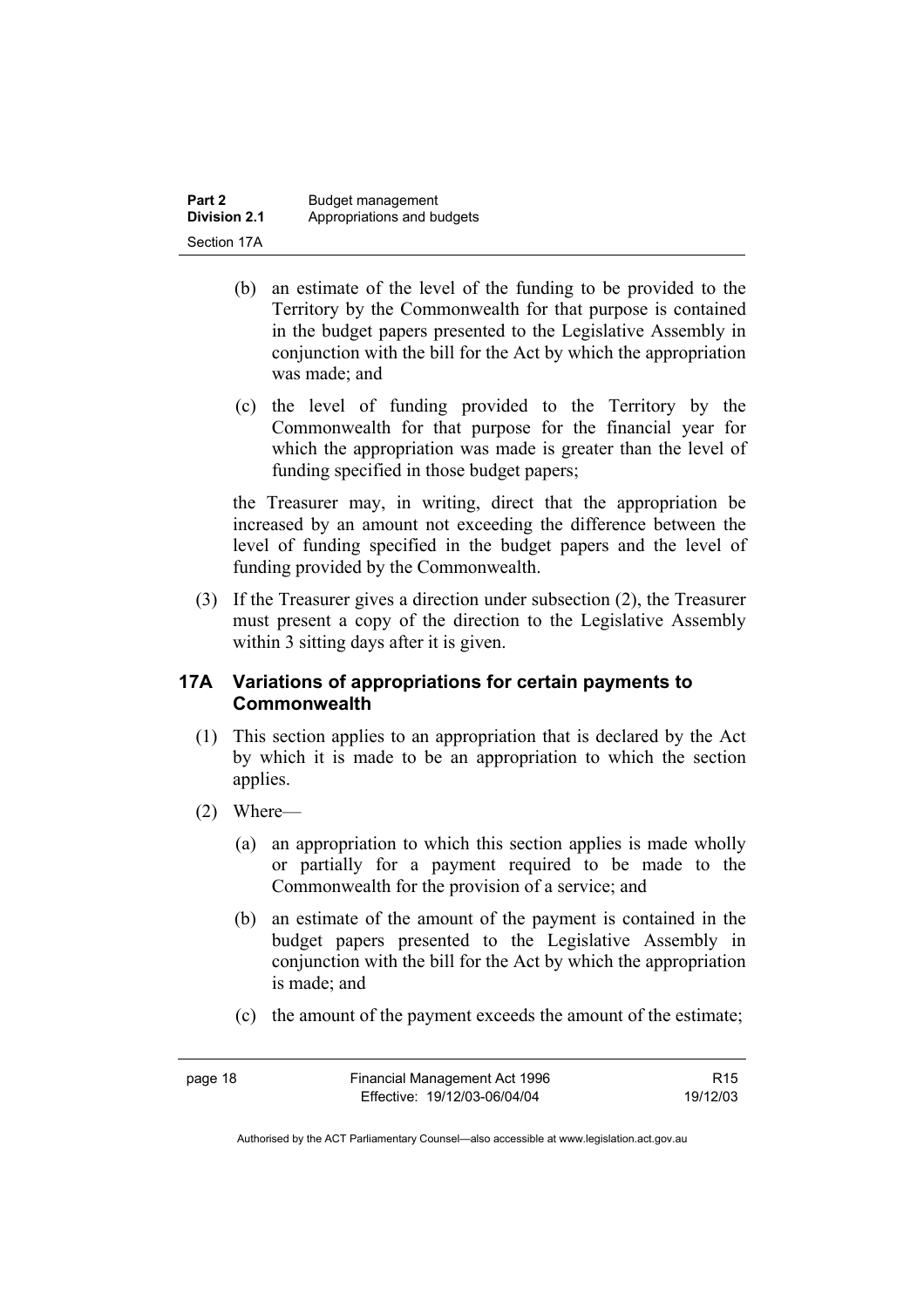the Treasurer may, by instrument, direct that the appropriation be increased by an amount not exceeding the difference between the amount of the estimate and the amount of the payment.

- (3) Where the Treasurer gives a direction under subsection (2), the Treasurer must present a copy of the direction to the Legislative Assembly within 3 sitting days after it is given.
- (4) This section expires on 30 June 2004.

#### **18 Treasurer's advance**

- (1) Expenditure that is—
	- (a) in excess of the amount specifically appropriated for expenditure of that kind; or
	- (b) not provided for by any appropriation;

may be authorised, in writing, by the Treasurer provided that—

- (c) the need for the expenditure could not reasonably have been foreseen at the time of presentation to the Legislative Assembly of the bill for the first Appropriation Act relating to the financial year in which the expenditure is to happen; and
- (d) the total expenditure authorised under this subsection in any financial year does not exceed the amount appropriated for that year for this section.
- (2) The Treasurer must, at the time of presentation of a bill for an Appropriation Act other than the first Appropriation Act relating to a financial year, present details of all expenditure authorised under subsection (1) since the passing of the first Appropriation Act.
- (3) The amount appropriated for this section for a financial year shall not exceed 1% of the total amount appropriated by all Appropriation Acts for that year.
- (4) If the Treasurer has authorised expenditure under subsection (1) during a financial year and expenditure has been incurred under that

| R <sub>15</sub> | Financial Management Act 1996 | page 19 |
|-----------------|-------------------------------|---------|
| 19/12/03        | Effective: 19/12/03-06/04/04  |         |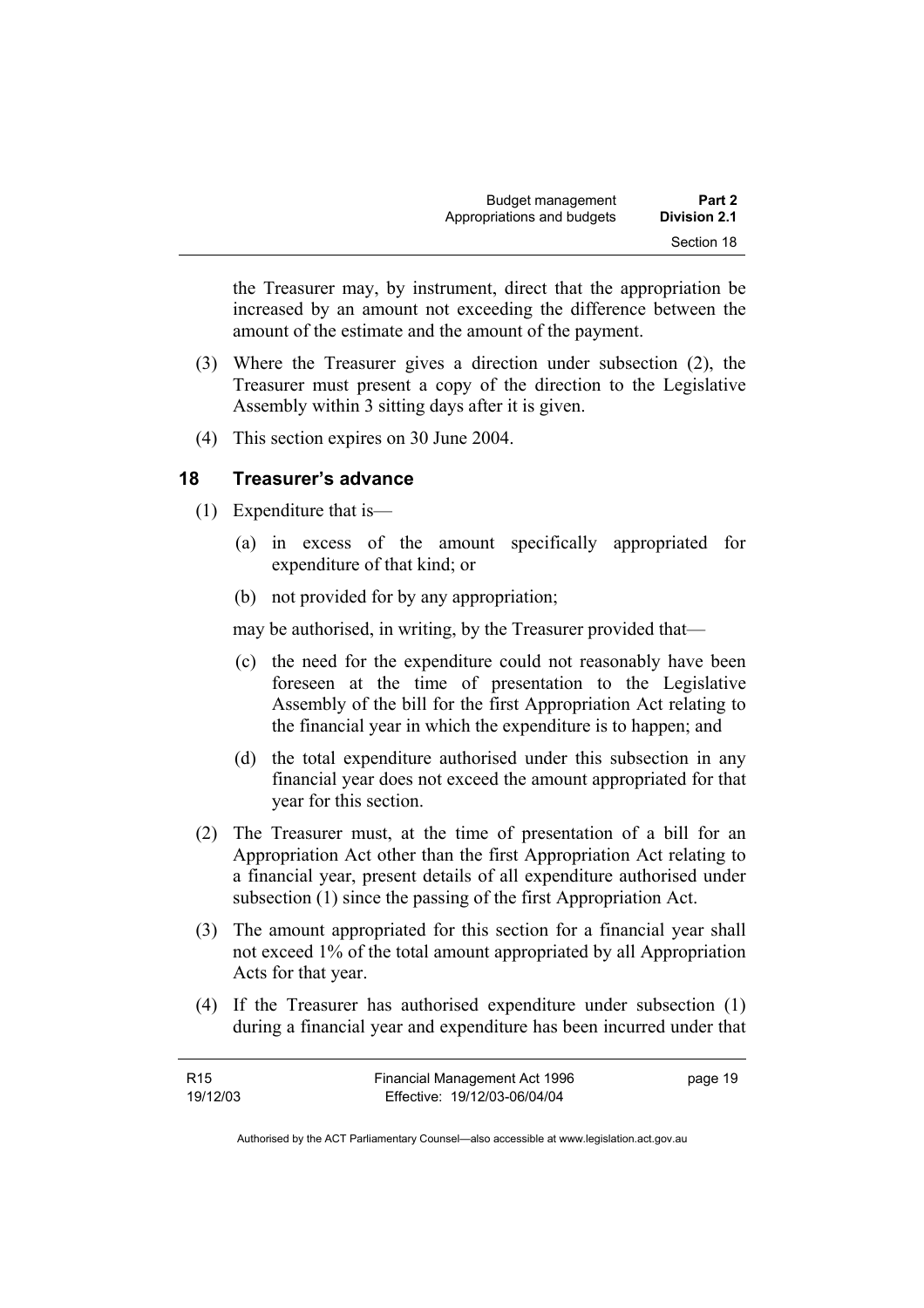| Part 2       | Budget management          |
|--------------|----------------------------|
| Division 2.1 | Appropriations and budgets |
| Section 19   |                            |

authorisation during the year, the Treasurer must present the following to the Legislative Assembly as soon as practicable after the end of the year:

- (a) a copy of the authorisation;
- (b) a statement of the reasons for giving it.

#### **19 Refunds of payments made without liability**

- (1) If a payment is made to the Territory in purported discharge of a liability that does not exist, the amount paid may be refunded to the person by whom the payment was made whether or not there is an appropriation available for that purpose.
- (2) If a payment made to the Territory to discharge a liability exceeds the amount of the liability, the amount by which the payment exceeds the liability may be refunded to the person by whom the payment was made whether or not there is an appropriation available for that purpose.
- $(3)$  If—
	- (a) a person has paid an amount to the Territory for tax claimed by the Territory to be due from that person; and
	- (b) a court or tribunal of competent jurisdiction subsequently finds that the person was not liable for that tax or was liable for an amount of tax less than the amount paid;

the amount paid, or the amount by which the payment exceeds the liability, as the case requires, may be refunded to the person who made the payment whether or not there is an appropriation available for that purpose.

#### **19A Payments for Territory GST liabilities**

Payments may be made to the Commonwealth for the GST liabilities of the Territory whether or not there is an appropriation for the purpose.

R15 19/12/03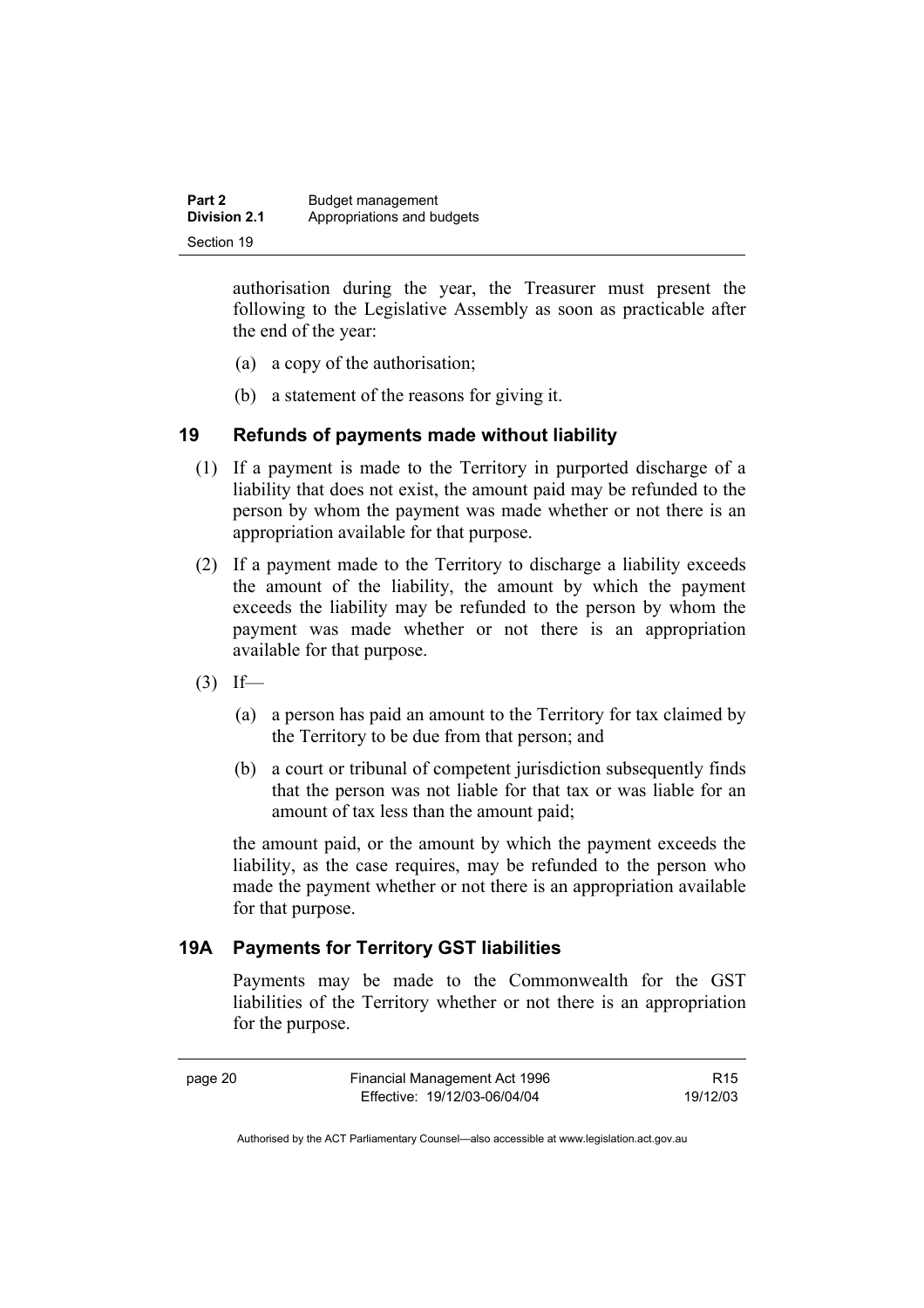#### **19B Authorisation of expenditure of certain Commonwealth grants**

- (1) Notwithstanding section 6, if—
	- (a) funds have been provided to the Territory by the Commonwealth under an agreement that specifies how the funds may be applied; and
	- (b) no appropriation has been made in relation to the funds;

the Treasurer may, in writing, authorise the expenditure of the funds in accordance with the agreement.

 (2) If the Treasurer gives an authorisation under subsection (1), the Treasurer must present a copy of the authorisation to the Legislative Assembly within 3 sitting days after it is given.

## **19C Amendment of conditions of capital injection**

- (1) If a capital injection is given under conditions set out under section 12 (1) (c) (ii) (Departmental budgets) in a statement included in a proposed budget for a department for a financial year, the Treasurer may, in writing, amend the conditions.
- (2) An amendment of the conditions of the capital injection must state the Treasurer's reasons for the amendment.
- (3) An amendment of conditions of a capital injection is a notifiable instrument.
	- *Note* A notifiable instrument must be notified under the *Legislation Act 2001*.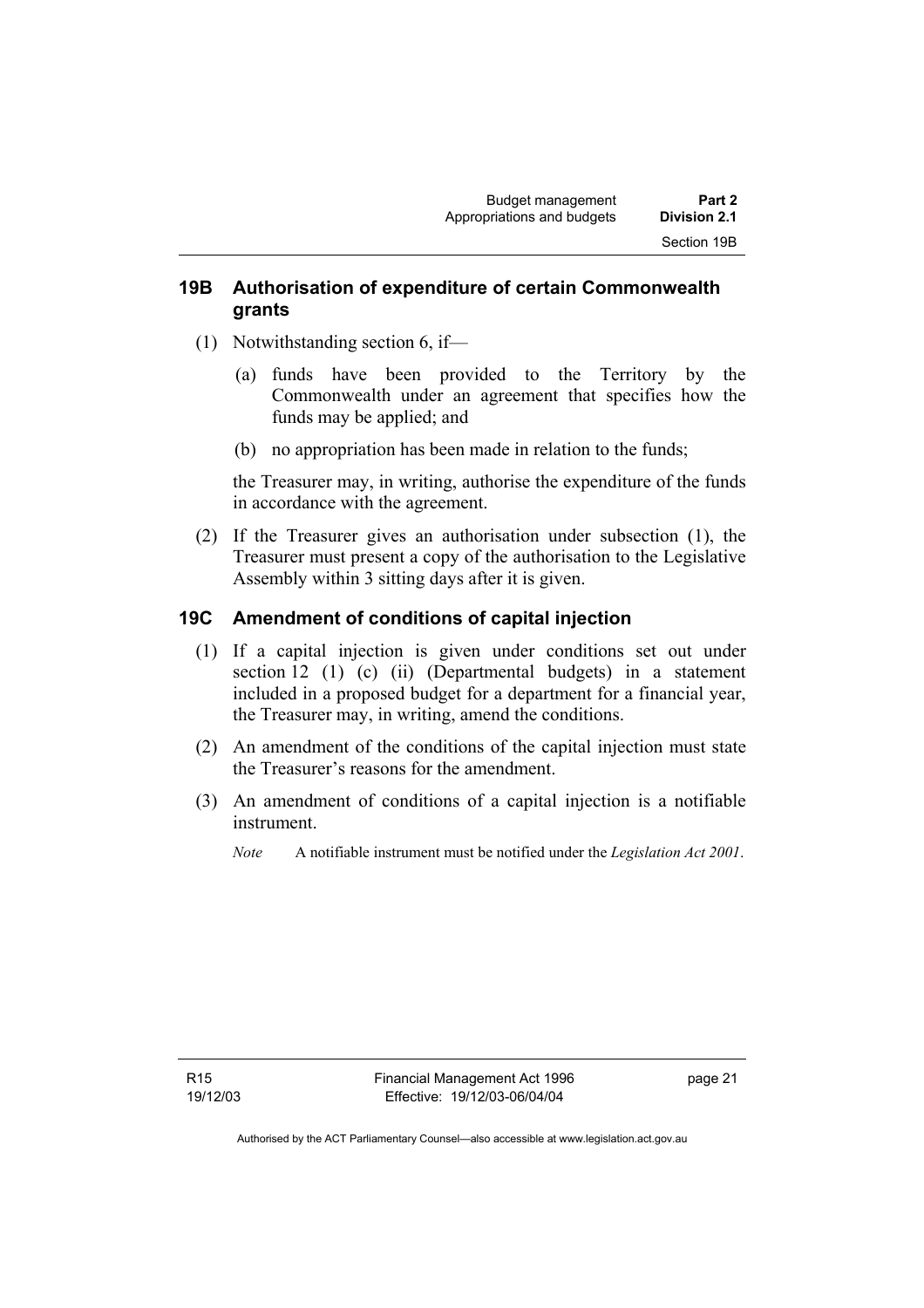| Part 2              | Budget management          |
|---------------------|----------------------------|
| <b>Division 2.1</b> | Appropriations and budgets |
| Section 19D         |                            |

#### **19D Amendment of performance criteria**

- (1) The responsible Minister of a department may, in writing, amend the performance criteria set out under section 12 (1) (b) in a statement included in a proposed budget for the department for a financial year.
- (2) Without limiting subsection (1), the responsible minister may amend the performance criteria if—
	- (a) the appropriations for the department for the financial year are varied under section 14 or 17; or
	- (b) the Executive gives a direction under section 15 (1) in relation to an appropriation made for the department; or
	- (c) funds are transferred to or from the department under section 16; or
	- (d) funds are given to the department under section 18 (Treasurer's advance); or
	- (e) funds mentioned in section 19B (Authorisation of expenditure of certain Commonwealth grants) are given to the department; or
	- (f) changes happen in the priorities of the department; or
	- (g) the Minister is satisfied that performance criteria (other than those stated in the budget) should be adopted for the provision of outputs by the department.
- (3) An amendment of performance criteria must be made in such a way that the department's budget as amended will comply with section 12 (3).
- (4) An amendment of performance criteria is a notifiable instrument.
	- *Note* A notifiable instrument must be notified under the *Legislation Act 2001*.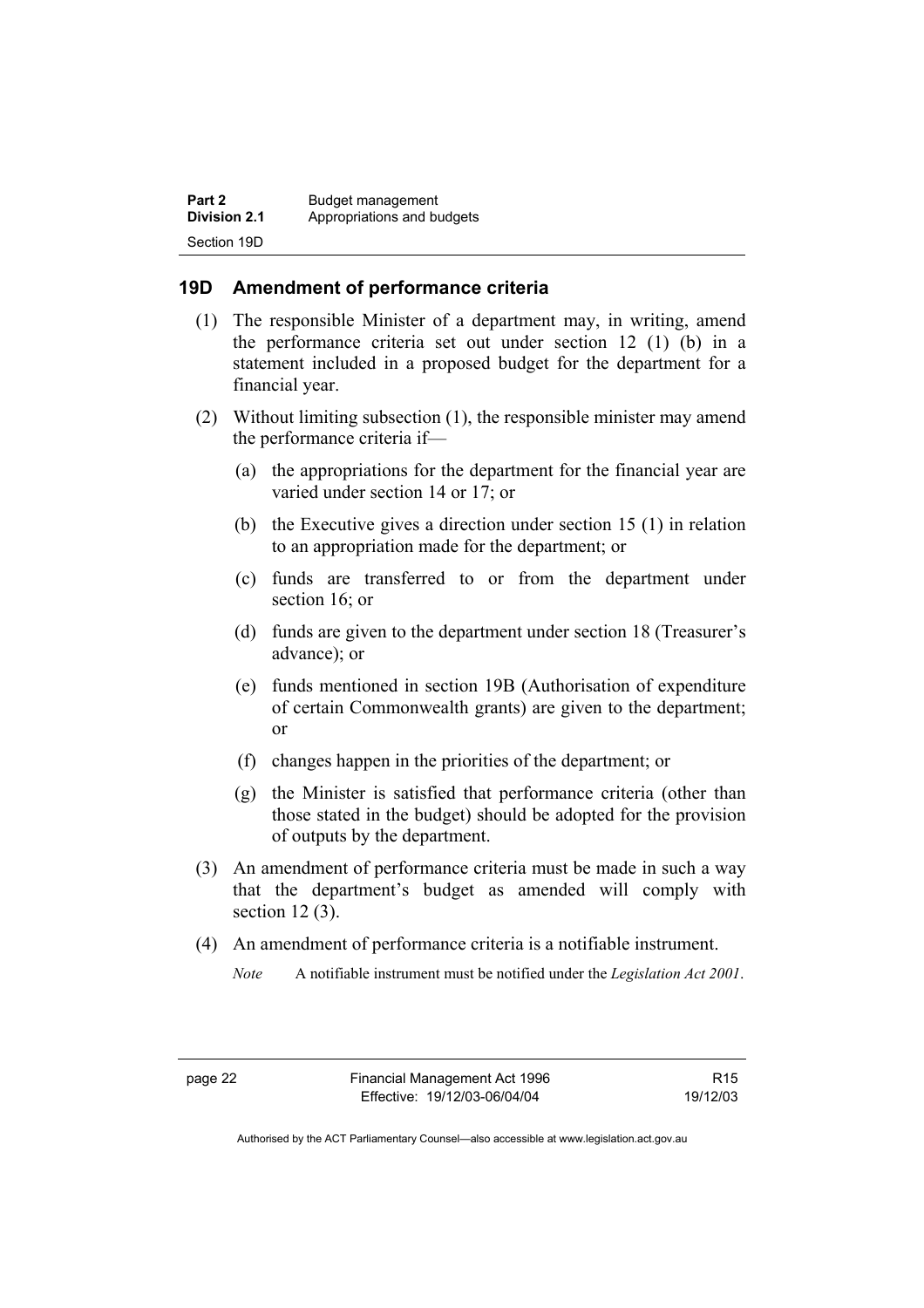| Budget management          | Part 2              |
|----------------------------|---------------------|
| Appropriations and budgets | <b>Division 2.1</b> |
|                            | Section 19E         |

(5) In this section:

*budget*, for a department for a financial year, means the budget for the department for the financial year presented to the Legislative Assembly under section 10 (b) (Budget papers) and, if that budget has previously been amended under this Act, the budget as amended.

#### **19E Amendment of financial targets**

- (1) The Treasurer may, in writing, amend the financial targets set out in a statement under section 12 (1) (d) (Departmental budgets) included in a proposed budget for a department for a financial year.
- (2) An amendment of the financial targets must state the Treasurer's reasons for making the amendment.
- (3) An amendment of financial targets is a notifiable instrument.

*Note* A notifiable instrument must be notified under the *Legislation Act 2001*.

#### **20 Budgets for Legislative Assembly secretariat**

Before the beginning of a financial year, the Speaker of the Legislative Assembly may—

- (a) after consultation with an appropriate committee of the Legislative Assembly, advise the Treasurer of the appropriations that the Speaker considers should be made for the Legislative Assembly secretariat for the financial year; and
- (b) provide the Treasurer with a draft budget for the Legislative Assembly secretariat for the financial year that contains the information referred to in section 12 other than that referred to in subsection (1) (b).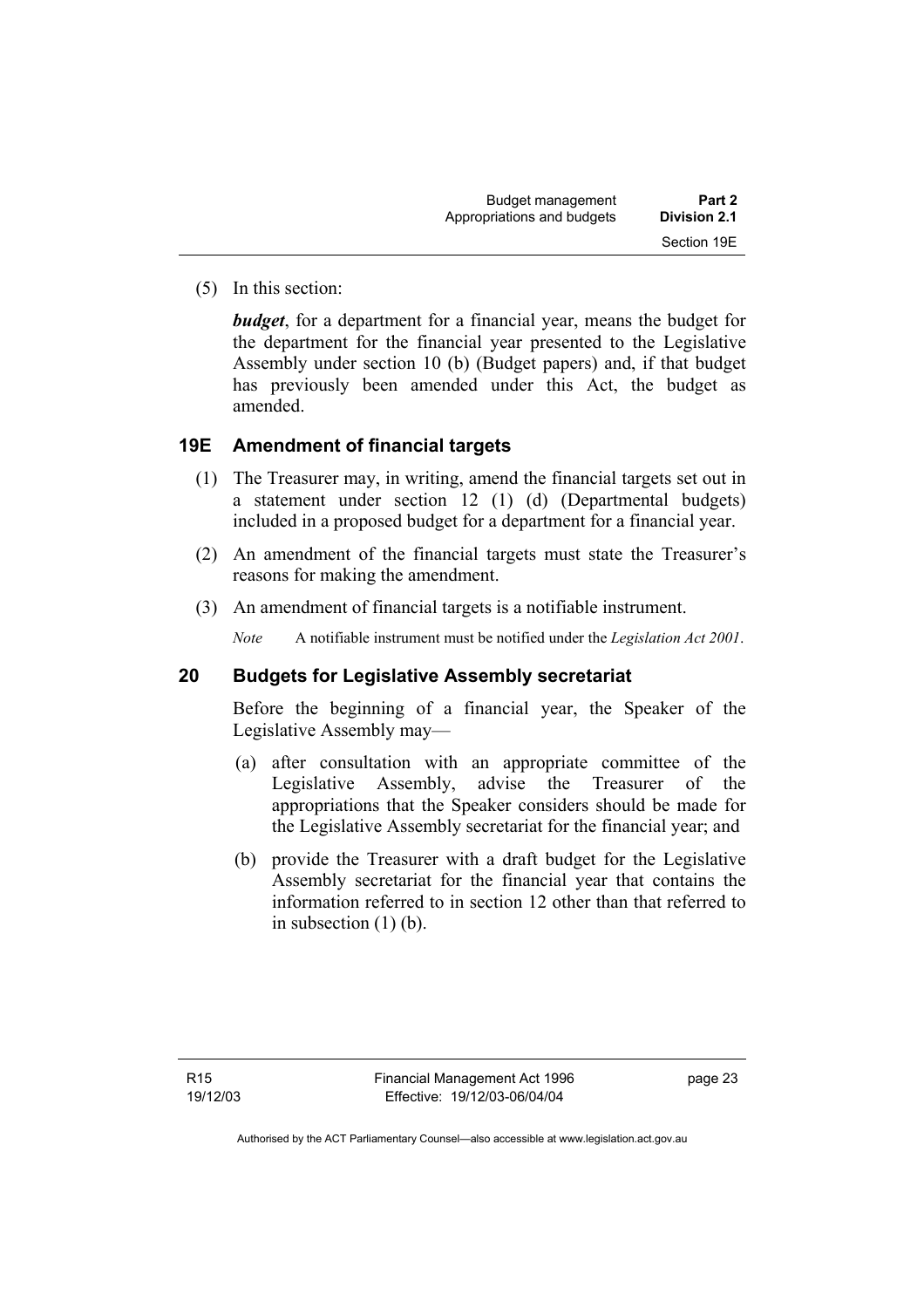# **Division 2.2 Budget reviews and pre-election updates**

#### **20A Budget review**

- (1) The Treasurer must prepare a budget review for each financial year.
- (2) The Treasurer must present the budget review for a financial year to the Legislative Assembly not later than 15 February in the financial year.
	- *Note* This is the same day as financial statements for the second quarter of the financial year are required to be presented under section 26 (Periodic financial statements).
- (3) However, if a sitting day does not fall in that year on or before 15 February, the Treasurer must give copies of the budget review to each member of the Legislative Assembly on or before that day.

#### **20B Purpose and contents of budget review**

- (1) The purpose of the budget review for a financial year is to give updated information to allow the assessment of the government's financial performance against the financial policy objectives and strategies set out in the financial policy objectives and strategies statement for the Territory budget for the financial year.
- (2) The budget review for a financial year must be based on the financial policy objectives and strategies statement for the Territory budget for the financial year.
- (3) The budget review for a financial year must—
	- (a) include updated financial statements required under the financial management guidelines for the general government sector for the financial year; and
	- (b) include whole-of-year results for the previous financial year, the budget for the financial year, the estimated financial position of the Territory at the end of the financial year and

|--|--|

R15 19/12/03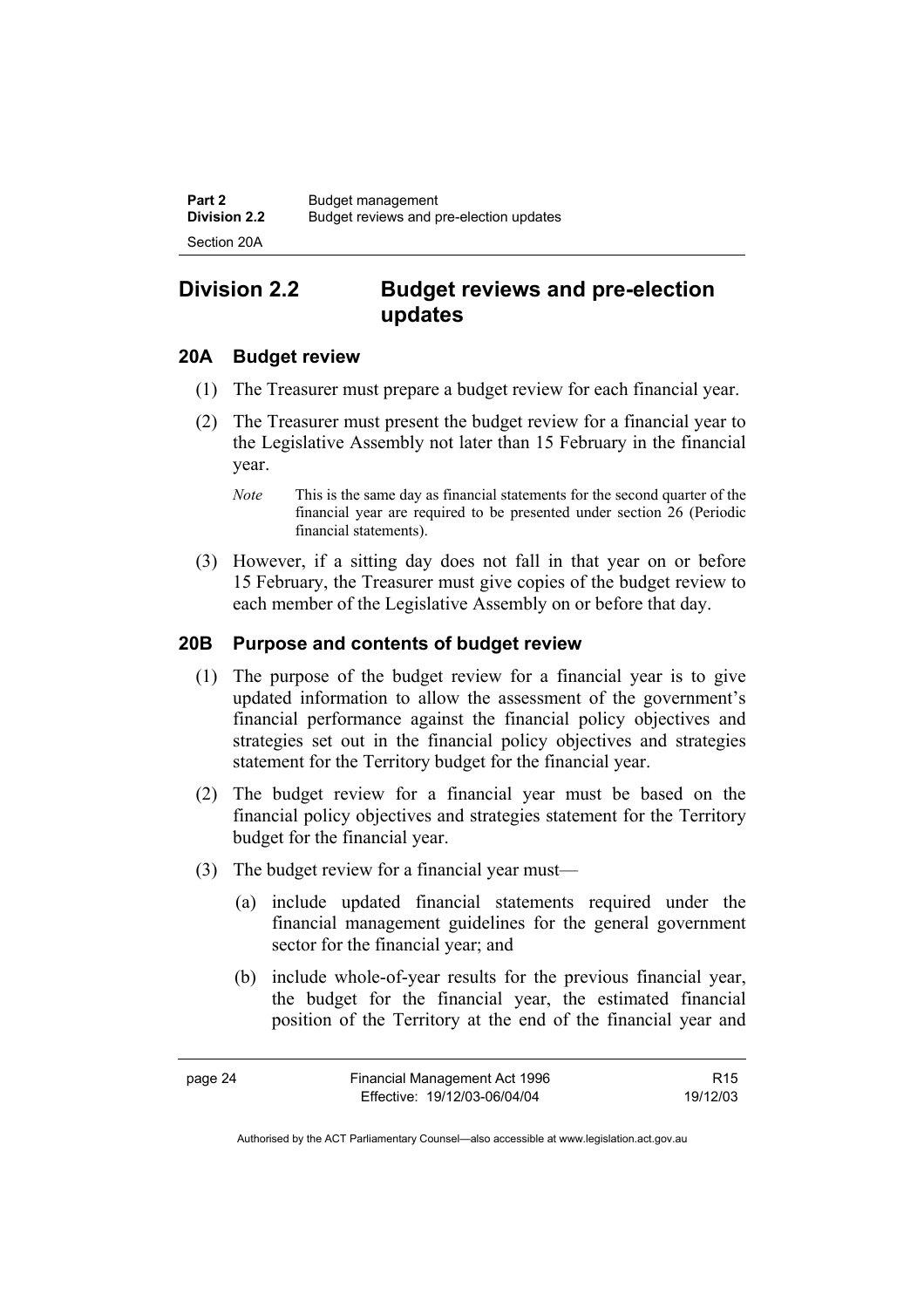updated budget estimates for each of the next 3 financial years; and

- (c) include a review of the financial policy objectives and strategies statement included in the budget for the financial year that satisfies the requirements of section 11A (2) and (3); and
- (d) state the date as at when the review was done.
- (4) However, if particular information required to be included in the budget review is unchanged from information set out in full in the budget for the Territory under section 11 (1) for the financial year, the review may instead summarise the information and state that it is unchanged from that set out in the budget.
- (5) For subsection (3):

*budget*, for a financial year, means the budget for the year presented to the Legislative Assembly under section 10 (a) (Budget papers) and, if that budget has been amended under this Act, the budget as amended.

## **20C Pre-election budget update**

- (1) At least 30 days before the polling day for an ordinary election, the chief executive must prepare a pre-election budget update and give it to the parliamentary counsel for notification.
- (2) At least 20 days before the polling day for an election mentioned in the *Australian Capital Territory (Self-Government) Act 1988* (Cwlth), section 16 (Dissolution of Assembly by Governor-General) or section 48 (Resolution of no confidence in Chief Minister), the chief executive must prepare a pre-election budget update and give it to the parliamentary counsel for notification.
- (3) A pre-election budget update is a notifiable instrument.

*Note* A notifiable instrument must be notified under the Legislation Act.

(4) In this section:

| R <sub>15</sub> | Financial Management Act 1996 | page 25 |
|-----------------|-------------------------------|---------|
| 19/12/03        | Effective: 19/12/03-06/04/04  |         |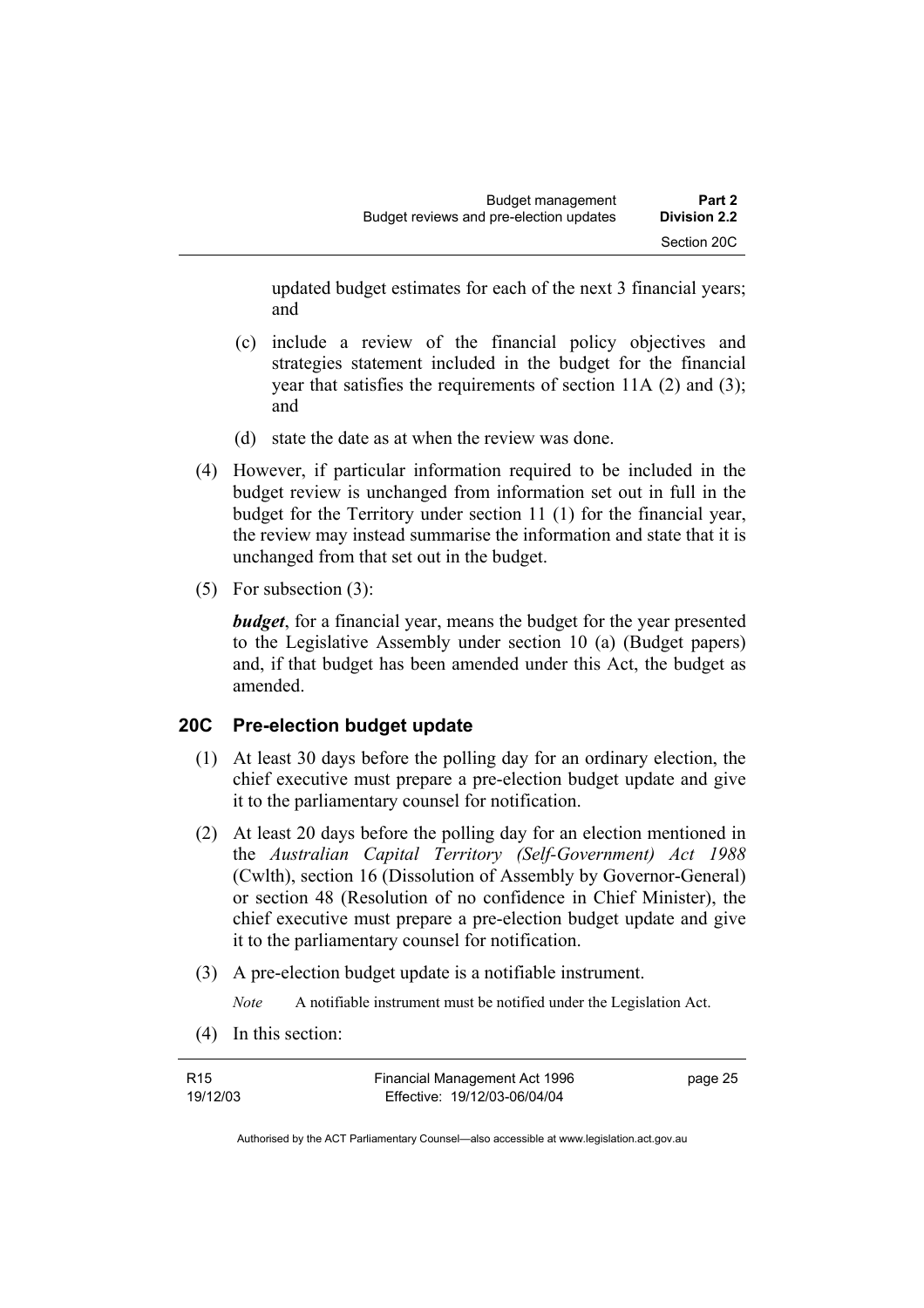*ordinary election*—see the *Electoral Act 1992*, dictionary. *polling day*—see the *Electoral Act 1992*, dictionary.

#### **20D Purpose and contents of pre-election budget update**

- (1) The purpose of a pre-election budget update for an election is—
	- (a) to allow the assessment of the government's financial performance against the financial policy objectives and strategies set out in the latest financial policy objectives and strategies statement; and
	- (b) to give the electorate an accurate picture of the Territory's financial position before the election.
- (2) A pre-election budget update must be based on the latest financial policy objectives and strategies statement.
- (3) A pre-election budget update for an election must include—
	- (a) updated financial statements required under the financial management guidelines for the financial year in which the election is to be held; and
	- (b) updated budget estimates for the general government sector, public trading enterprises and the Territory for that financial year and for each of the next 3 financial years; and
	- (c) a statement of the economic or other assumptions used in preparing the updated financial statements and budget estimates; and
	- (d) a statement about the sensitivity of the updated financial statements and budget estimates to changes in the economic or other assumptions; and
	- (e) a statement of the risks, quantified if possible, that may affect the economic or other assumptions, including—
		- (i) contingent liabilities; and

page 26 Financial Management Act 1996 Effective: 19/12/03-06/04/04

R15 19/12/03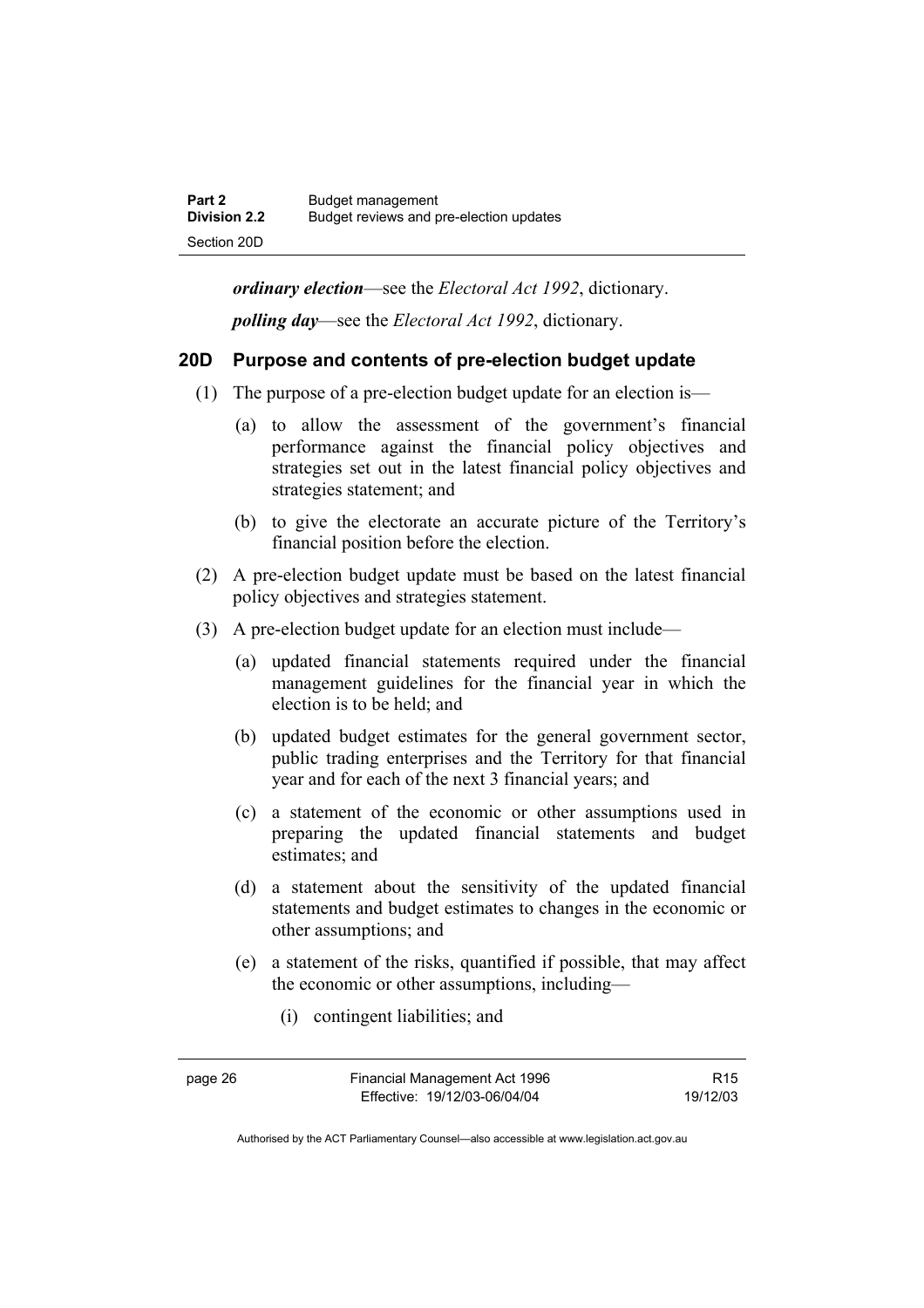- (ii) publicly announced government commitments that are not yet included in the updated financial statements and budget estimates.
- (4) Information in the pre-election budget update must—
	- (a) take into account government decisions and other circumstances that may have material effect on the financial statements and budget estimates; and
	- (b) state the date as at when the updating was done.
- (5) However, if particular information required to be included in the pre-election budget update is unchanged from information set out in full in the latest financial statements, the budget estimates mentioned in section 11 (Territory budgets) or budget review, the pre-election budget update may instead summarise the information and state that it is unchanged from that set out in the financial statements, budget estimates or budget review.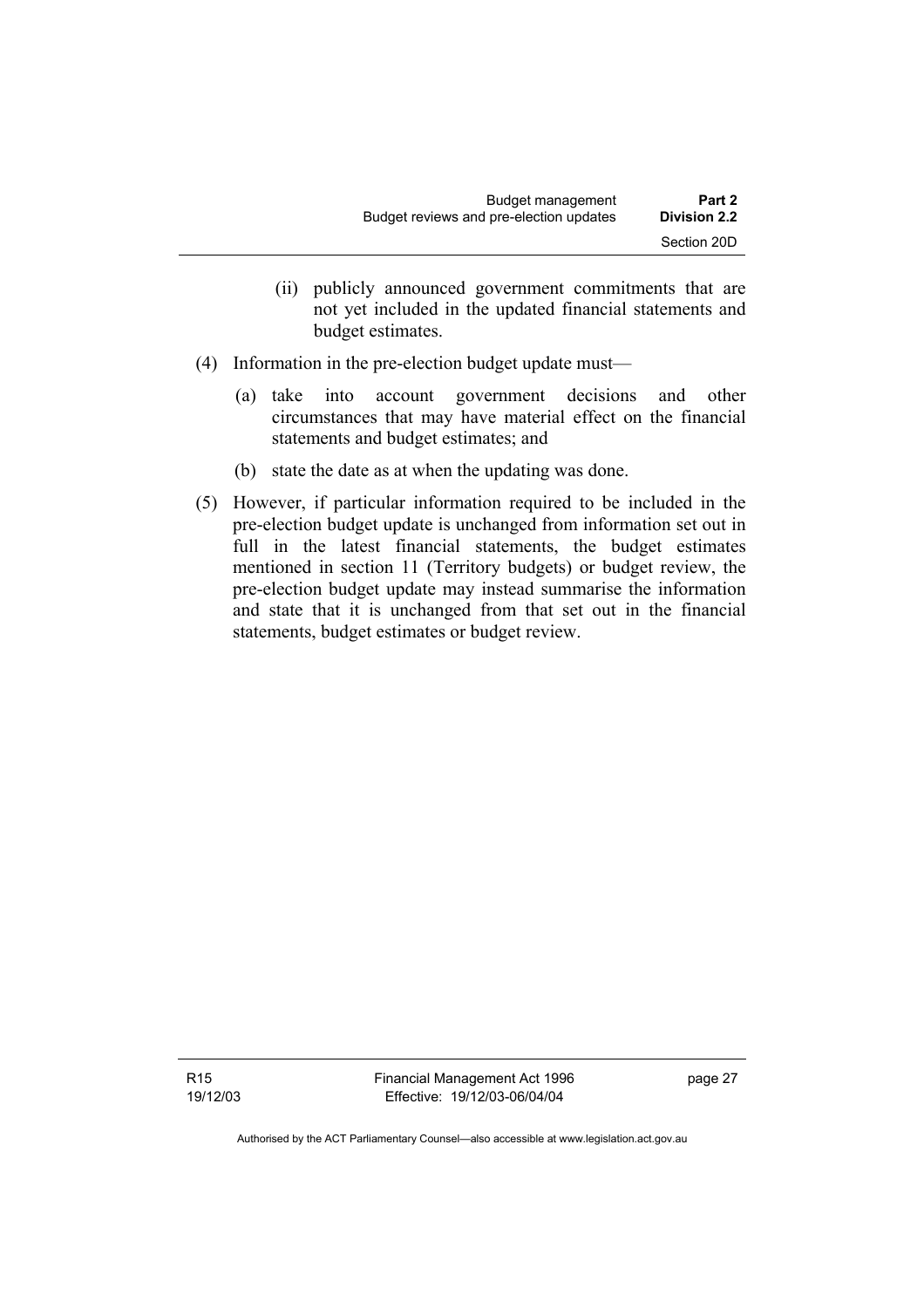# **Part 3 Financial reports**

## **Division 3.1 Financial reports of the Territory**

## **21 Meaning of** *the Territory* **in div 3.1**

In this division, a reference to *the Territory* includes a reference to all Territory authorities and all Territory owned corporations.

## **22 Annual financial statements of the Territory**

- (1) The Treasurer shall, as soon as practicable after the end of a financial year, prepare annual financial statements for the Territory for that year.
- (2) The statements must be prepared in accordance with generally accepted accounting practice and include—
	- (a) the financial statements required under the financial management guidelines; and
	- (b) a statement of the accounting policies adopted by the Territory; and
	- (c) such other statements as are necessary to fairly reflect the financial operations of the Territory during the year and its financial position at the end of the year.

## **23 Responsibility for annual financial statements**

- (1) Annual financial statements of the Territory shall have endorsed on them, or attached to them, a statement of responsibility signed by—
	- (a) the Treasurer; and
	- (b) the chief executive of the administrative unit to which responsibility for the administration of this Act has been

R15 19/12/03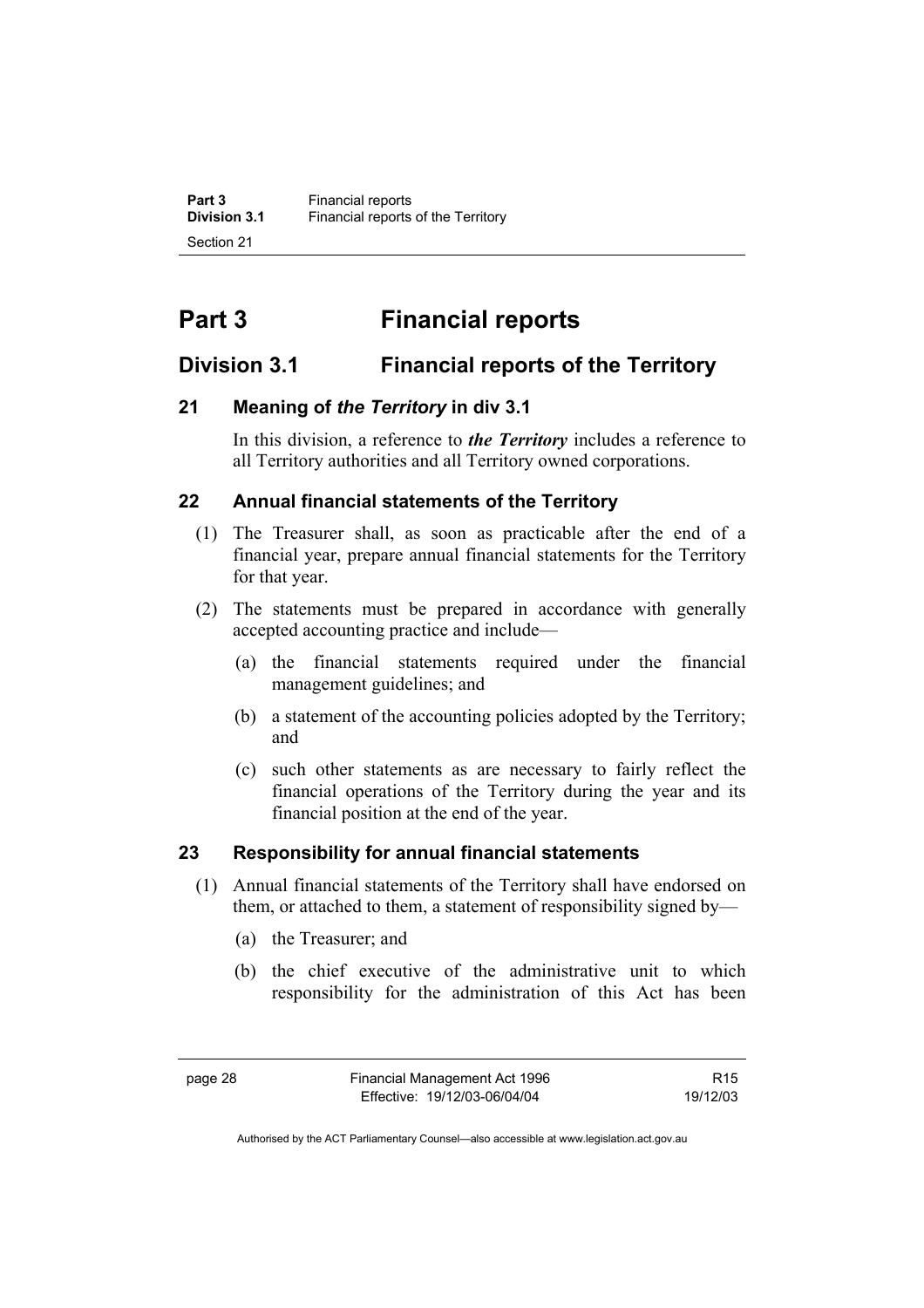allocated under the *Public Sector Management Act 1994*, section 14.

- (2) A statement of responsibility shall comprise—
	- (a) a statement by the Treasurer that in his or her opinion the financial statements fairly reflect the financial operations of the Territory during the year to which they relate and the financial position of the Territory at the end of the year; and
	- (b) a statement by the chief executive that the financial statements have been prepared in accordance with generally accepted accounting practice.

# **24 Audit of annual financial statements**

- (1) The Treasurer must give the auditor-general a copy of the annual financial statements of the Territory for a financial year within 3 months after the end of the year.
- (2) The auditor-general shall, within 30 days after he or she receives a copy of annual financial statements under subsection (1), give the Treasurer an audit opinion about the statements.
- (3) Despite subsections (1) and (2), if an ordinary election is to be held in the year after the end of the financial year—
	- (a) the Treasurer must give the auditor-general a copy of the annual financial statements of the Territory for the financial year in sufficient time for the auditor-general to give an audit opinion about the statements within 3 months after the end of the financial year; and
	- (b) the auditor-general must give an audit opinion to the Treasurer within 3 months after the end of the financial year.
- (4) In this section:

*ordinary election*—see the *Electoral Act 1992*, dictionary.

R15 19/12/03 page 29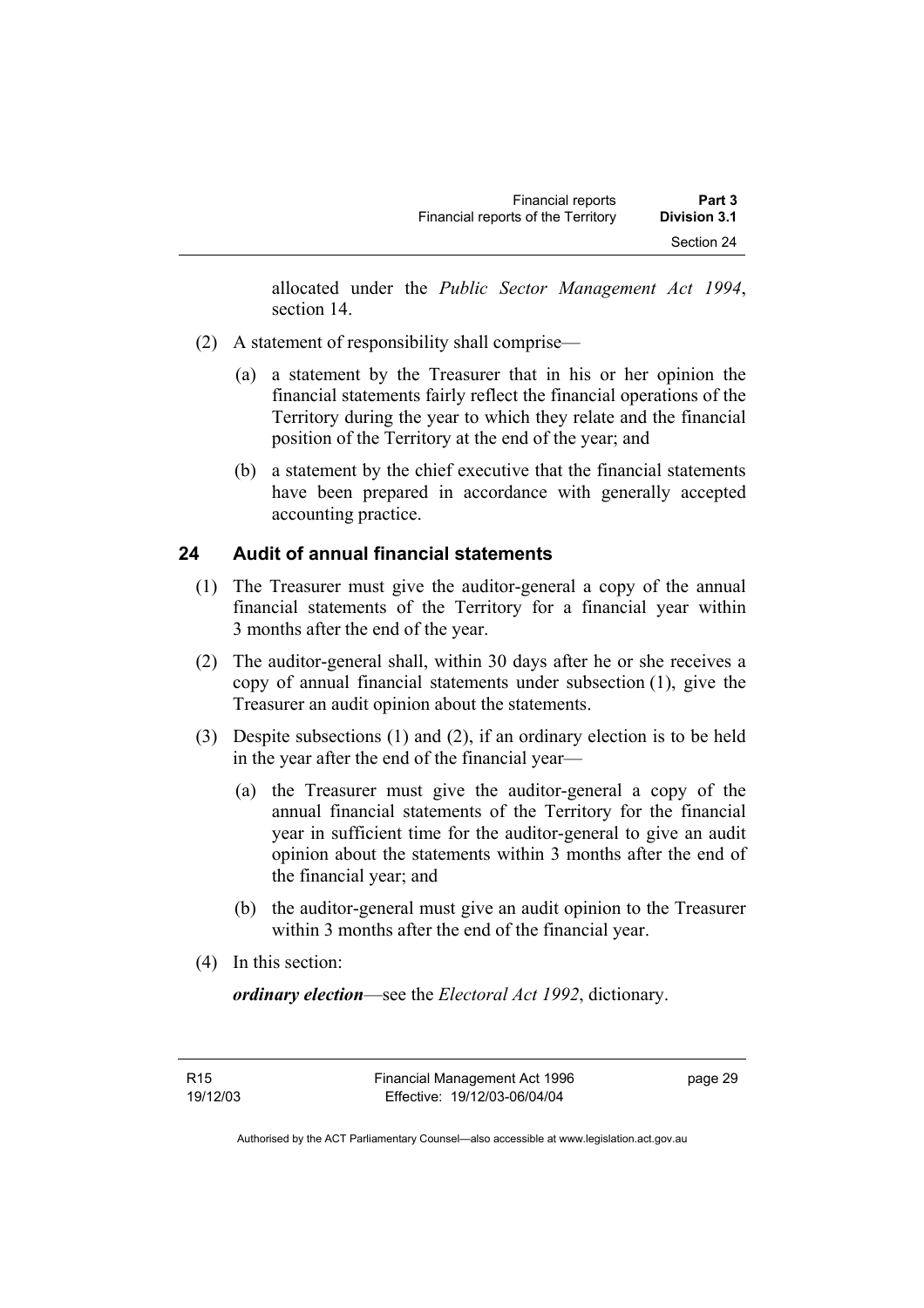| Part 3              | Financial reports                  |
|---------------------|------------------------------------|
| <b>Division 3.1</b> | Financial reports of the Territory |
| Section 25          |                                    |

# **25 Presentation of annual financial statements to Legislative Assembly**

- (1) If the Treasurer receives, under section 24 (2), an audit opinion about annual financial statements, the Treasurer must present to the Legislative Assembly, within 3 sitting days after receiving the opinion—
	- (a) a copy of the annual financial statements; and
	- (b) a copy of the audit opinion.
- (2) If the Treasurer receives, under section 24 (3) (b), an audit opinion about annual statements, the Treasurer must give to each member of the Legislative Assembly, within 7 days after receiving the opinion—
	- (a) a copy of the annual financial statements; and
	- (b) a copy of the audit opinion.

# **26 Periodic financial statements**

- (1) Within 45 days after the end of each quarter of a financial year, the Treasurer must prepare financial statements for—
	- (a) the quarter; and
	- (b) the period from the beginning of the financial year until the end of the quarter.
- (2) The statements must be prepared in accordance with the financial management guidelines.
- (3) The Treasurer must present copies of the statements prepared under subsection (1) to the Legislative Assembly on the first sitting day after they are prepared.
- (4) If the first sitting day mentioned in subsection (3) does not fall within 45 days after the end of the relevant quarter, the Treasurer

R15 19/12/03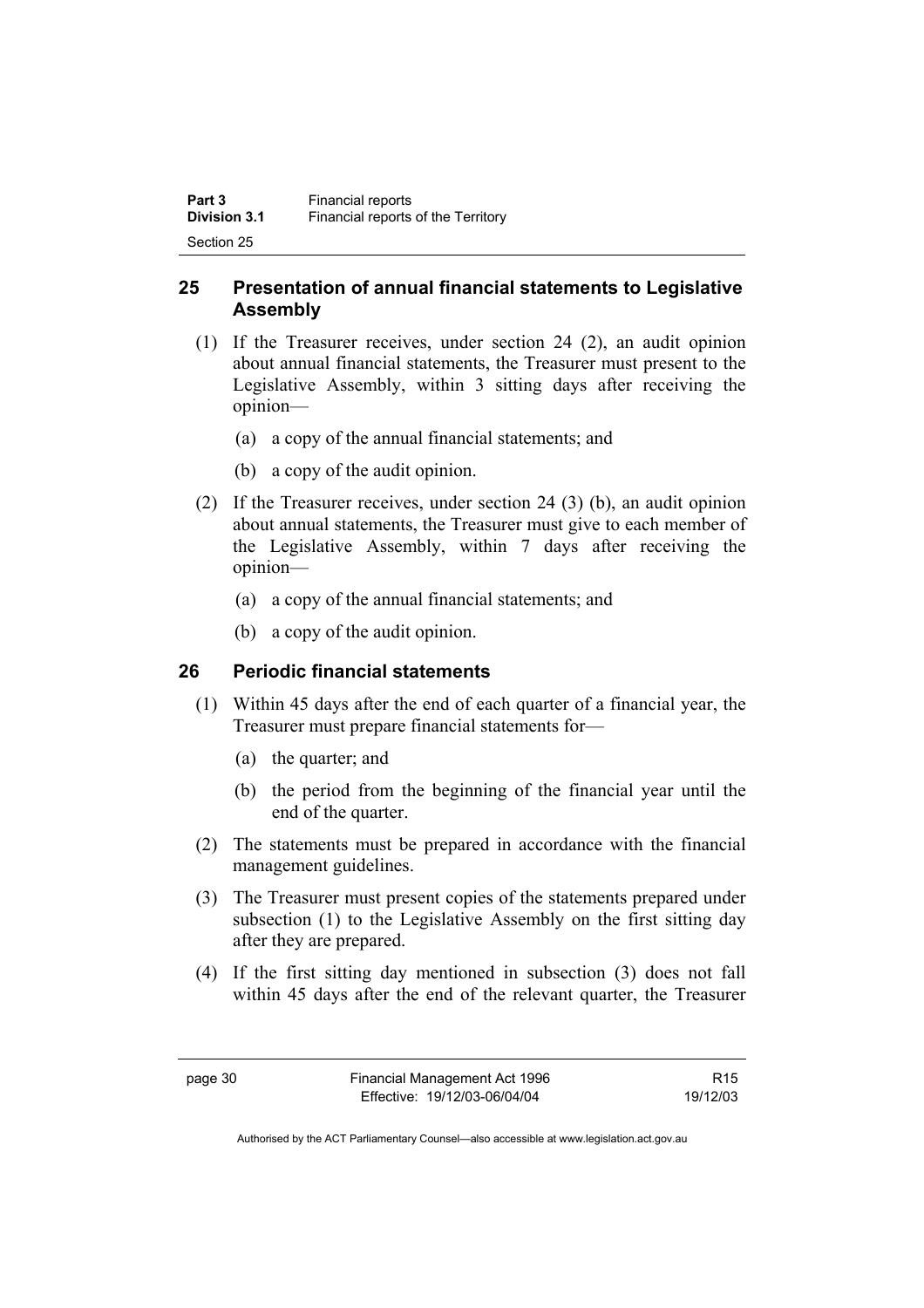must give copies of the statements prepared under subsection (1) to each member of the Legislative Assembly within the 45 days.

# **Division 3.2 Financial reports of departments**

# **27 Annual financial statements of departments**

- (1) A department shall, as soon as practicable after the end of each financial year, prepare annual financial statements relating to its operations during the year.
- (2) The annual financial statements of a department shall be prepared in accordance with generally accepted accounting practice and in a form that facilitates a comparison between the financial operations of the department during the year and the estimates of those operations contained in the budget for the department for the financial year.
- (3) The annual financial statements must include—
	- (a) the financial statements required under the financial management guidelines; and
	- (b) a statement of the performance of the department in providing each class of outputs provided by it during the year; and
	- (c) if a change was made during the year to the conditions of a capital injection set out under section 12 (1) (c) (ii) (Departmental budgets) in a statement included in a proposed budget for the department for a financial year—a statement of the change and the reasons for it; and
	- (d) a statement of the accounting policies adopted by the department; and
	- (e) any other statements necessary to fairly reflect the financial operations of the department during the year and its financial position at the end of the year.
- (4) A statement of a department under subsection (3) (b) must—

| R15      | Financial Management Act 1996 | page 31 |
|----------|-------------------------------|---------|
| 19/12/03 | Effective: 19/12/03-06/04/04  |         |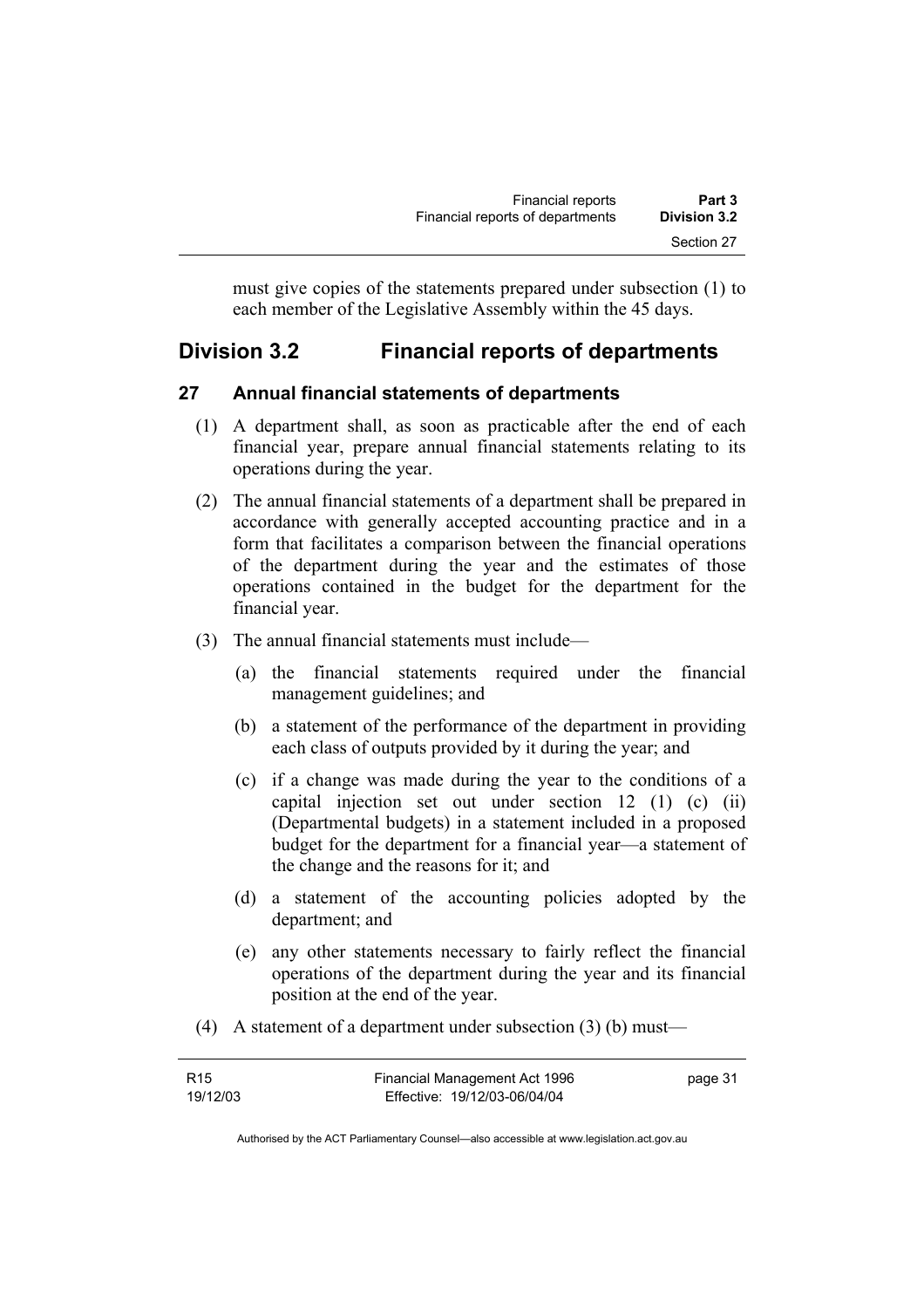| Part 3              | <b>Financial reports</b>         |
|---------------------|----------------------------------|
| <b>Division 3.2</b> | Financial reports of departments |
| Section 28          |                                  |

- (a) compare the performance of the department in providing each class of outputs provided by it during the financial year with the forecast of the performance in the budget for the department for the year; and
- (b) give particulars of the extent to which the performance criteria included in the budget for the provision of the outputs were met.
- (5) In subsections  $(2)$  and  $(4)$ :

*budget*, for a department for a financial year, means the budget for the department for the year presented to the Legislative Assembly under section 10 (b) (Budget papers) and, if that budget has been amended under this Act, the budget as amended.

# **28 Responsibility for annual financial statements**

- (1) Annual financial statements of a department shall have endorsed on them, or attached to them, a statement of responsibility made by the responsible chief executive.
- (2) A statement of responsibility shall—
	- (a) state that, in the opinion of the responsible chief executive, the financial statements fairly reflect the financial operations and service performance of the department during the year to which they relate and the financial position of the department at the end of the year; and
	- (b) be signed by the responsible chief executive.

# **29 Audit of financial statements of departments**

 (1) The responsible chief executive of a department must give the auditor-general a copy of the financial statements of the department for a financial year as soon as practicable after the statements are prepared.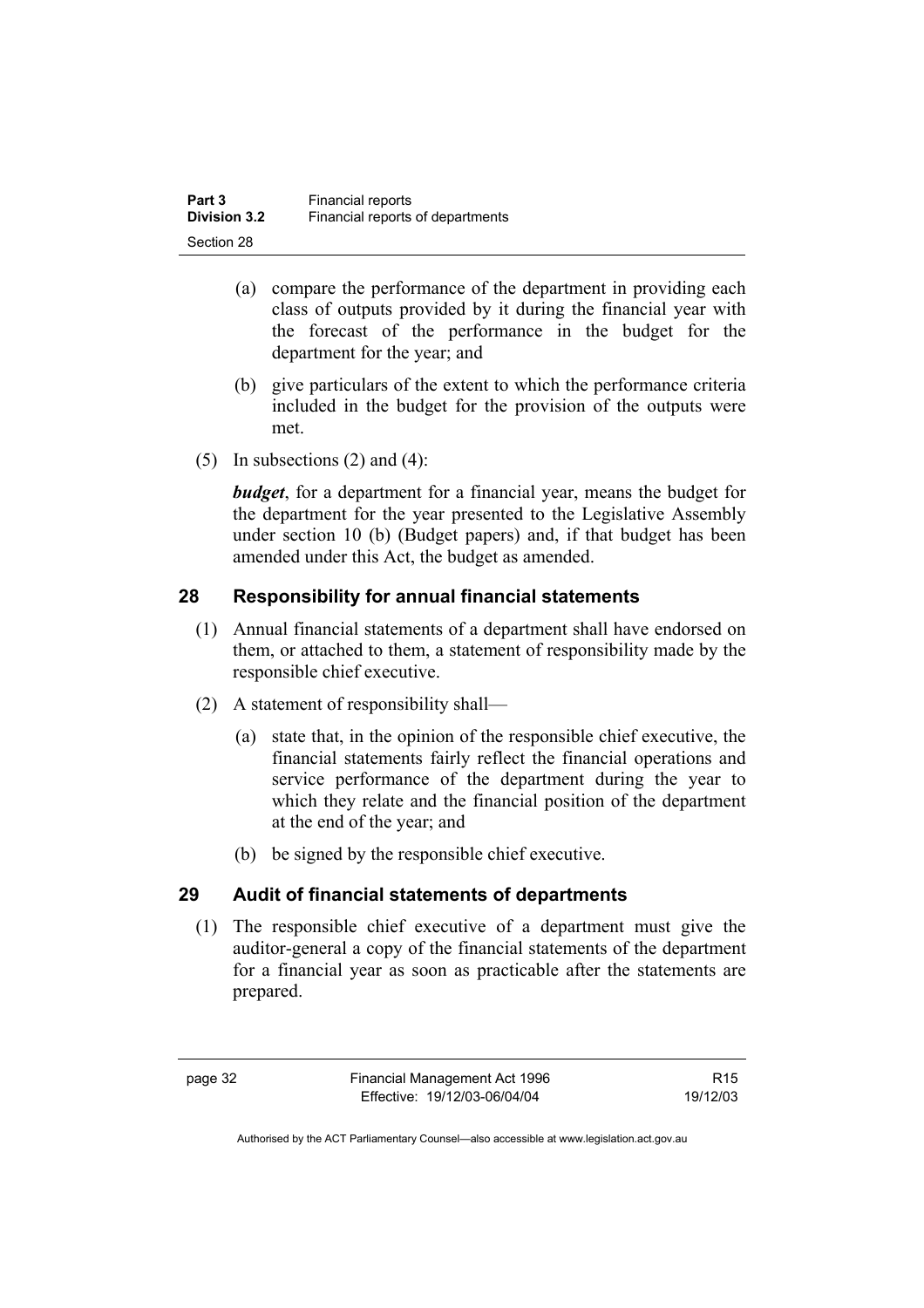| <b>Financial reports</b>         | Part 3       |
|----------------------------------|--------------|
| Financial reports of departments | Division 3.2 |
|                                  | Section 30   |

- (2) The copy of the financial statements given to the auditor-general under subsection (1) must have endorsed on them, or attached to them, a signed copy of the statement of responsibility made for the financial statements under section 28.
- (3) The auditor-general must give the responsible chief executive an audit opinion about the financial statements as soon as practicable after the auditor-general receives them.

# **30 Presentation of annual financial statements**

If, under section 29 (2), the responsible chief executive of a department receives an audit opinion about annual financial statements of the department, the responsible Minister of the department must present to the Legislative Assembly, within 6 sitting days after the chief executive receives the audit opinion—

- (a) a copy of the annual financial statements; and
- (b) a copy of the audit opinion.

### **30A Quarterly departmental performance reports**

- (1) A Minister shall within 30 days after the end of each quarter of a financial year, prepare a quarterly performance report for each department for which he or she is responsible.
- (2) A Minister shall, on the first sitting day after a report referred to in subsection (1) has been prepared, present the report to the Legislative Assembly.
- (3) If the first sitting day referred to in subsection (2) does not fall within 30 days after the end of the relevant quarter, a Minister shall make a copy of a report prepared under subsection (1) available to members of the Legislative Assembly within those 30 days.
- (4) A report referred to in subsection (1) shall include—
	- (a) a progress report on delivery of outputs; and

page 33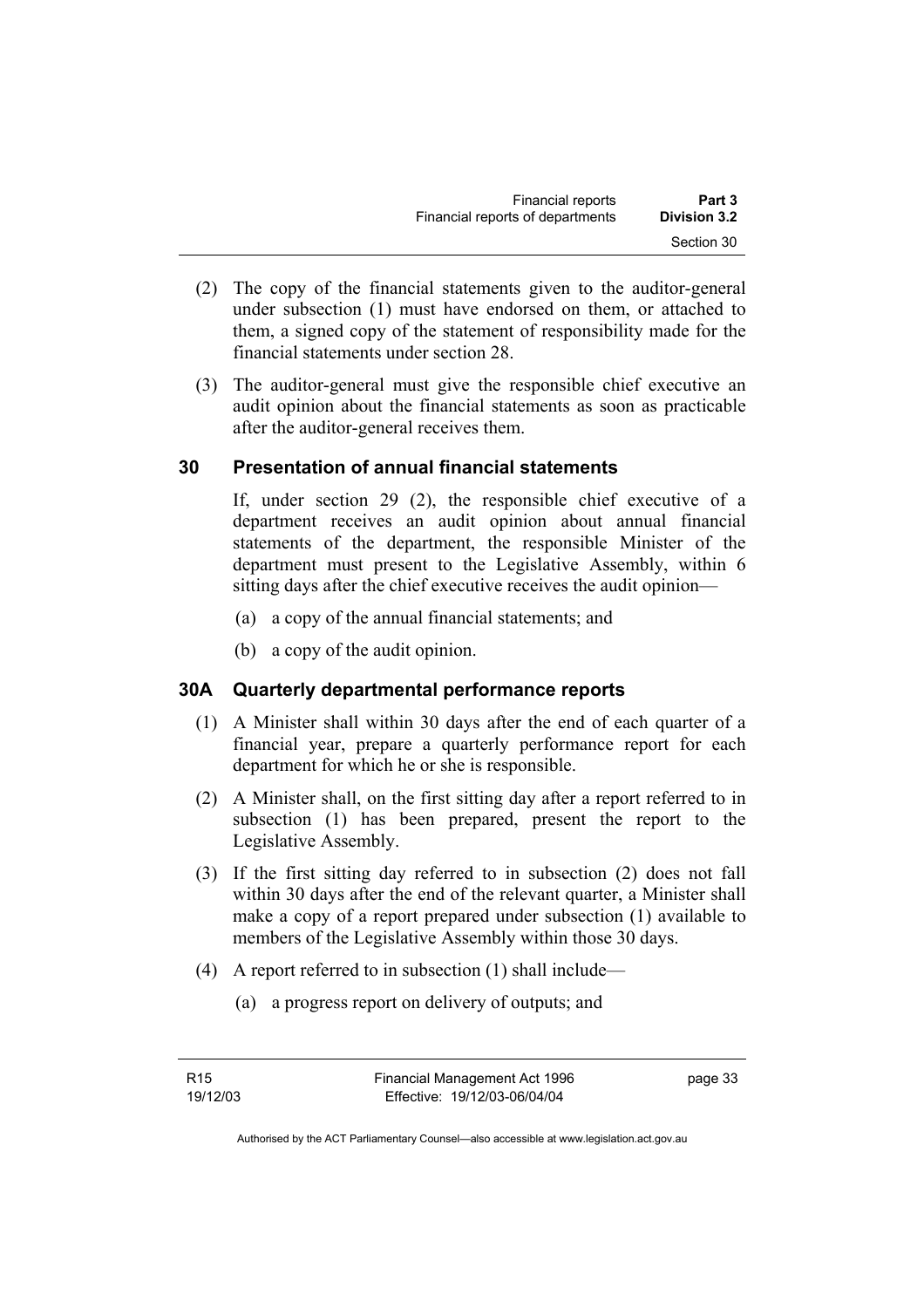| Part 3              | <b>Financial reports</b>         |
|---------------------|----------------------------------|
| <b>Division 3.2</b> | Financial reports of departments |
| Section 30A         |                                  |

- (b) an explanation of any significant variations from performance criteria.
- (5) This section does not apply in relation to the Legislative Assembly secretariat.

page 34 Financial Management Act 1996 Effective: 19/12/03-06/04/04

R15 19/12/03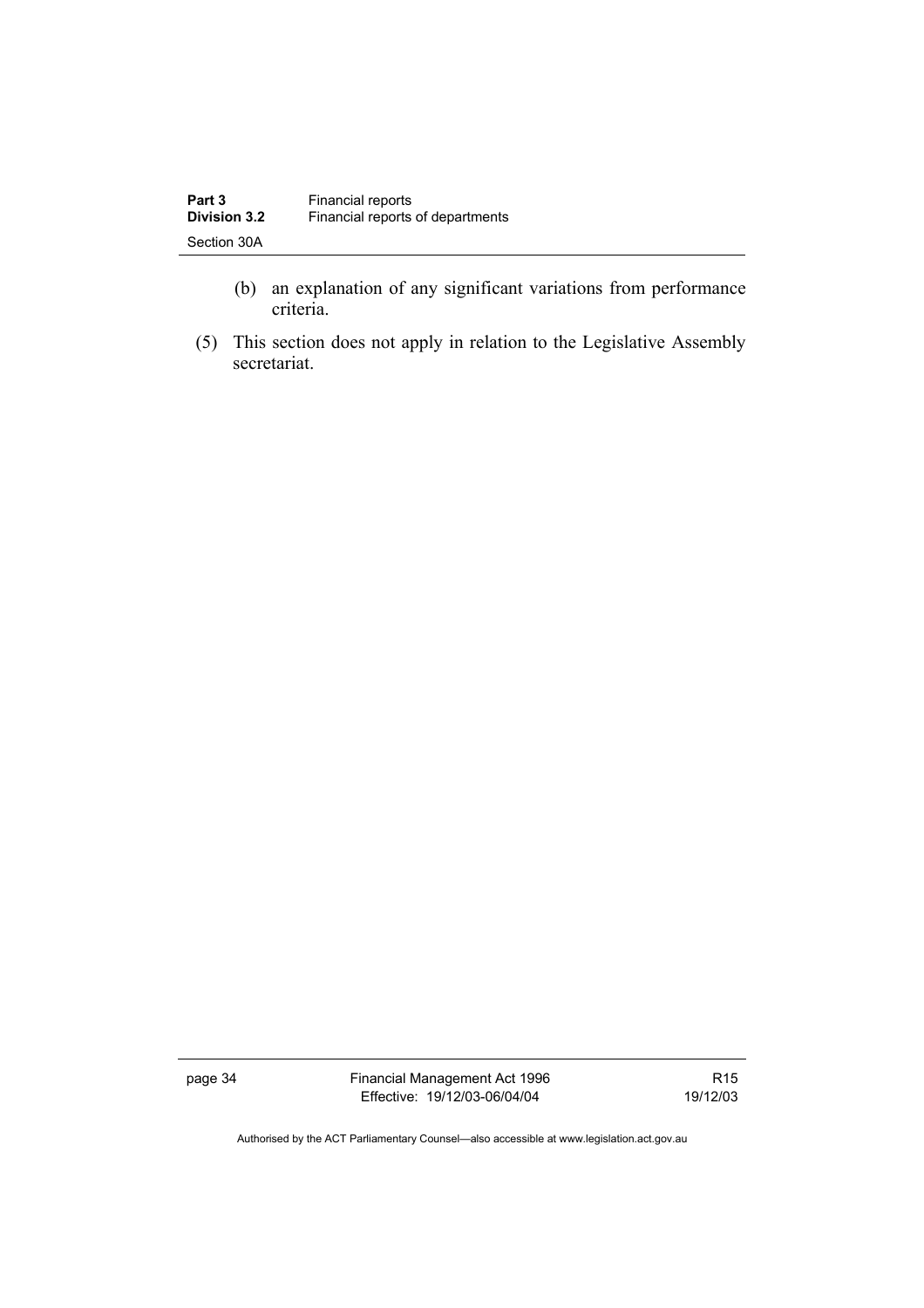# **Part 4 Financial management responsibilities of chief executives of departments**

### **31 Responsibilities of chief executives of departments**

- (1) The responsible chief executive of a department shall be accountable to the responsible Minister of the department for the efficient and effective financial management of the department.
- (2) The responsible chief executive of a department shall be responsible under the responsible Minister, for ensuring—
	- (a) that money spent by the department is spent in accordance with appropriations made for the department (including appropriations available under section 34B); and
	- (b) that the operations of the department in a financial year give the financial targets at the end of the year set out in the statement of financial targets in the proposed budget for the department for the year (or, if the statement has been amended by the Treasurer, in the amended statement) to be targets for which the chief executive is responsible; and
	- (c) that the officers and employees of the department comply with the requirements of this Act and the financial management guidelines; and
	- (d) that proper accounts and records are kept of the transactions and affairs of the department in accordance with generally accepted accounting practice; and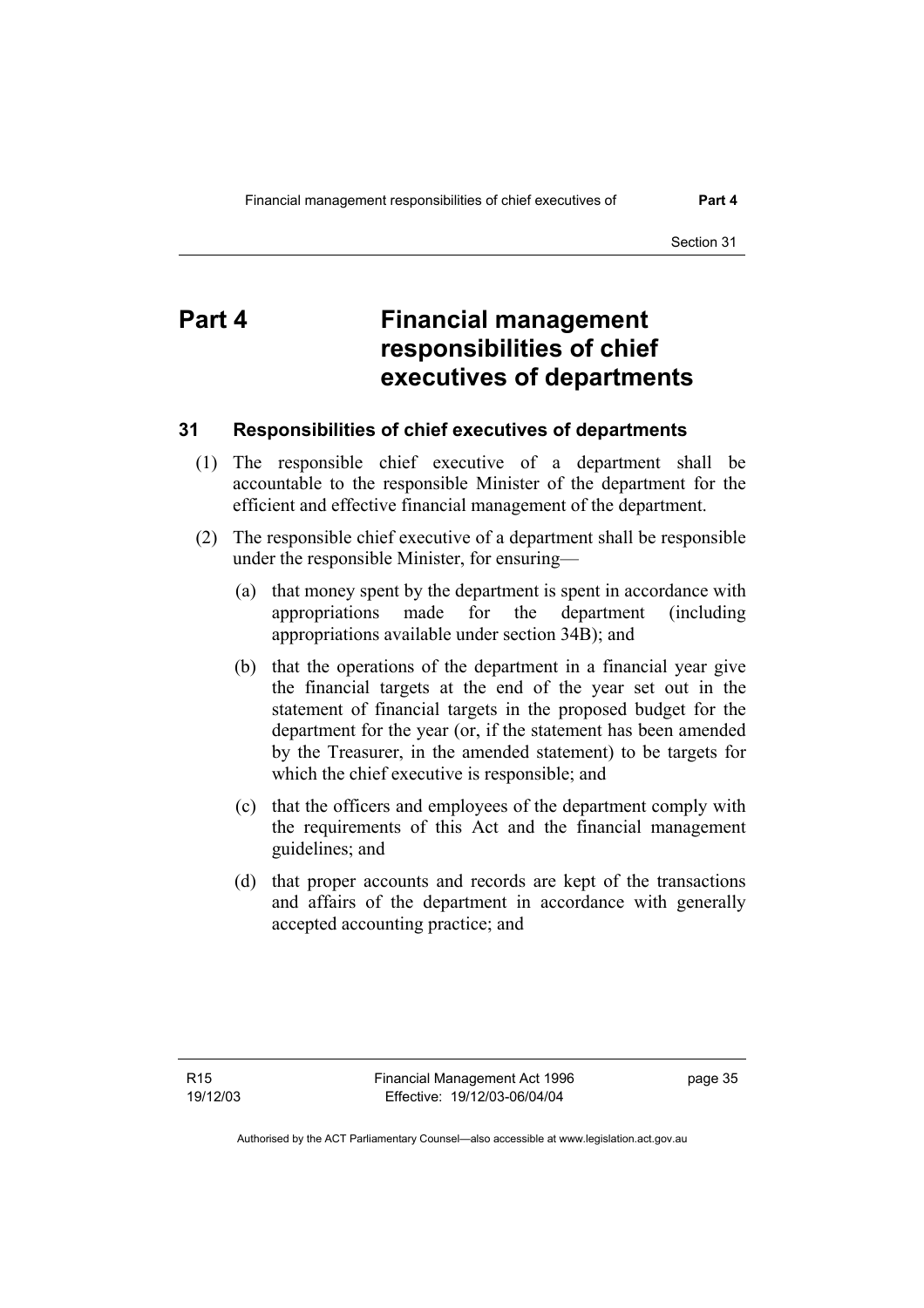- (e) that adequate control is maintained over the assets of the department and assets in the control of the department; and
- (f) that adequate control is maintained over the incurring of liabilities by the department.

page 36 Financial Management Act 1996 Effective: 19/12/03-06/04/04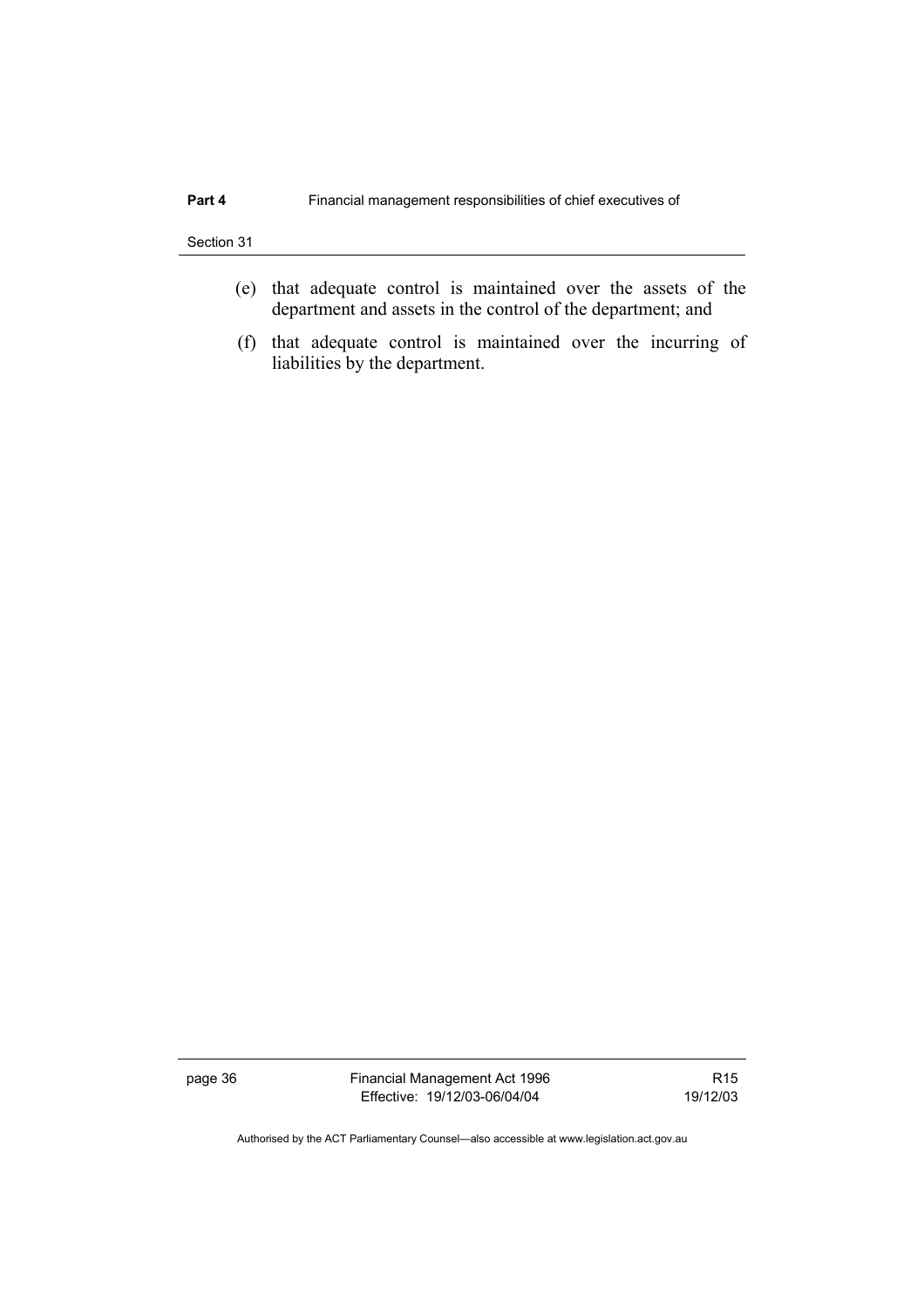# **Part 5 Banking and investment**

#### **32 Agreement for the conduct of banking for Territory**

- (1) The Treasurer may enter into an agreement with an authorised deposit-taking institution relating to the conduct of banking for the Territory.
- (2) An agreement shall not be entered into unless it contains a provision to the effect that it may be terminated by the Territory at any time subject to the giving of written notice that specifies the date the termination is to take effect.

### **33 Territory banking account**

The Treasurer shall open and maintain a banking account for the purposes of the Territory.

#### **34 Departmental banking accounts**

- (1) The responsible Minister or the responsible chief executive may open 1 or more banking accounts for the purposes of the relevant department.
- (2) A departmental banking account shall be maintained by the chief executive.
- (3) A departmental banking account must not, without the Treasurer's written approval, be opened or maintained otherwise than with an authorised deposit-taking institution with which an agreement is in force under section 32.
- (4) The responsible Minister or the responsible chief executive of a department may close a departmental banking account of the department.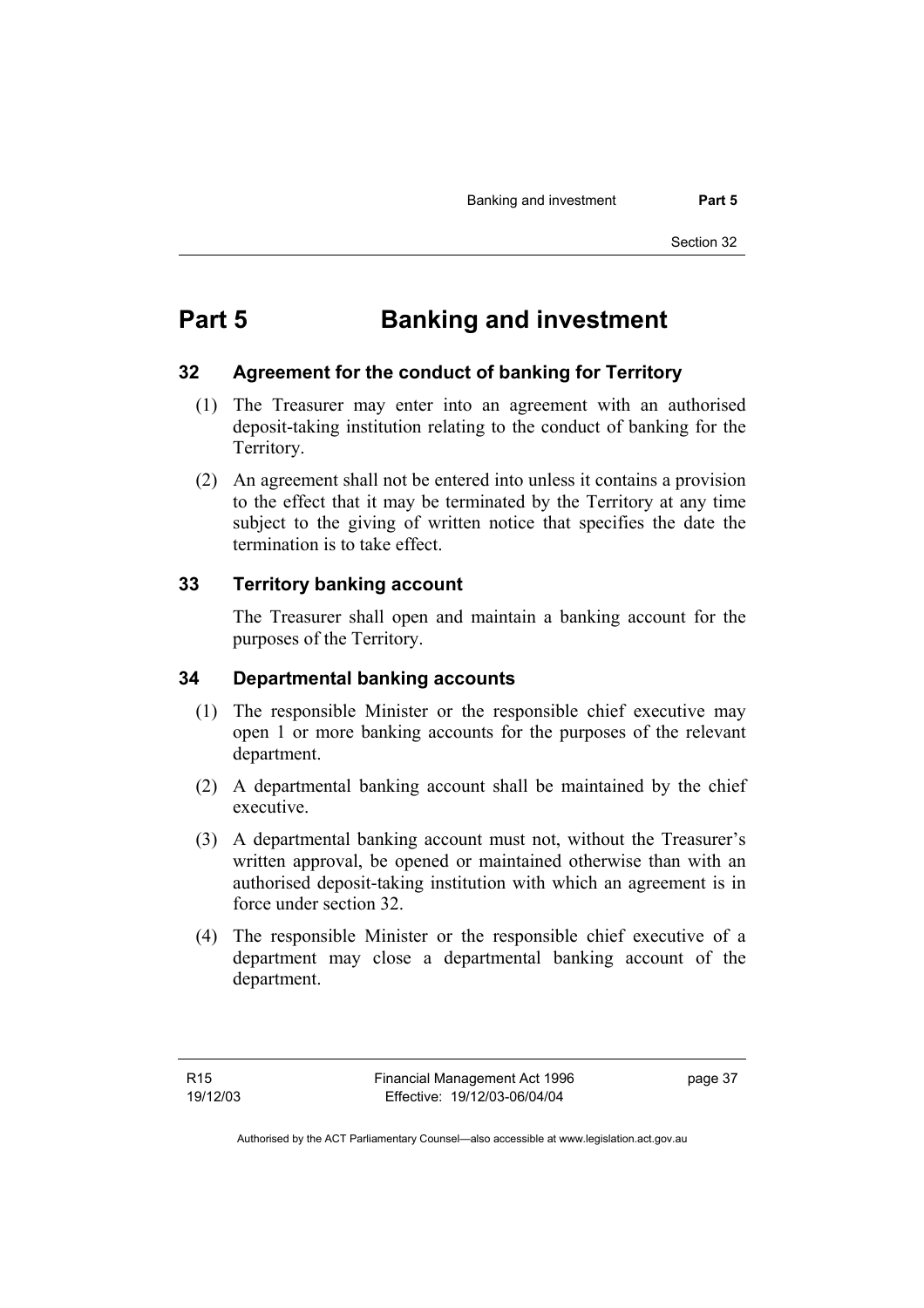#### **Part 5 Banking and investment**

Section 34A

- (5) If the responsible Minister or the responsible chief executive of a department closes a departmental banking account under subsection (4), he or she must transfer any money standing to the credit of the account to another departmental banking account of the department or to the Territory banking account.
- (6) The Treasurer may, at any time, after consultation with the responsible Minister, close or suspend the operation of a departmental banking account.
- (7) A Minister or a chief executive shall not open or operate a departmental banking account otherwise than in accordance with this Act.

### **34A Transfer of departmental banking account**

- (1) If, in the Treasurer's opinion, it is desirable, because of changes in departmental responsibilities, to transfer a departmental banking account from a department to another department, the Treasurer may, in writing, direct the responsible chief executive of the department that holds the account to arrange for it to be transferred to another department nominated in the direction.
- (2) A chief executive who receives a direction under subsection (1) must comply with the direction.
- (3) A departmental banking account transferred in accordance with a direction under subsection (1) becomes a departmental banking account of the department to which it is transferred.

page 38 Financial Management Act 1996 Effective: 19/12/03-06/04/04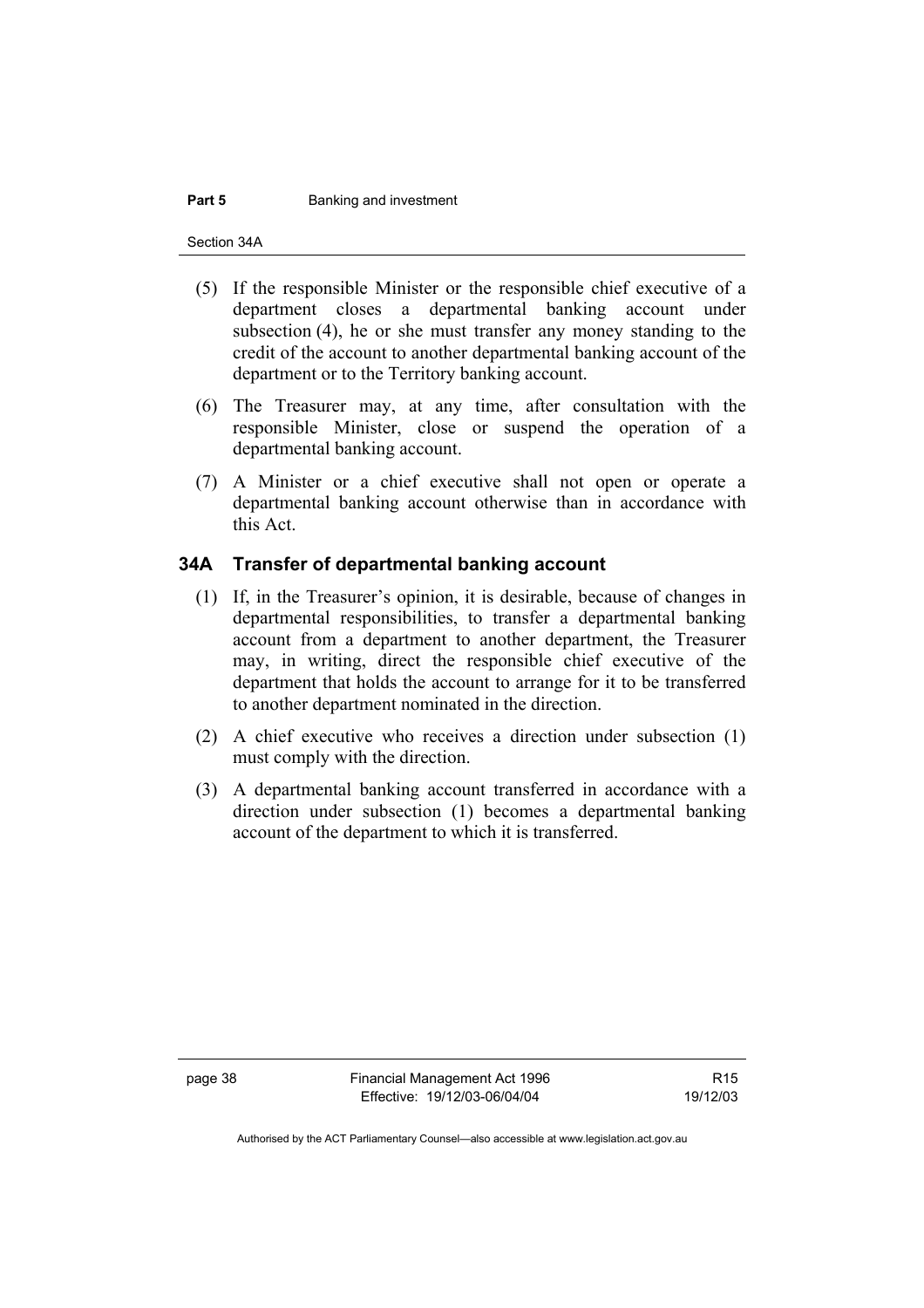# **34B End of year balances of departmental banking accounts**

- (1) If at the end of a financial year amounts appropriated for a department for that financial year are held in a departmental banking account, the amounts may be applied after the end of that financial year for the purposes for which they were appropriated.
- (2) If at the end of a financial year a departmental banking account has a debit balance, the chief executive of the department shall devise and implement a scheme to recoup the amount of the deficit.

### **35 Payments into banking accounts**

- (1) All public money is the property of the Territory.
- (2) If public money is received by a person other than for the purpose of making a payment in the course of his or her duties, the person shall take reasonable steps to safeguard the money until it is paid into a banking account in accordance with this section.
- (3) Money shall be paid into a departmental banking account of a department if the money is—
	- (a) money that may be disbursed to the department as a consequence of an appropriation; or
	- (b) a receipt relating to the operations of the department; or
	- (c) a receipt relating to the sale or disposal of assets of the Territory held by the department.
- (4) All public money, except money payable into a departmental banking account, shall be paid into the Territory banking account.
- (5) The Treasurer may issue financial management guidelines regarding the banking of public money.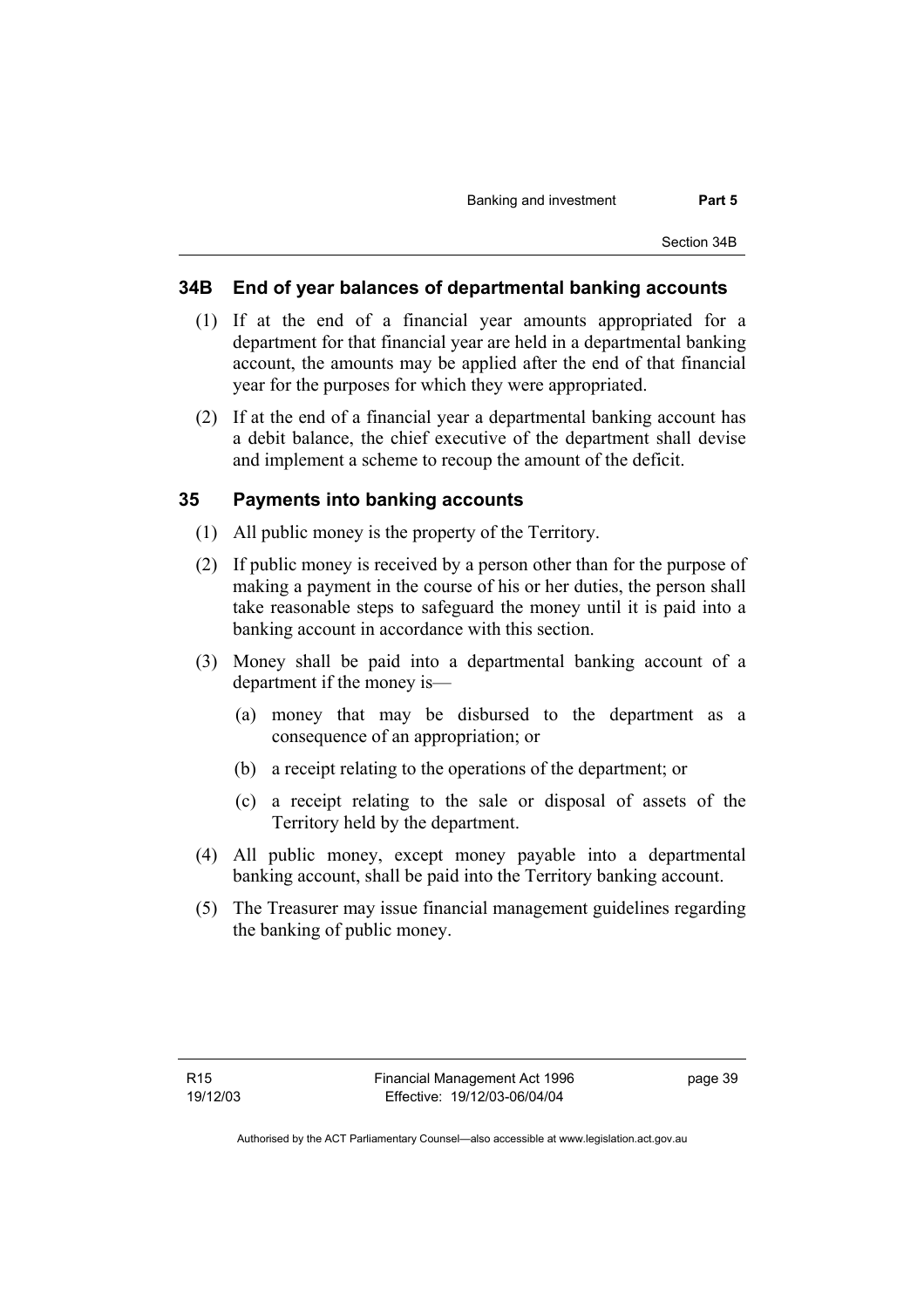#### **Part 5 Banking and investment**

Section 36

# **36 Transfer following change in departmental responsibilities**

- (1) If, in the opinion of the Treasurer, it is necessary as a consequence of changes in departmental responsibilities, to transfer to another account money held in the Territory banking account or a departmental banking account, the Treasurer shall determine the amount to be transferred and direct that the transfer be made.
- (2) The Treasurer shall not exercise his or her powers under subsection (1) in relation to a departmental banking account except after consultation with the responsible Minister.

## **36A Transfers from departmental banking accounts to Territory banking account**

If, in the Executive's opinion, it is desirable for the management of the public money of the Territory to transfer an amount held in a departmental banking account to the Territory banking account, the Executive may direct that the transfer be made.

### **37 Payments from Territory banking account**

- (1) An amount must not be paid out of the Territory banking account except to a departmental banking account under an appropriation.
- (2) This section is subject to—
	- (a) the *Territory Superannuation Provision Protection Act 2000*, section 11 (2) (which is about transfers between the Territory banking account and departmental banking accounts to facilitate investment of superannuation funds); and
	- (b) this Act, section 38 (3) (which is about transfers of public money to facilitate investment); and
	- (c) this Act, section 38 (7) (which is about the payment of interest on certain investments of public money); and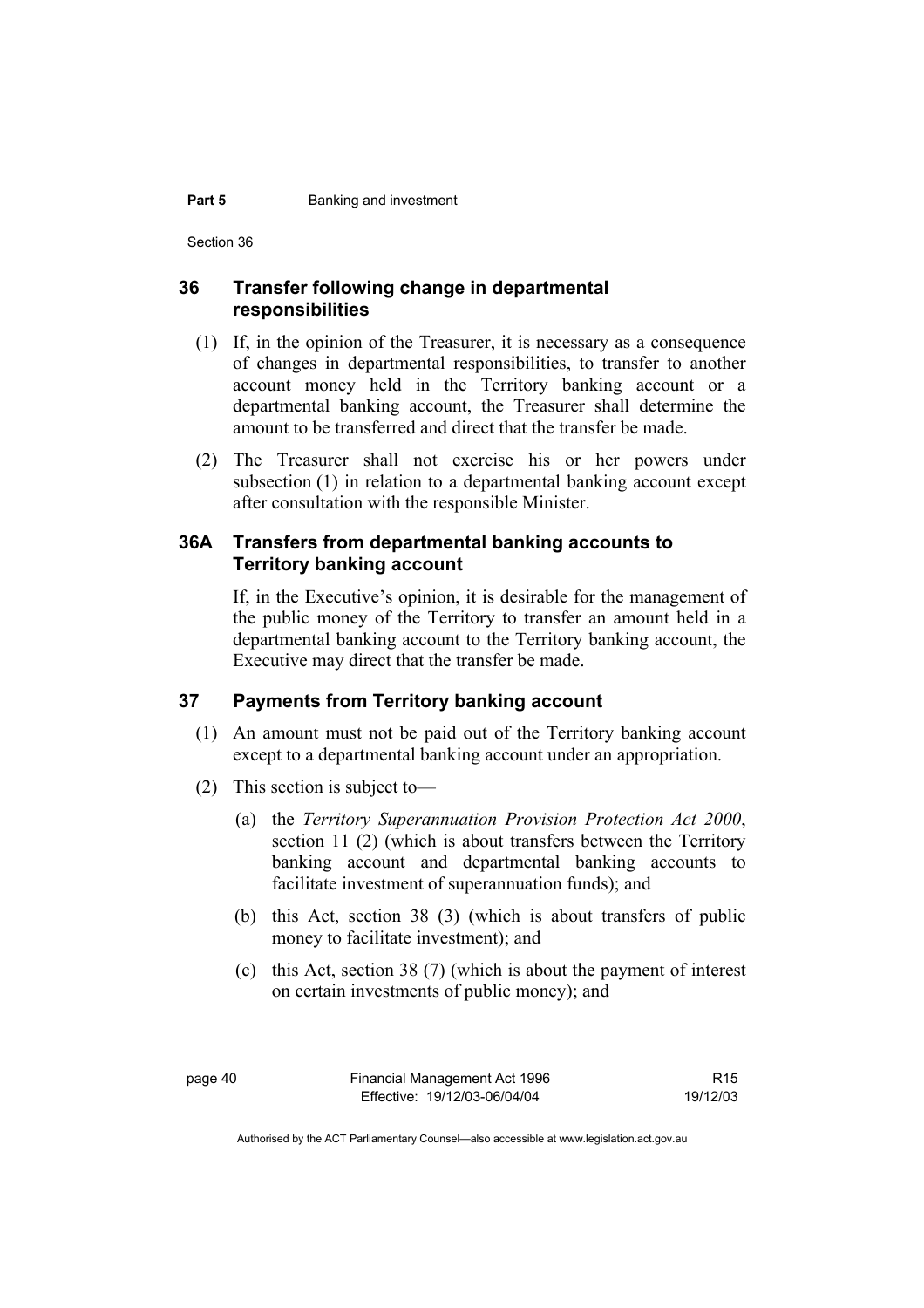(d) this Act, section 56 (7) (which is about transfers between the Territorybanking account and Territory authorities of interest earned on certain investments for Territory authorities).

#### **38 Investment of certain public money**

- (1) The Treasurer may invest any money held in the Territory banking account or departmental banking accounts for the period and on the terms and conditions the Treasurer considers appropriate—
	- (a) on deposit with an authorised deposit-taking institution; or
	- (b) in the purchase of a bill of exchange that is drawn or accepted by an authorised deposit-taking institution; or
	- (c) in a loan to a person who is a dealer in the short-term money market; or
	- (d) in Territory, State or Commonwealth securities; or
	- (e) in any investment prescribed under the financial management guidelines for this paragraph.
- (2) However, an investment may be made under this section only to increase or protect the financial wealth of the Territory.
- (3) Transfers of money for investment, including transfers between the Territory banking account and departmental banking accounts to facilitate investment, may be made without appropriation.
- (4) Interest received from the investment of public money under this section shall be paid to the Territory banking account.
- (5) However, if an investment of public money is made or managed for the Territory by an entity other than a department, the entity may deduct from the interest received by the entity for the investment—
	- (a) a fee charged by the entity for making or managing the investment; and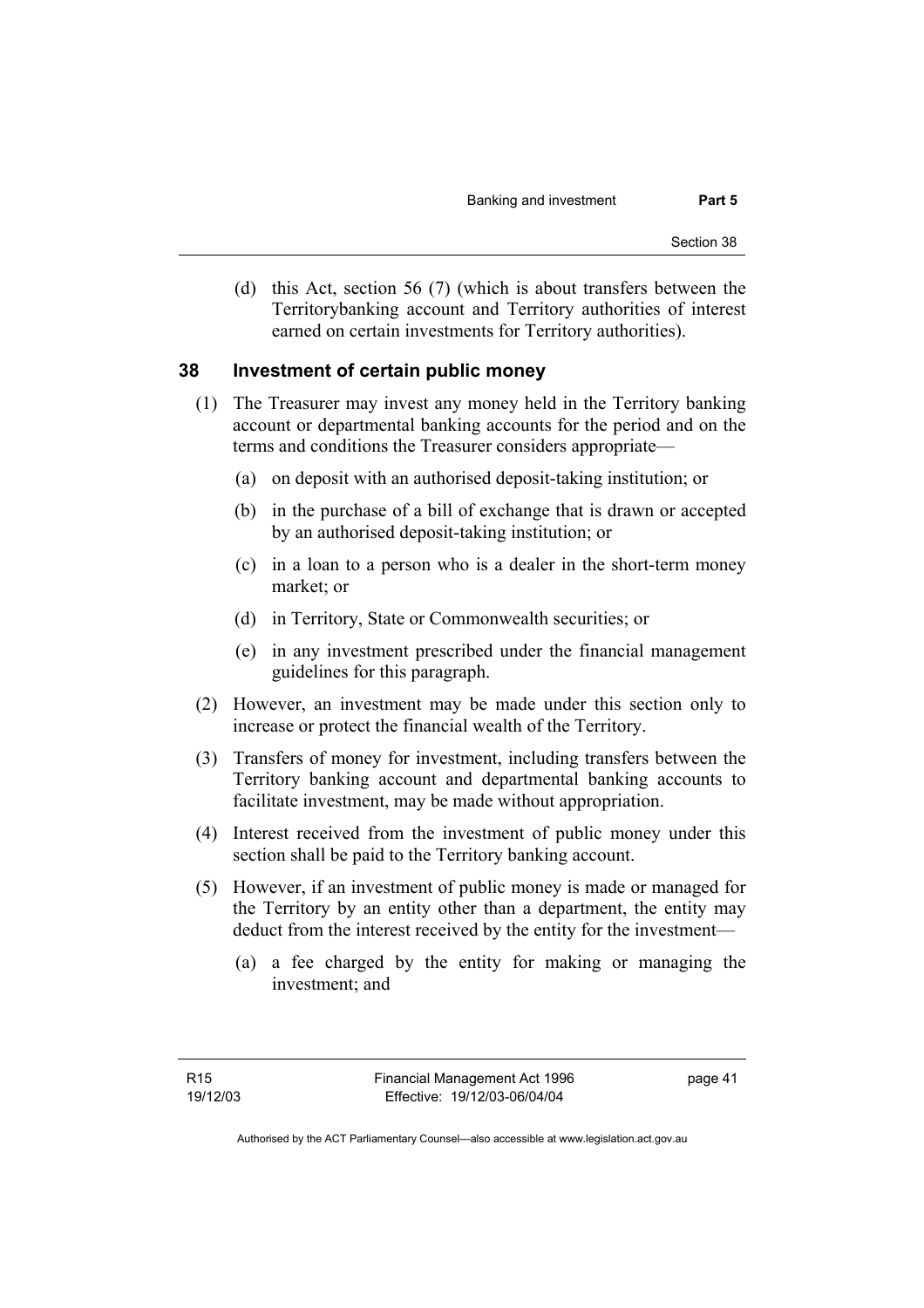- (b) expenses reasonably incurred by the entity in making or managing the investment.
- (6) The Treasurer may decide the amounts of interest from investments under this section that are to be credited to departmental banking accounts.
- (7) The amounts decided by the Treasurer may be paid from the Territory banking account without further appropriation.
- (8) However, the total of the amounts paid under subsection (7) must not exceed the total of the interest received from investments under this section.
- (9) This section does not apply to money held in a superannuation banking account.

page 42 Financial Management Act 1996 Effective: 19/12/03-06/04/04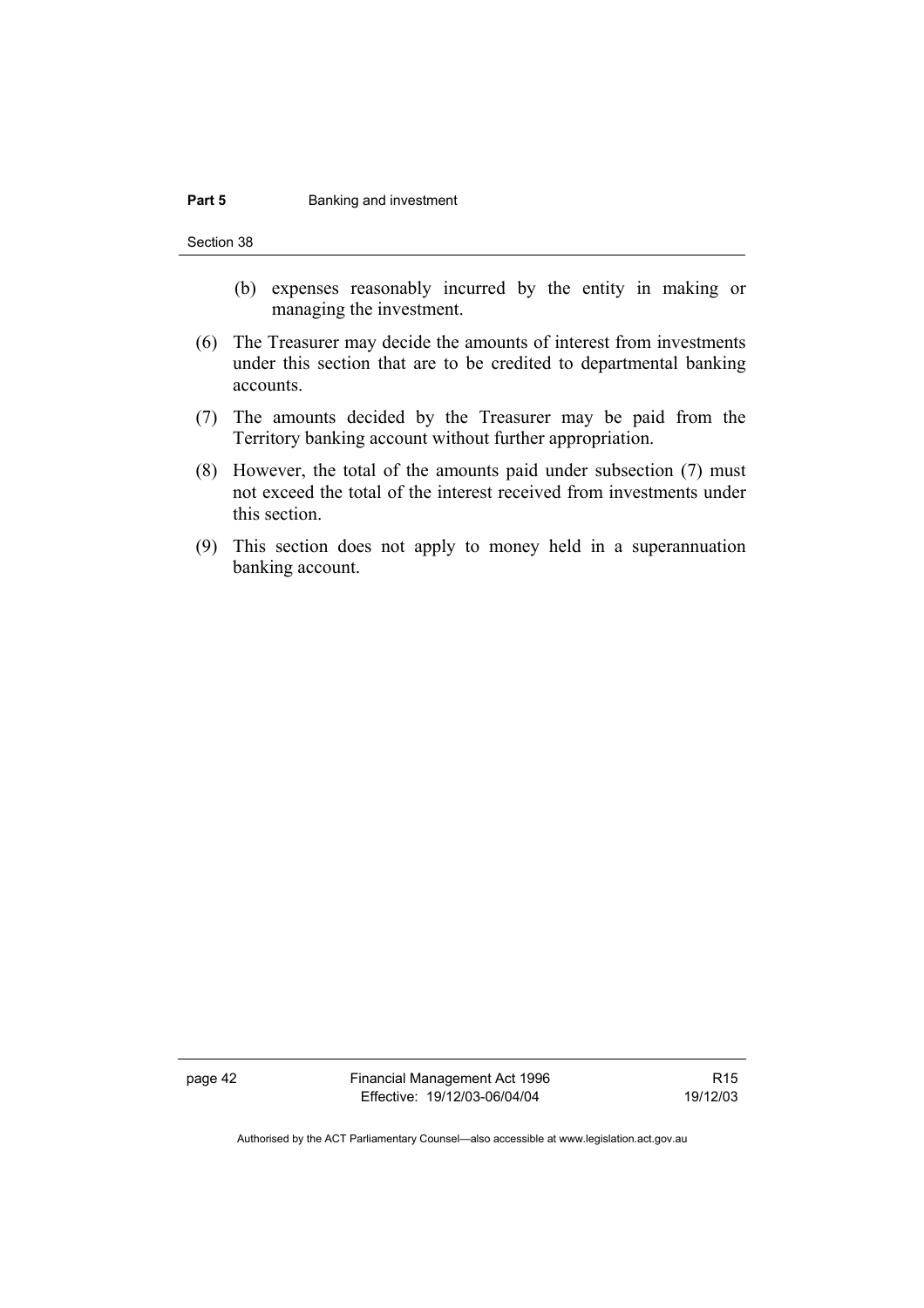# **Part 6 Borrowing and guarantees**

#### **39 Power of Territory to borrow**

The Territory may only borrow in accordance with this Act or another law of the Territory.

### **40 Treasurer may borrow on behalf of Territory**

The Treasurer may, on behalf of the Territory, if necessary or expedient in the public interest to do so—

- (a) borrow money; or
- (b) give security for the repayment of an amount borrowed or the payment of interest on such an amount; or
- (c) enter into a financing lease.

### **41 Power of Territory authorities to borrow**

Despite any other Act, a Territory authority may only borrow (other than from the Territory) in accordance with this Act.

### **42 Borrowings by Territory authorities to be approved**

- (1) A Territory authority shall not borrow unless—
	- (a) the borrowing is approved in writing by the Treasurer; and
	- (b) the terms and conditions of the borrowing include the terms and conditions (if any) specified in the approval and are otherwise consistent with the approval; and
	- (c) the borrowing is within the borrowing limits (if any) of the authority for the financial year in which the borrowing is entered into, being limits approved in writing by the Treasurer.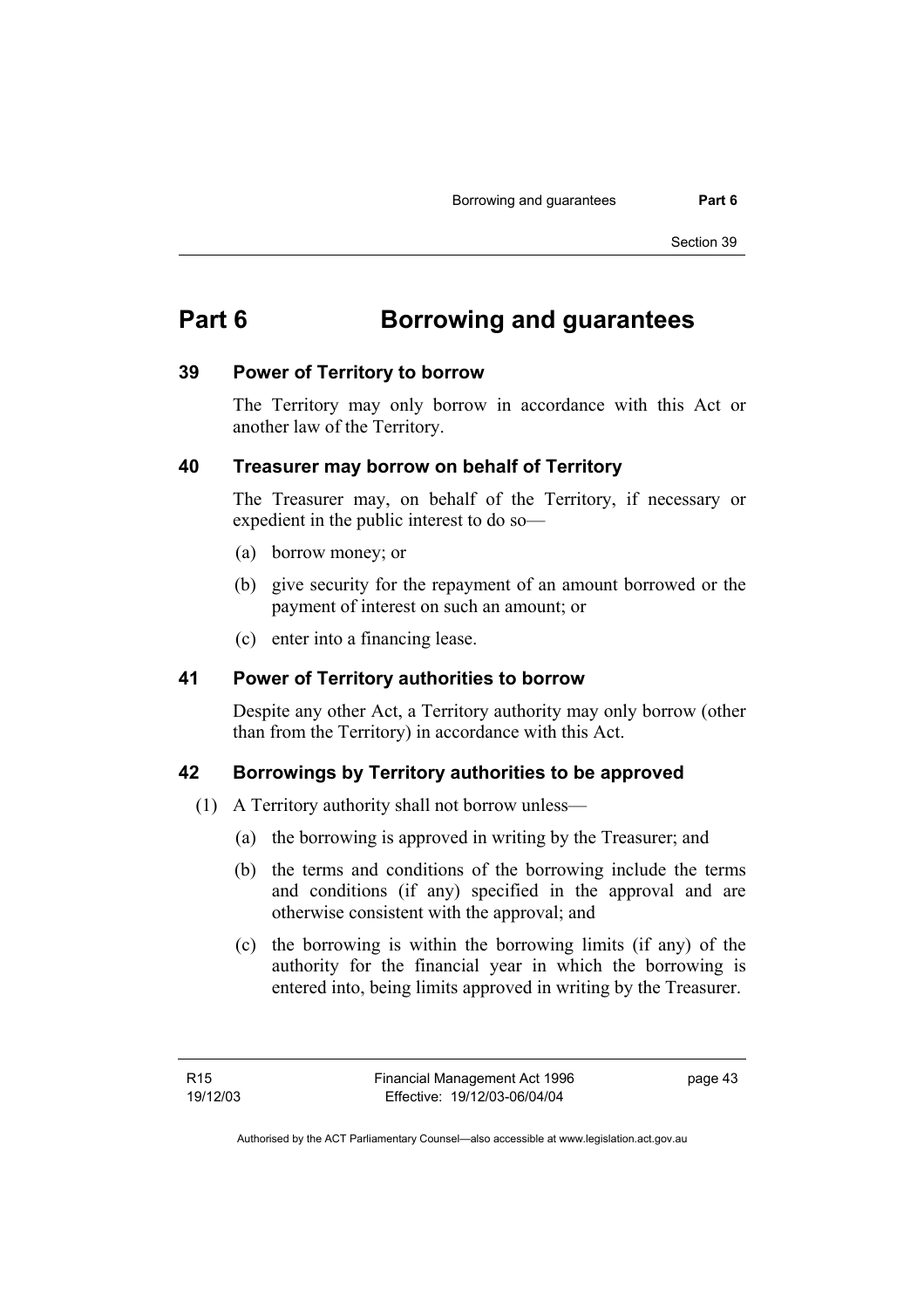Section 43

 (2) However, subsection (1) (a) and (b) does not apply to a loan made to a Territory authority under section 57 (1) (b).

#### **43 Territory authorities may give security**

Subject to the Treasurer's approval of the borrowing under section 42 (a), a Territory authority may give security for the repayment of an amount borrowed, or for the payment of interest on that amount, by issuing securities.

#### **44 Power to approve borrowings not delegable**

The Treasurer shall not delegate to any person his or her power under section 42 (a) to approve borrowings by Territory authorities.

#### **45 Loans to be paid into Territory banking account**

Subject to this Act and any other Act, the proceeds of a loan raised on behalf of the Territory must be paid into the Territory banking account.

# **46 Payments by Treasurer**

The Treasurer may, without further appropriation, make payments needed for—

- (a) payment of interest on borrowings made for the Territory; or
- (b) repayment of borrowings made for the Territory; or
- (c) payment of the expenses of making or repaying borrowings for the Territory.

# **47 Guarantees by Territory**

- (1) The Territory may only give a guarantee for the payment of money or the performance of an obligation in accordance with this Act.
- (2) The Treasurer may approve in writing a guarantee by the Territory for the payment of money or the performance by any person of an

R15 19/12/03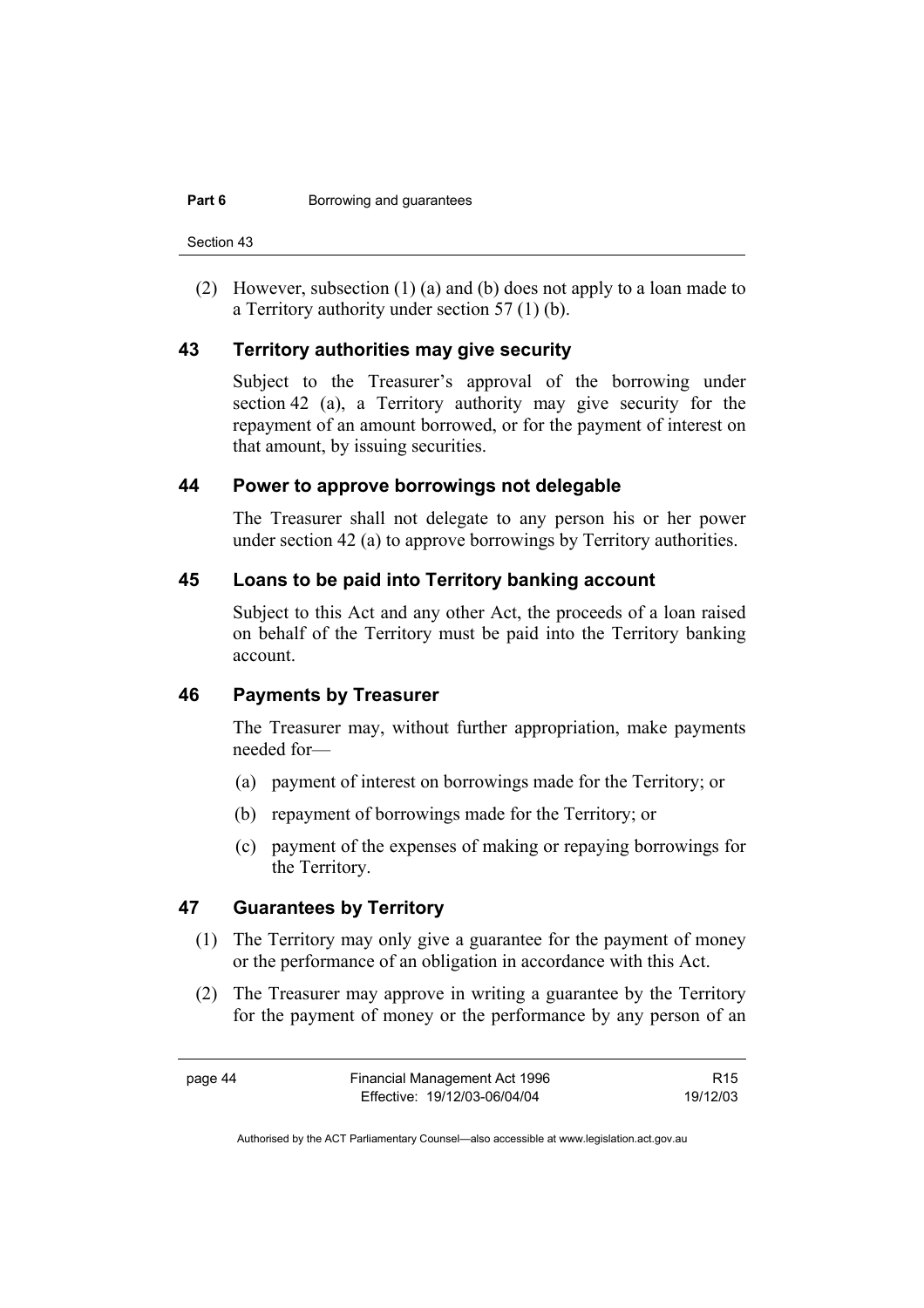obligation under a contract, subject to any conditions the Treasurer may specify in the approval.

 (3) If the Treasurer approves a guarantee under subsection (2), the Treasurer must present a copy of the approval to the Legislative Assembly within 3 sitting days after the approval is given.

Financial Management Act 1996 Effective: 19/12/03-06/04/04

page 45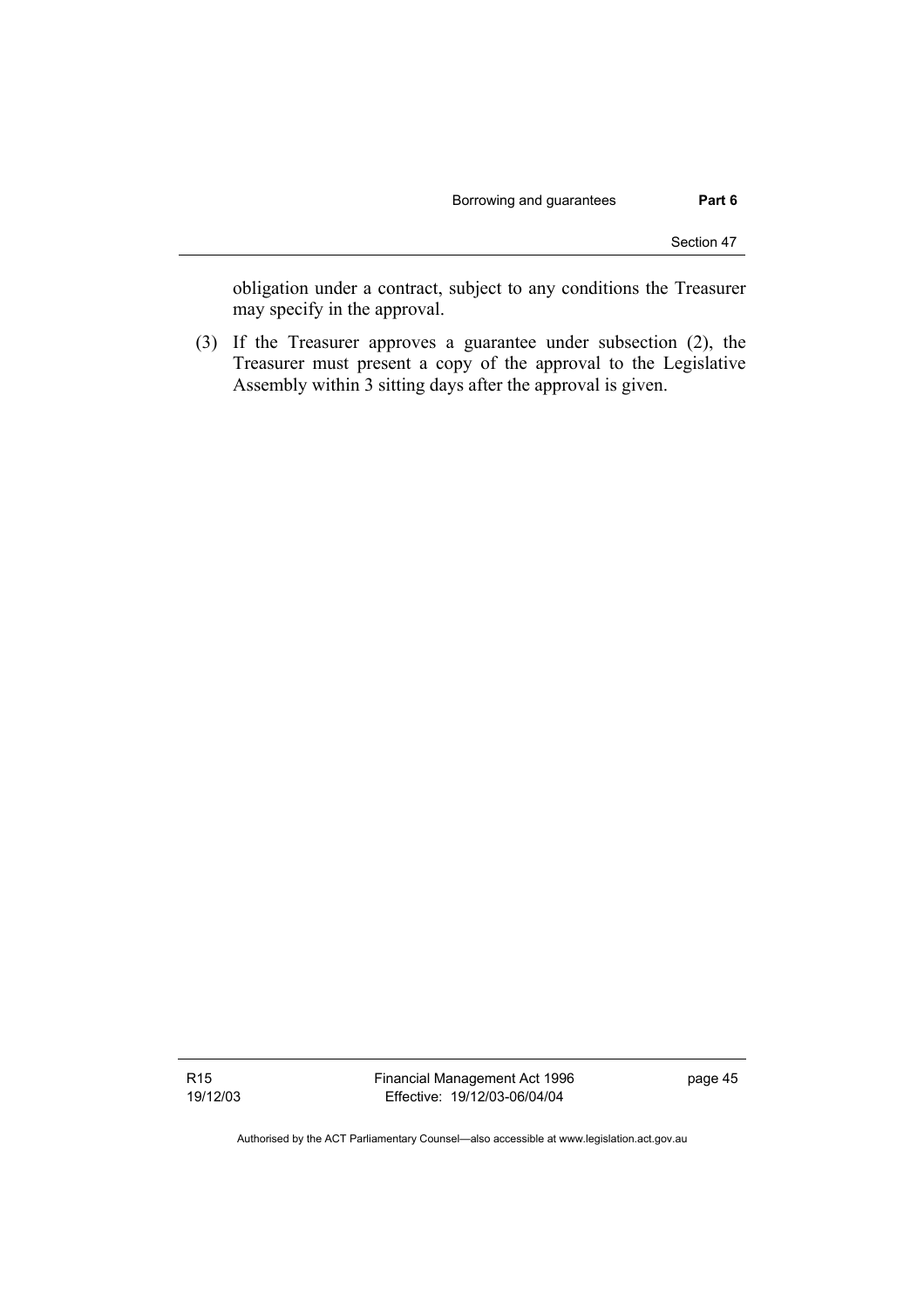#### **Part 7** Trust money

Section 49

# **Part 7 Trust money**

#### **49 Identity of trust money**

All trust money held by the Territory shall be accounted for separately from public money.

### **50 Administration of trust money**

- (1) Trust money shall be administered by the appropriate department on behalf of the Territory.
- (2) The Treasurer may, in writing, specify a department as the appropriate department in relation to an amount of trust money.
- (3) In this section:

*appropriate department*, in relation to an amount of trust money, means—

- (a) except if paragraph (b) applies—the department responsible for matters or enactments that relate most closely to the purpose of the payment; or
- (b) the department specified under subsection (2).

# **51 Departmental trust banking accounts**

- (1) The responsible Minister or the responsible chief executive may open a trust banking account for the purposes of the relevant department.
- (2) A trust banking account shall be maintained by the chief executive.
- (3) A trust banking account must not, without the Treasurer's written approval, be opened or maintained otherwise than with an authorised deposit-taking institution with which an agreement is in force under section 32 (Agreement for the conduct of banking for Territory).

| page 46 | Financial Management Act 1996 | R <sub>15</sub> |
|---------|-------------------------------|-----------------|
|         | Effective: 19/12/03-06/04/04  | 19/12/03        |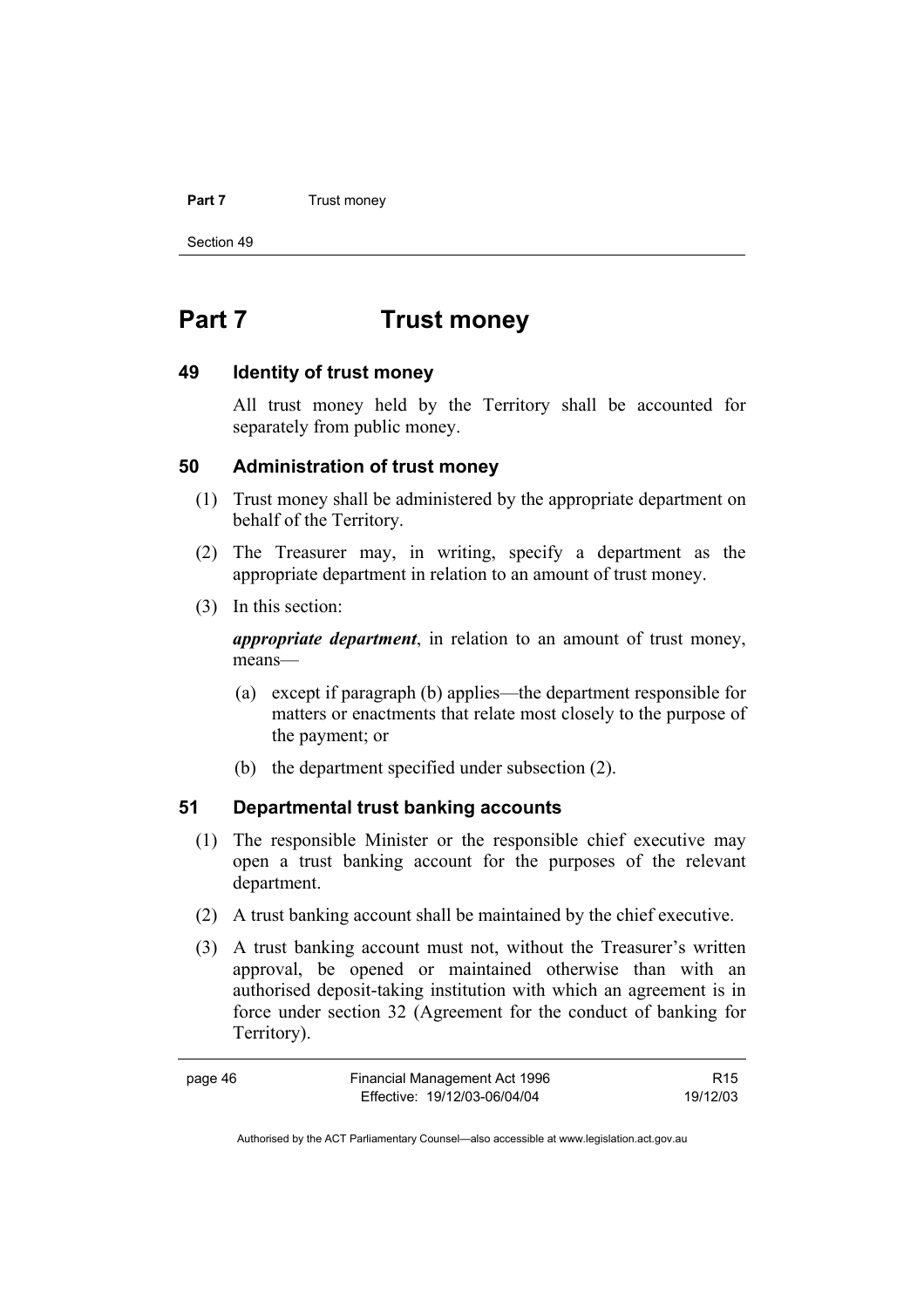- (4) No money may be held in a trust banking account other than trust money.
- (5) A Minister or a chief executive shall not open or operate a trust banking account otherwise than in accordance with this Act.

# **52 Transfers between banking accounts**

- (1) Money may only be transferred between a trust banking account and the Territory banking account—
	- (a) to facilitate investment of the trust money; or
	- (b) to make a payment required by section 53A (6).
- (2) Money may be transferred between trust banking accounts to facilitate investment of trust money.

### **53 Investment of trust money**

The Treasurer may invest trust money as if the Treasurer were a trustee under the *Trustee Act 1925.*

### **53A Unclaimed trust money**

- (1) For this section, money held in a trust banking account is unclaimed trust money if—
	- (a) not less than 6 years has elapsed since the date the money became payable; and
	- (b) during that period, no person entitled to the money has requested that the money be paid to him or her or according to his or her direction.
- (2) If on 1 January in any year a trust banking account contains unclaimed trust money, the chief executive responsible for maintaining the account shall, on or before 31 January next following, give to the Treasurer a statement of all unclaimed trust money held in the account.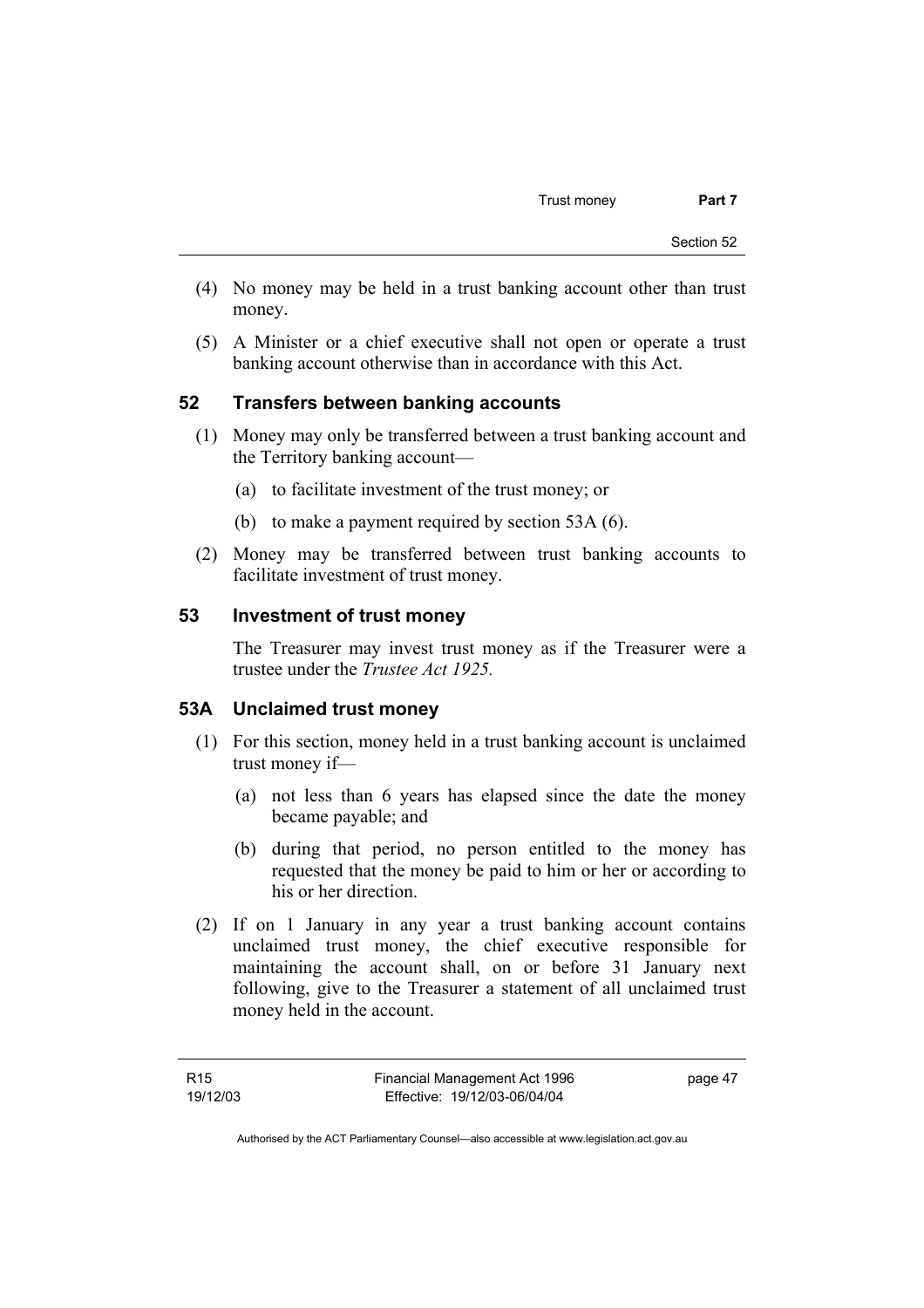#### **Part 7** Trust money

Section 53A

- (3) The statement shall set out—
	- (a) the name, and last-known address, of each person entitled to unclaimed trust money held in the account; and
	- (b) the amount of the trust money to which each of those persons is entitled; and
	- (c) the authorised deposit-taking institution, and the branch of the institution, with which the trust money is held.
- (4) The statement is a notifiable instrument.

*Note* A notifiable instrument must be notified under the *Legislation Act 2001*.

- (5) The chief executive must also publish the statement in a newspaper published in the ACT.
- (6) The total amount shown in the statement shall be paid into the Territory banking account when the statement is given to the Treasurer and, on being paid into that account, shall become public money of the Territory.
- (7) A person who claims to be entitled to any money paid into the Territory banking account in accordance with subsection (6) may apply to the Treasurer for a payment of an amount equal to the money to which he or she is entitled.
- (8) The Treasurer must consider each application and either refuse it or approve it completely or partly.
- (9) The Treasurer must give the applicant written notice of his or her decision.
- (10) A payment approved by the Treasurer under subsection (8) may be made whether or not an appropriation is available for the purpose.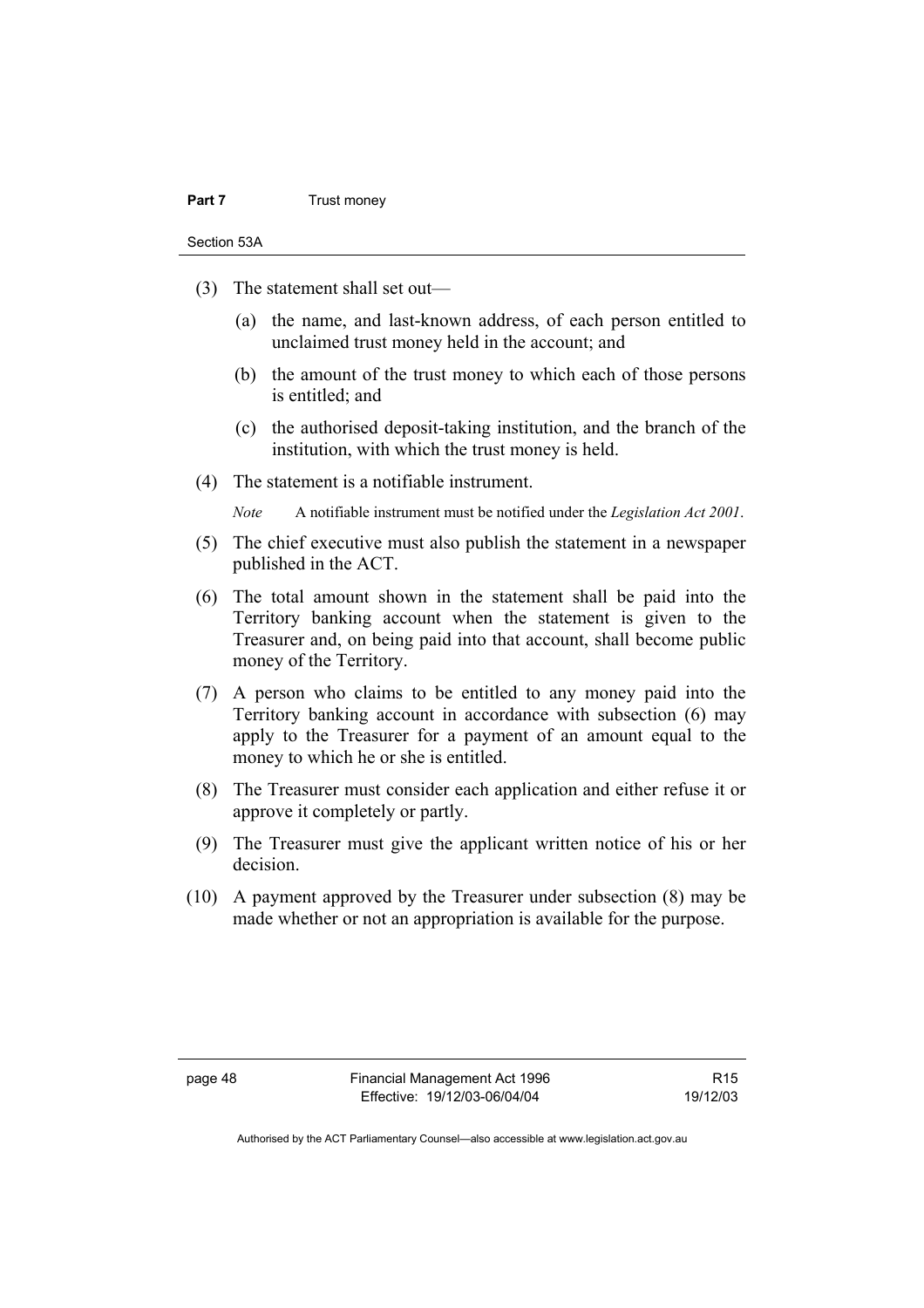Trust money **Part 7** 

Section 53B

# **53B Review of decisions**

Application may be made to the administrative appeals tribunal for a review of a decision of the Treasurer under section 53A (8) refusing an application completely or partly.

## **53C Notification of decisions**

A notice given under section 53A (9) shall be in accordance with the requirements of the code of practice in force under the *Administrative Appeals Tribunal Act 1989*, section 25B (1).

R15 19/12/03 Financial Management Act 1996 Effective: 19/12/03-06/04/04

page 49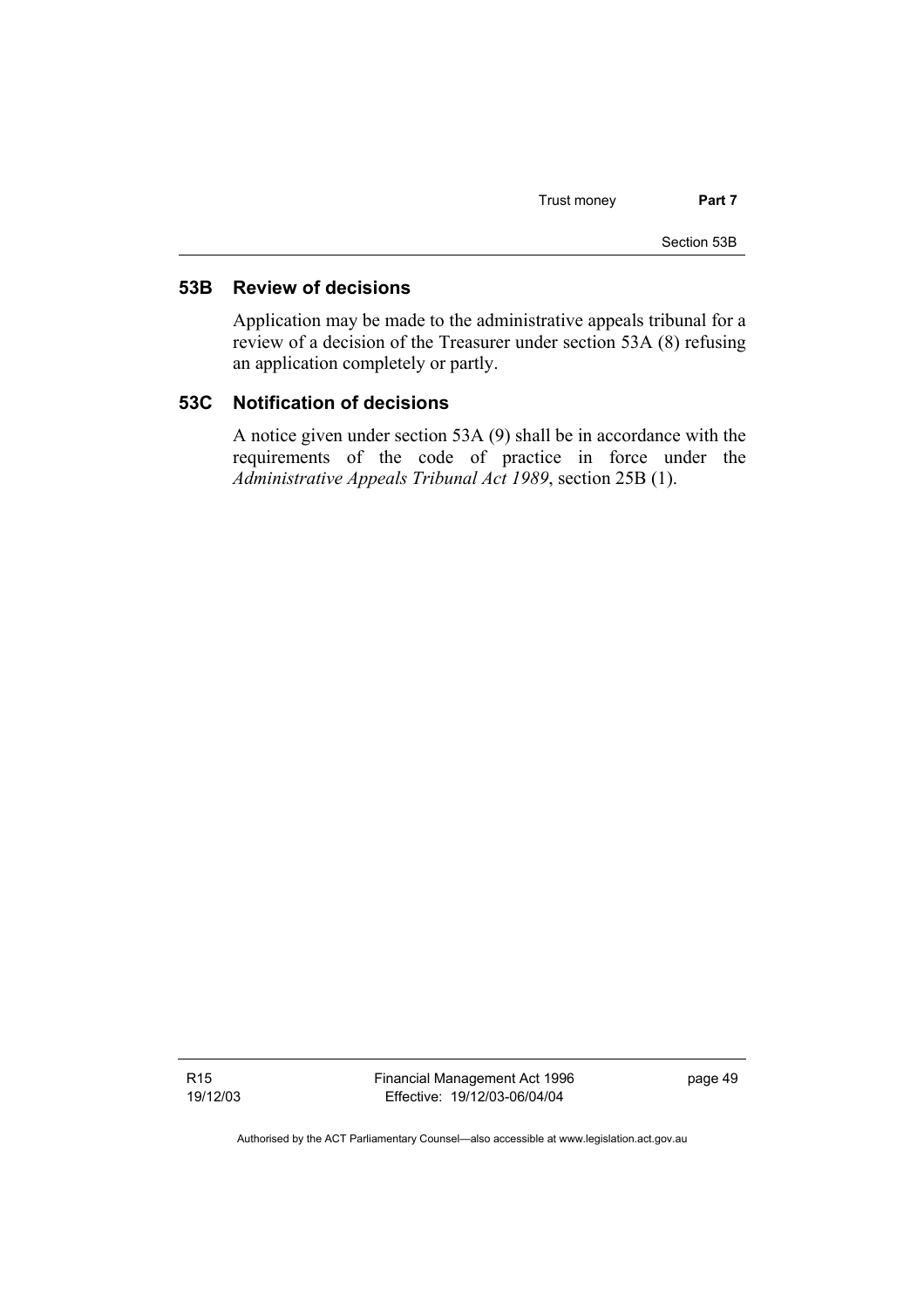# **Part 8 Financial provisions relating to Territory authorities**

### **54 Responsibilities of chief executive officers**

- (1) The chief executive officer of a Territory authority is responsible, under the responsible Minister, for the efficient and effective financial management of the authority.
- (2) Subsection (1) has effect in relation to the chief executive officer of a Territory authority subject to the Act by which the authority was established.
- (3) The chief executive officer of a Territory authority shall be responsible, under the responsible Minister, for ensuring—
	- (a) that the expenses incurred by the authority are properly authorised; and
	- (b) that the operations of the authority during a financial year give a financial result at the end of the year that is in accordance with the estimates contained in the statement of intent of the authority for that year; and
	- (c) that the payments made by the authority are properly authorised and correctly made; and
	- (d) that the officers and staff of the authority comply with the requirements of this Act and the financial management guidelines; and
	- (e) that proper accounts and records are kept of the transactions and affairs of the authority in accordance with generally accepted accounting practice; and
	- (f) that adequate control is maintained over the assets of the authority and assets in the control of the authority; and

R15 19/12/03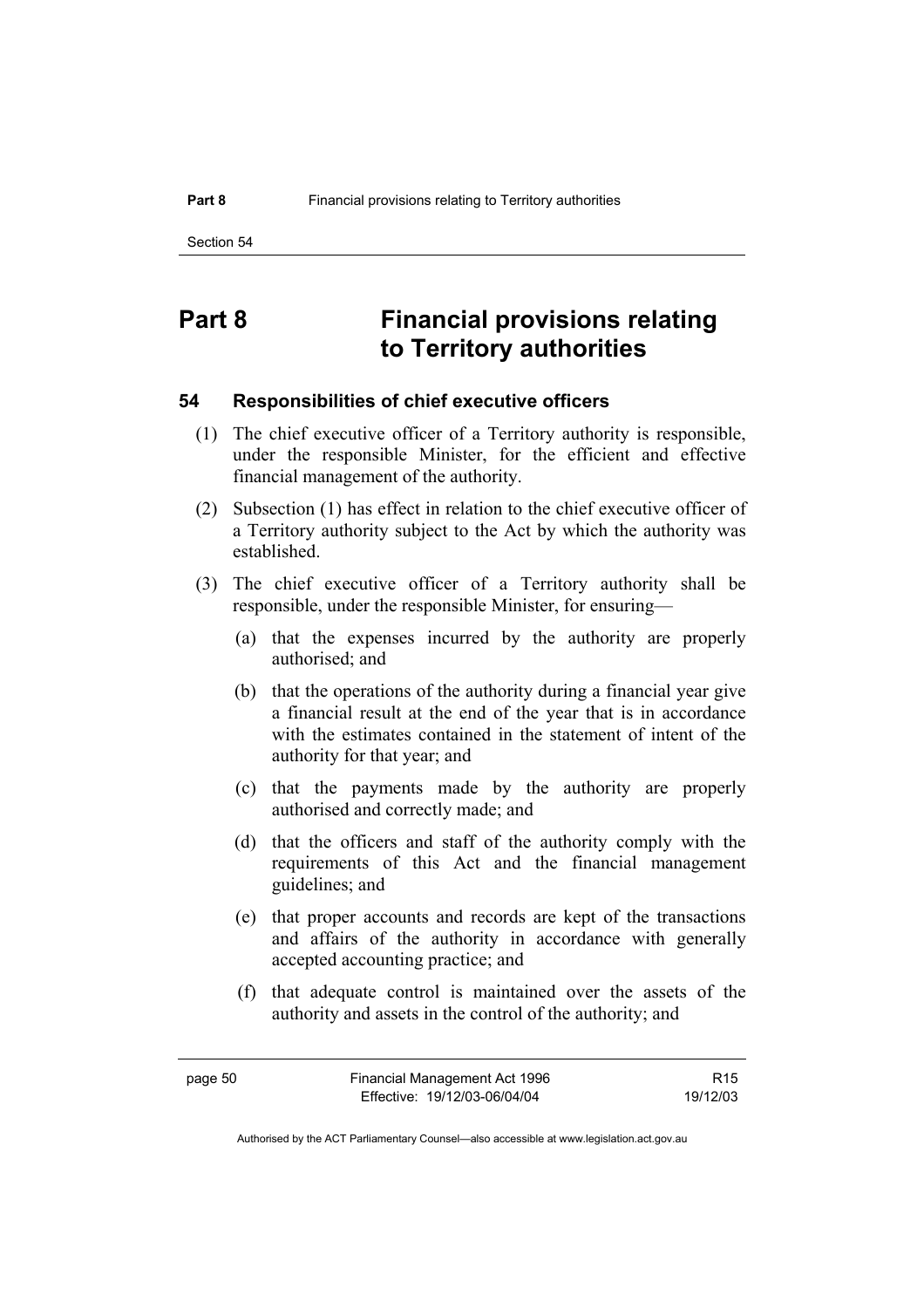Section 55

 (g) that adequate control is maintained over the incurring of liabilities by the authority.

### **55 Banking accounts**

- (1) A Territory authority may open 1 or more banking accounts for the purposes of the authority.
- (2) A Territory authority shall at all times maintain at least 1 banking account.
- (3) A banking account of a Territory authority must not, without the Treasurer's written approval, be opened or maintained otherwise than with an authorised deposit-taking institution with which an agreement is in force under section 32 (Agreement for the conduct of banking for Territory).

#### **56 Investment**

- (1) Funds not immediately required for the purposes of a Territory authority may be invested—
	- (a) on deposit with an authorised deposit-taking institution; or
	- (b) in Territory, State or Commonwealth securities; or
	- (c) by the Treasurer, for the Territory authority, in an investment mentioned in section 38 (1) (a) to (e); or
	- (d) in any investment prescribed under the financial management guidelines for this paragraph.
- (2) However, the funds of a Territory authority may only be invested under this section to increase or protect the financial wealth of the authority.
- (3) Transfers between the Territory banking account and the banking account of a Territory authority to facilitate investments may be made without appropriation.

Authorised by the ACT Parliamentary Counsel—also accessible at www.legislation.act.gov.au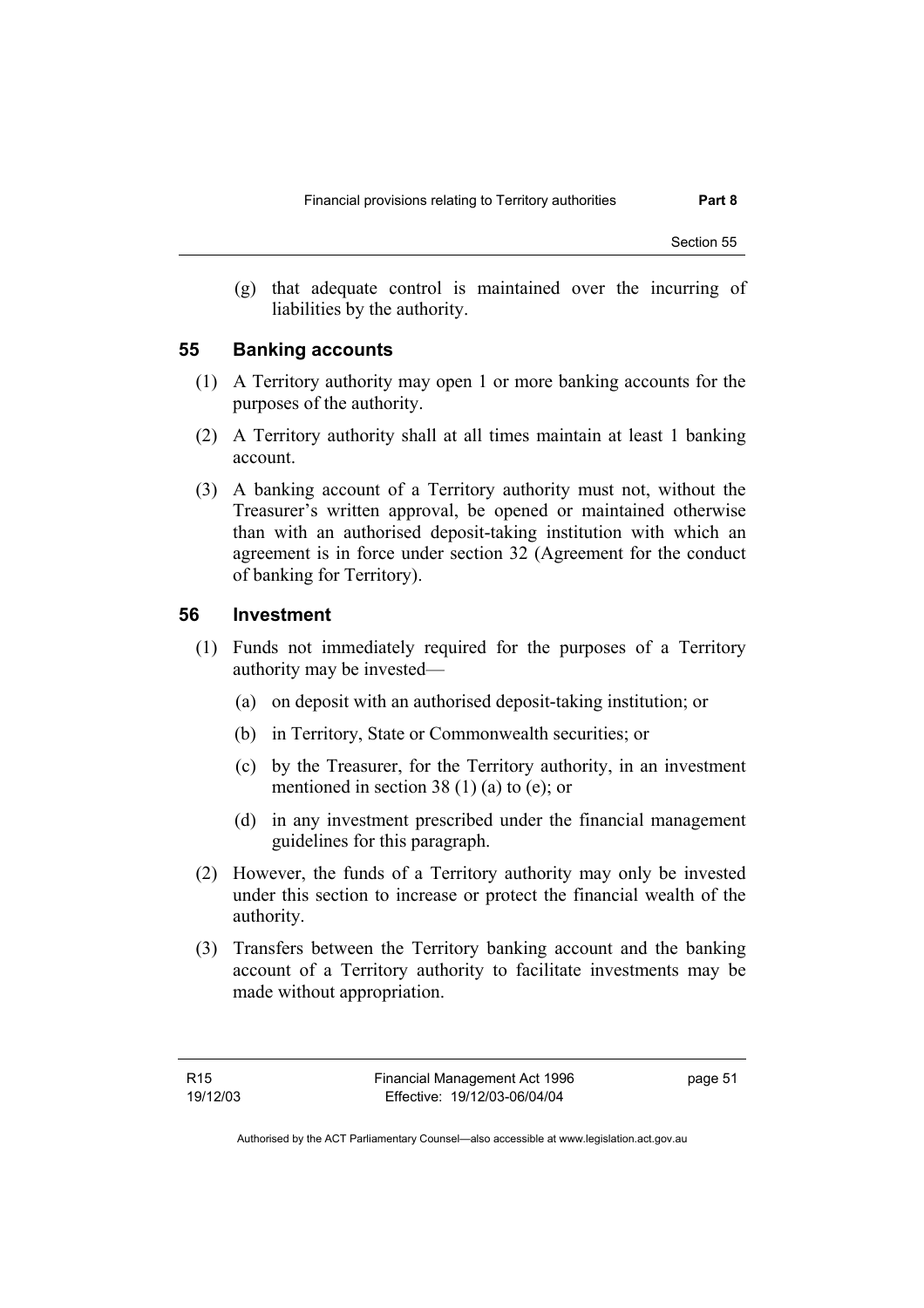- (4) Interest received by the Treasurer for the investment of funds of a Territory authority must be paid to the Territory authority.
- (5) However, if an investment of funds of a Territory authority is made or managed by a department, the department may deduct from the interest received by the department for the investment—
	- (a) a fee charged by the department for making or managing the investment; and
	- (b) expenses reasonably incurred by the department in making or managing the investment.
- (6) Interest that is to be paid to a Territory authority under subsection (4) may be paid direct to the Territory authority or through the Territory banking account.
- (7) If interest to be paid to a Territory authority is paid into the Territory banking account under subsection (6), the interest may be paid to the authority from that account without further appropriation.
- (8) This section does not apply to money held on trust by a Territory authority.

#### **57 Borrowing**

- (1) The Treasurer may—
	- (a) borrow money on behalf of a Territory authority; or
	- (b) lend public money to a Territory authority;

on the terms and conditions the Treasurer considers appropriate.

- (2) Borrowing may be secured by the authority's assets approved by the Treasurer for this section.
- (3) A Territory authority may only arrange an overdraft or credit facility with the written approval of the Treasurer.
- (4) A loan under subsection (1) (b) may be made only from—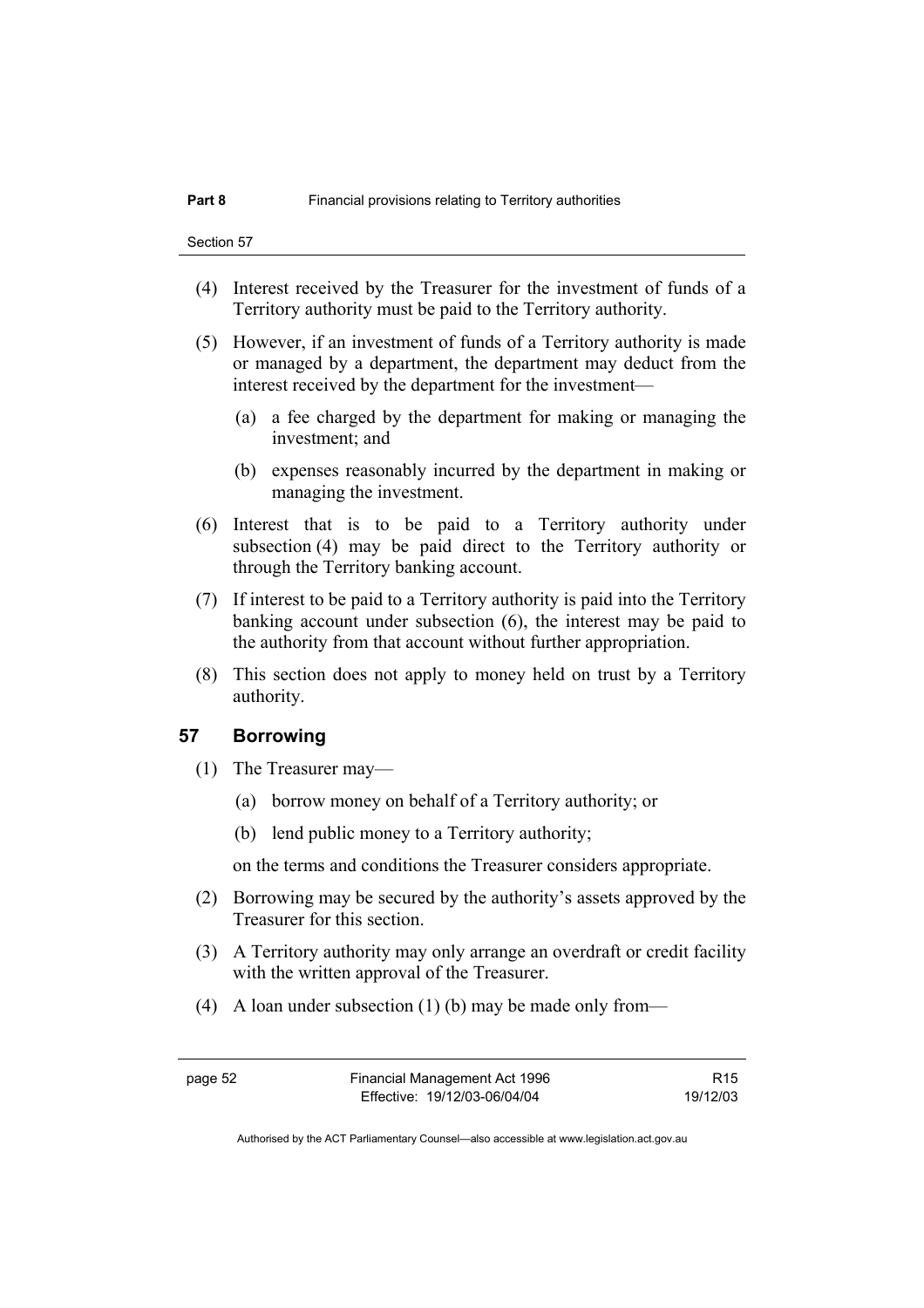Section 58

- (a) money appropriated for the purpose of making the loan; or
- (b) money appropriated for purposes that include the making of the loan.

#### **58 Statements of intent**

- (1) A Territory authority shall, in relation to each financial year, provide to the Treasurer a statement of intent.
- (2) A statement of intent shall be in the form the Treasurer requires and be provided to the Treasurer within the period the Treasurer specifies.
- (3) A statement of intent must include—
	- (a) the financial statements required under the financial management guidelines; and
	- (b) a statement of the objectives of the authority for the year; and
	- (c) a statement of the nature and scope of the activities to be carried out by the authority during the year; and
	- (d) the performance criteria and other measures by which the performance of the authority may be assessed against its objectives for the year; and
	- (e) any other information the Treasurer directs.

#### **59 Annual financial statements**

- (1) A Territory authority shall, as soon as practicable after the end of each financial year, prepare annual financial statements relating to its operations during the year.
- (2) The annual financial statements shall be prepared in accordance with generally accepted accounting practice and in a form that facilitates a comparison between the financial operations of the authority during the year and the estimates of those operations

R15 19/12/03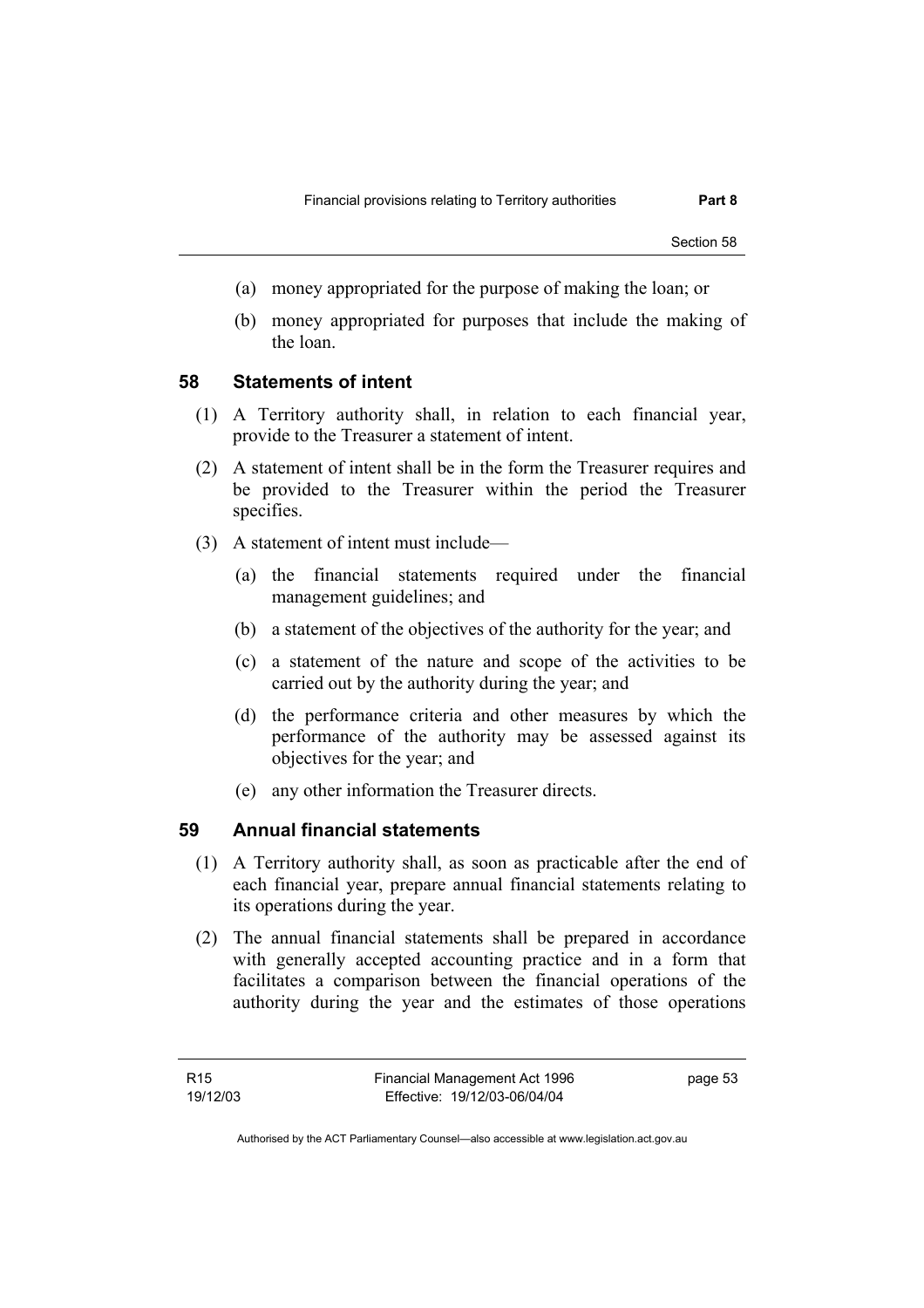contained in the statement of intent for the year that was provided by the authority under section 58.

- (3) The annual financial statements must include—
	- (a) the financial statements required under the financial management guidelines; and
	- (b) a statement of the performance of the authority in meeting the objectives set out in the statement of intent for the year provided by the authority under section 58; and
	- (c) any other statements necessary to fairly reflect the financial operations of the authority during the year and its financial position at the end of the year.
- (4) The statement of performance under subsection (3) (b) must assess the performance of the authority in meeting the objectives included in the statement of intent by reference to the performance criteria and other measures included in that statement in accordance with section 58 (3) (d).

#### **60 Responsibility for annual financial statements**

- (1) Annual financial statements of a Territory authority shall have endorsed on them, or attached to them, a statement of responsibility signed by the chief executive officer of the authority.
- (2) A statement of responsibility shall comprise—
	- (a) a statement of the chief executive officer's responsibility for the preparation of the financial statements and the judgments exercised in preparing them; and
	- (b) a statement that, in the opinion of the chief executive officer, the financial statements fairly reflect the financial operations and service performance of the authority during the year to which they relate and the financial position of the authority at the end of the year.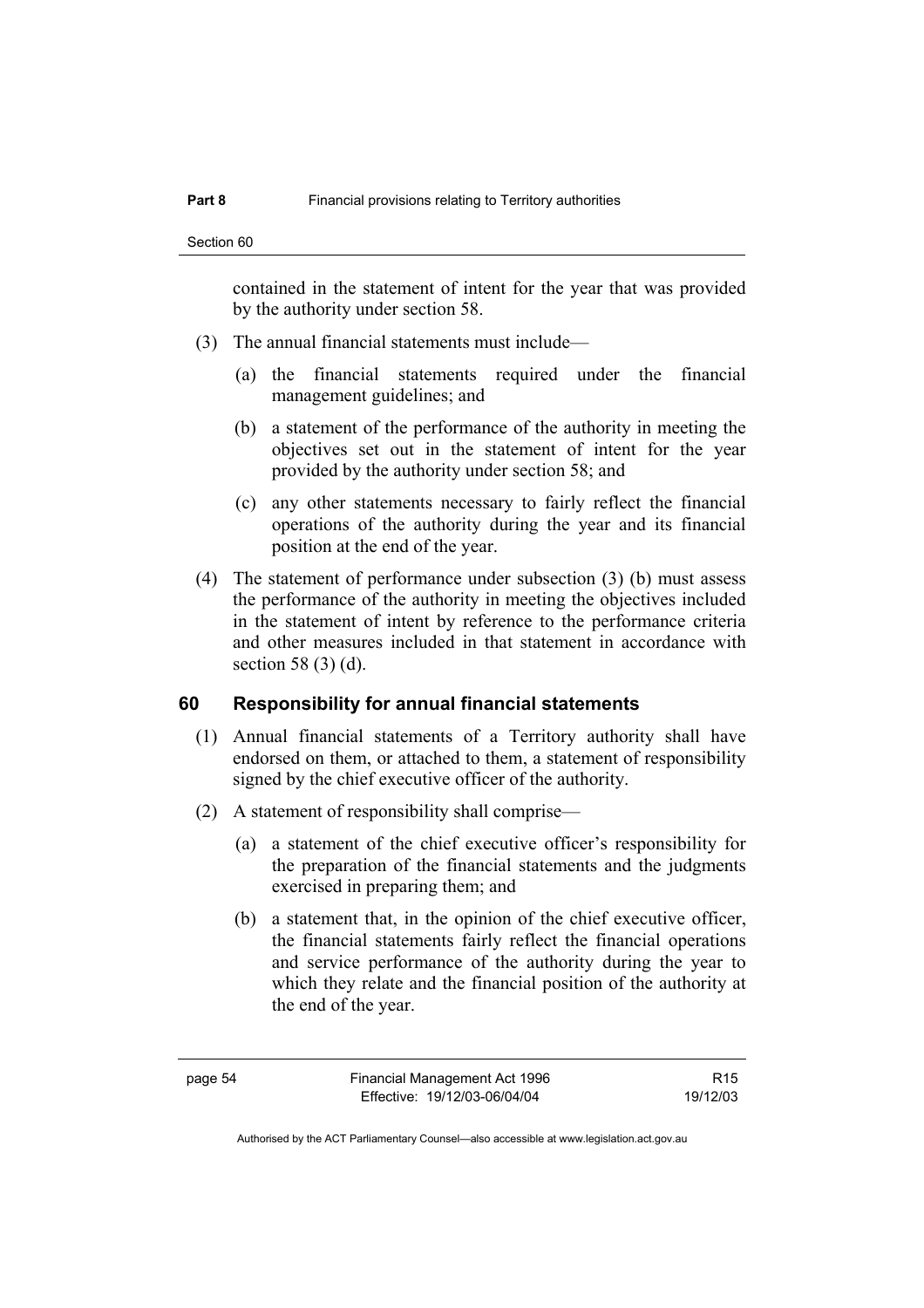## **61 Audit of annual financial statements**

- (1) The chief executive of a Territory authority must, within the prescribed period after the end of a financial year, give the auditor-general a copy of the financial statements of the authority for the year.
- (2) The copy of the financial statements given to the auditor-general under subsection (1) must have endorsed on them, or attached to them, a signed copy of the statement of responsibility made for the financial statements under section 60.
- (3) The auditor-general must give the chief executive officer an audit opinion about the financial statements as soon as practicable after the auditor-general receives them.

# **62 Presentation of annual financial statements**

- (1) If, under section 61 (2), the chief executive officer of a Territory authority receives an audit opinion about annual financial statements of the authority, he or she shall, within 7 days after receiving the opinion, give the responsible Minister of the authority—
	- (a) a copy of the annual financial statements; and
	- (b) a copy of the audit opinion.
- (2) The responsible Minister must present each document mentioned in subsection (1) (a) and (b) to the Legislative Assembly within 6 sitting days after the day the Minister receives the documents.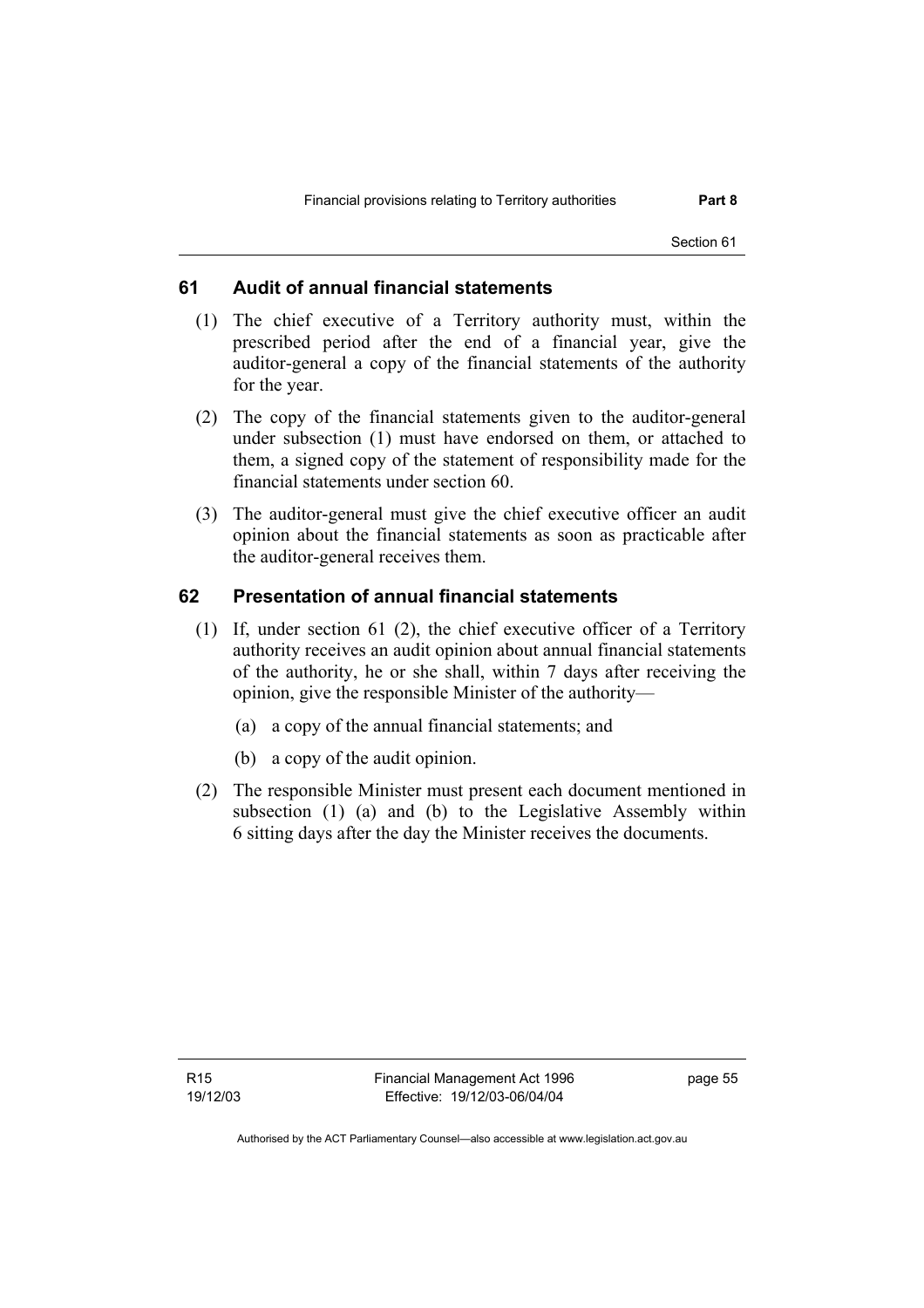Section 63

#### **63 Interim financial statements**

- (1) The Treasurer may, in writing, direct the chief executive officer of a Territory authority to provide the responsible Minister of the authority with financial or other statements relating to the authority—
	- (a) for each month of the year; or
	- (b) for each period of 3 months ending on 30 September, 31 December, 31 March or 30 June.
- (2) A chief executive officer of a Territory authority who receives a direction under subsection (1) shall prepare the statements specified in the direction and give them to the responsible Minister within the period specified in the direction.

page 56 Financial Management Act 1996 Effective: 19/12/03-06/04/04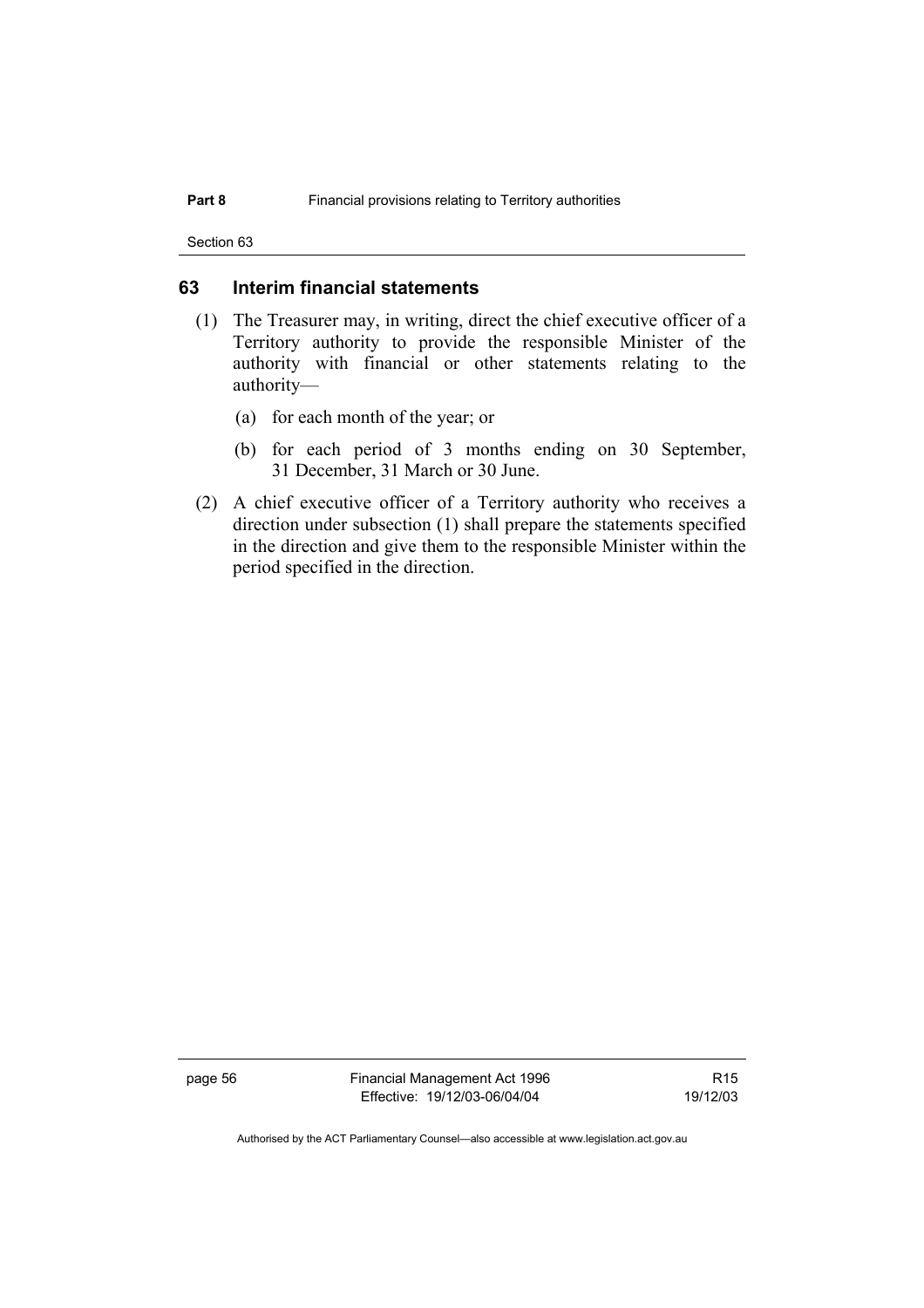# **Part 9 Miscellaneous**

#### **64 Act of grace payments**

- (1) If the Treasurer considers it appropriate to do so because of special circumstances, he or she may authorise the payment by a department of an amount to a person (the *payee*) although the payment of that amount (the *relevant amount*) would not otherwise be authorised by law or required to meet a legal liability.
- (2) The authorisation may provide for the relevant amount to be paid  $by-$ 
	- (a) more than 1 instalment and on the dates specified in the authorisation; or
	- (b) periodical payments of an amount, and for the period, specified in the authorisation.
- (3) An authorisation may be expressed to be subject to conditions to be complied with by the payee.
- (4) If a condition is contravened, the Treasurer may by written notice addressed to the last-known address of the payee require the payee, within 30 days of receipt of the notice, to pay an amount equal to all or part of the relevant amount.
- (5) If the payee does not pay the amount specified in the notice under subsection (4), the amount may be recovered by the Territory as a debt.
- (6) If the payment of an amount by a department is authorised under this section, the Treasurer shall—
	- (a) direct that the amount be paid from an appropriate appropriation for the department specified by the Treasurer; or
	- (b) authorise payment of the amount under section 18; or

Authorised by the ACT Parliamentary Counsel—also accessible at www.legislation.act.gov.au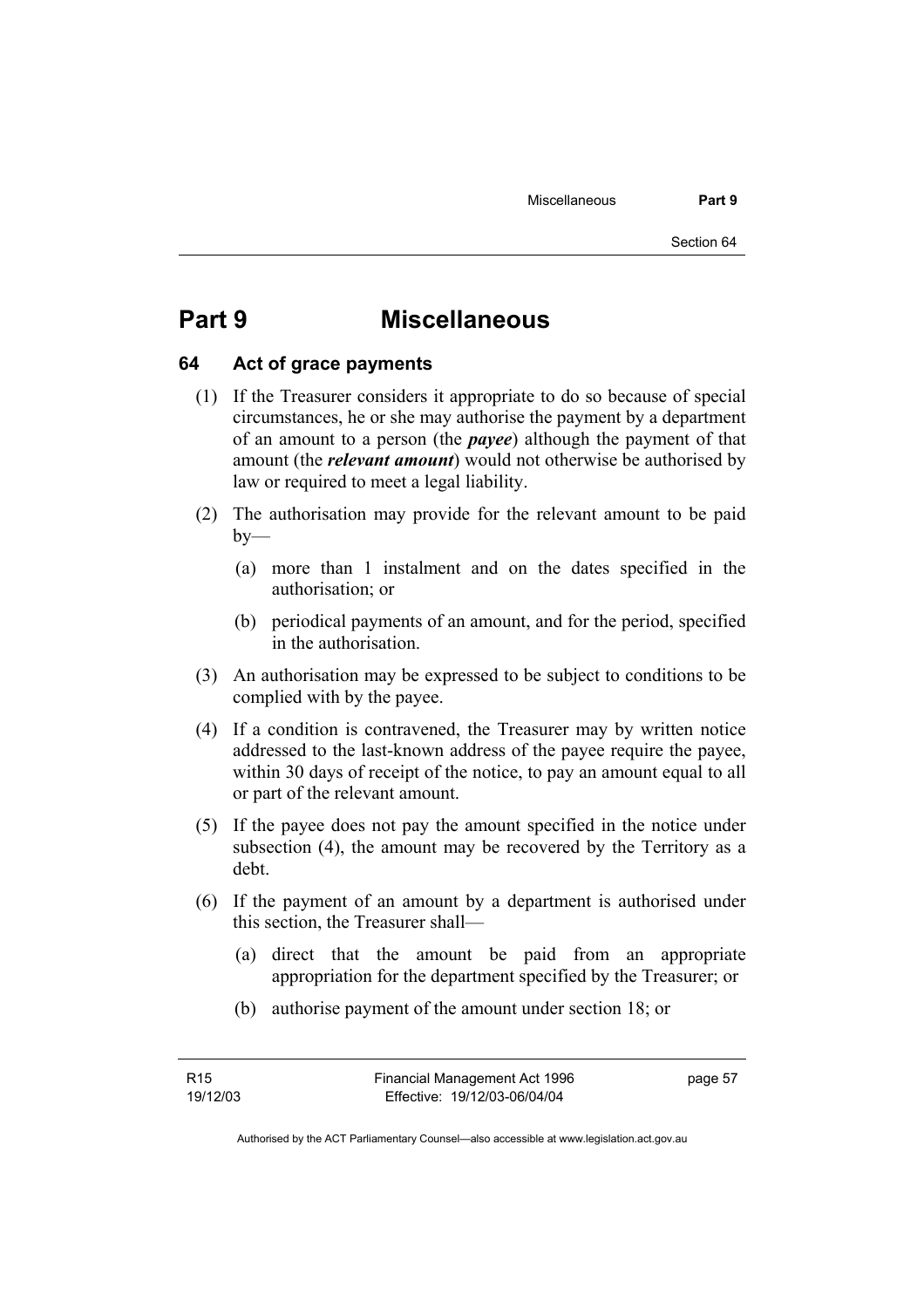#### **Part 9** Miscellaneous

- (c) authorise payment of the amount out of the public money of the Territory.
- (7) The public money of the Territory is appropriated for subsection  $(6)$  (c).
- (8) A payment made by a department under this section shall be reported in notes to the financial statements of the department that relate to the financial year when the payment was made.
- (9) The notes shall indicate in relation to each payment under this section the amount and grounds for the payment.
- (10) The notes relating to a payment under this section shall not disclose the identity of the payee unless disclosure was agreed to by the payee as a condition of authorising the payment.

#### **65 Waiver of debts etc**

- (1) The Treasurer may, in writing, on behalf of the Territory—
	- (a) waive the Territory's right to payment of an amount payable to the Territory; or
	- (b) postpone any right of the Territory to be paid a debt in priority to another debt; or
	- (c) allow the payment by instalments of an amount payable to the Territory; or
	- (d) defer the time for payment of an amount payable to the Territory.
- (2) A waiver relating to an amount payable to the Territory by a person may be expressed to be subject to a condition that the person agrees to pay an amount to the Territory in circumstances specified in the waiver.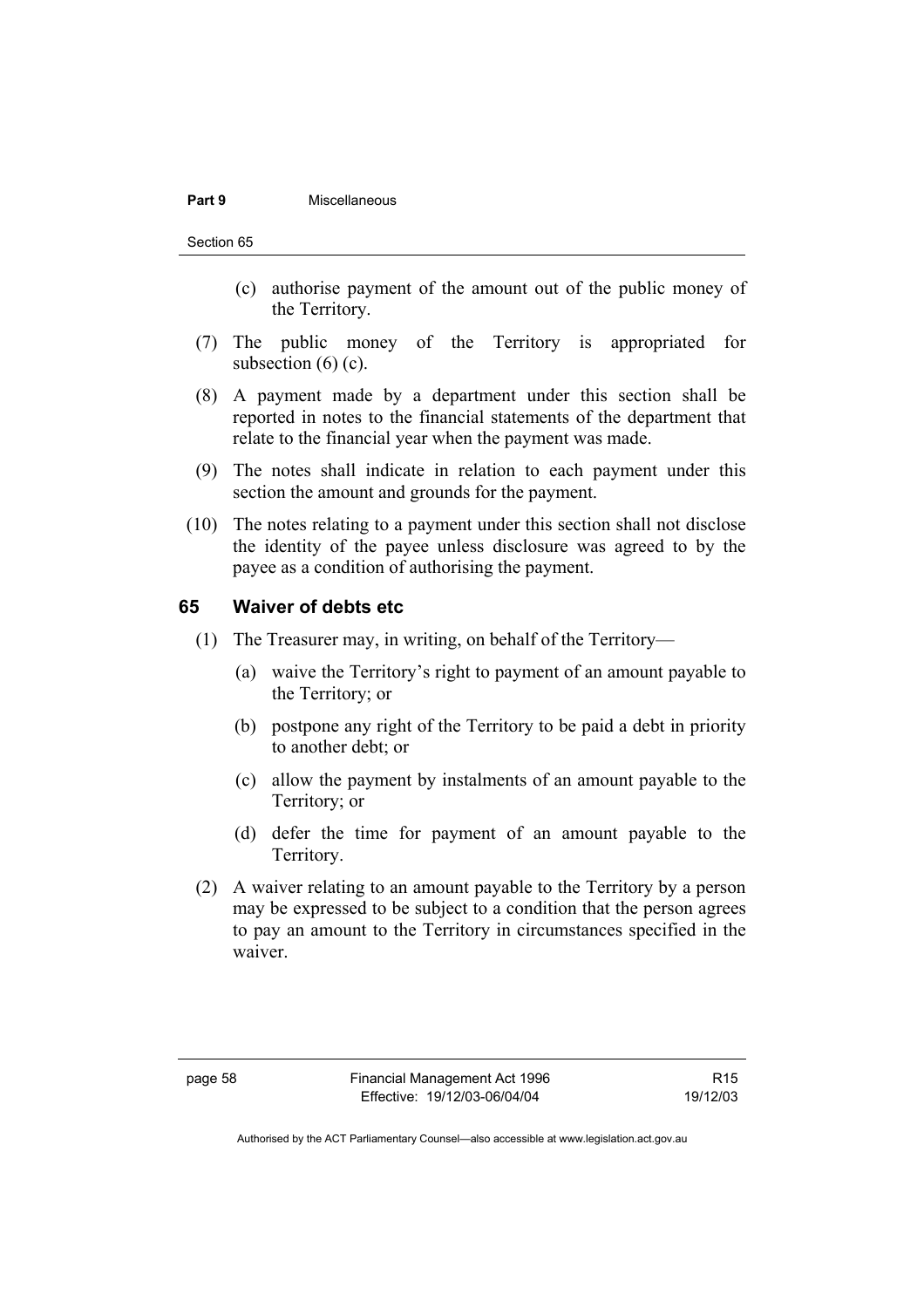(3) A waiver relating to an amount payable to the Territory shall be reported in the notes to the financial statements of the relevant department that relate to the year in which the right to payment was waived.

### **66 Payments in relation to deceased estates**

- (1) If, at the time of a person's death (whether before or after the commencement of this section), the Territory owed an amount to the person, the Treasurer may pay that amount to the person who the Treasurer considers should receive the payment.
- (2) In deciding who should be paid, the Treasurer shall have regard to—
	- (a) the provisions of any will of the deceased person that identify the persons entitled to property under the will; and
	- (b) the law relating to the disposition of the property of deceased persons.
- (3) Before making a payment to a person, the Treasurer may require the person to produce any documents and other evidence relating to—
	- (a) the disposition of the deceased person's estate; or
	- (b) the family of the deceased person and any other persons apparently entitled to share in the estate of the deceased person.
- (4) Subject to subsection (3), the Treasurer may make the payment without requiring production of probate of the will, or letters of administration of the estate, of the deceased person.
- (5) If a payment is made in relation to an amount owing to a deceased person, the Territory is discharged from any further liability in relation to that amount.
- (6) This section does not relieve the recipient of a payment from liability to deal with the money in accordance with law.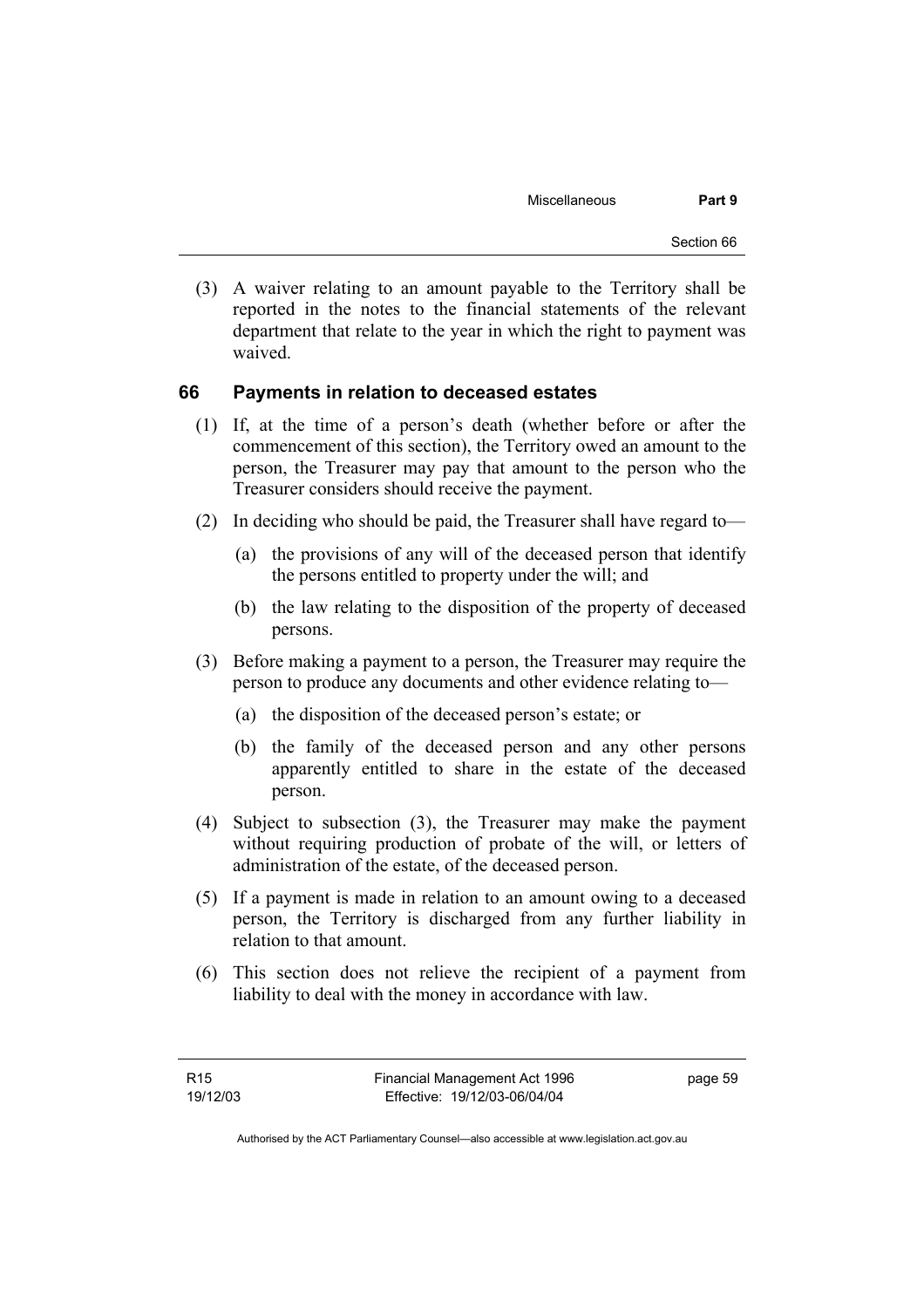#### **Part 9** Miscellaneous

Section 67

#### **67 Guideline-making power**

- (1) The Treasurer may, in writing, make financial management guidelines for this Act.
- (2) A financial management guideline is a disallowable instrument.
	- *Note* A disallowable instrument must be notified, and presented to the Legislative Assembly, under the *Legislation Act 2001*.

#### **68 Regulation-making power**

The Executive may make regulations for this Act.

*Note* Regulations must be notified, and presented to the Legislative Assembly, under the *Legislation Act 2001*.

page 60 Financial Management Act 1996 Effective: 19/12/03-06/04/04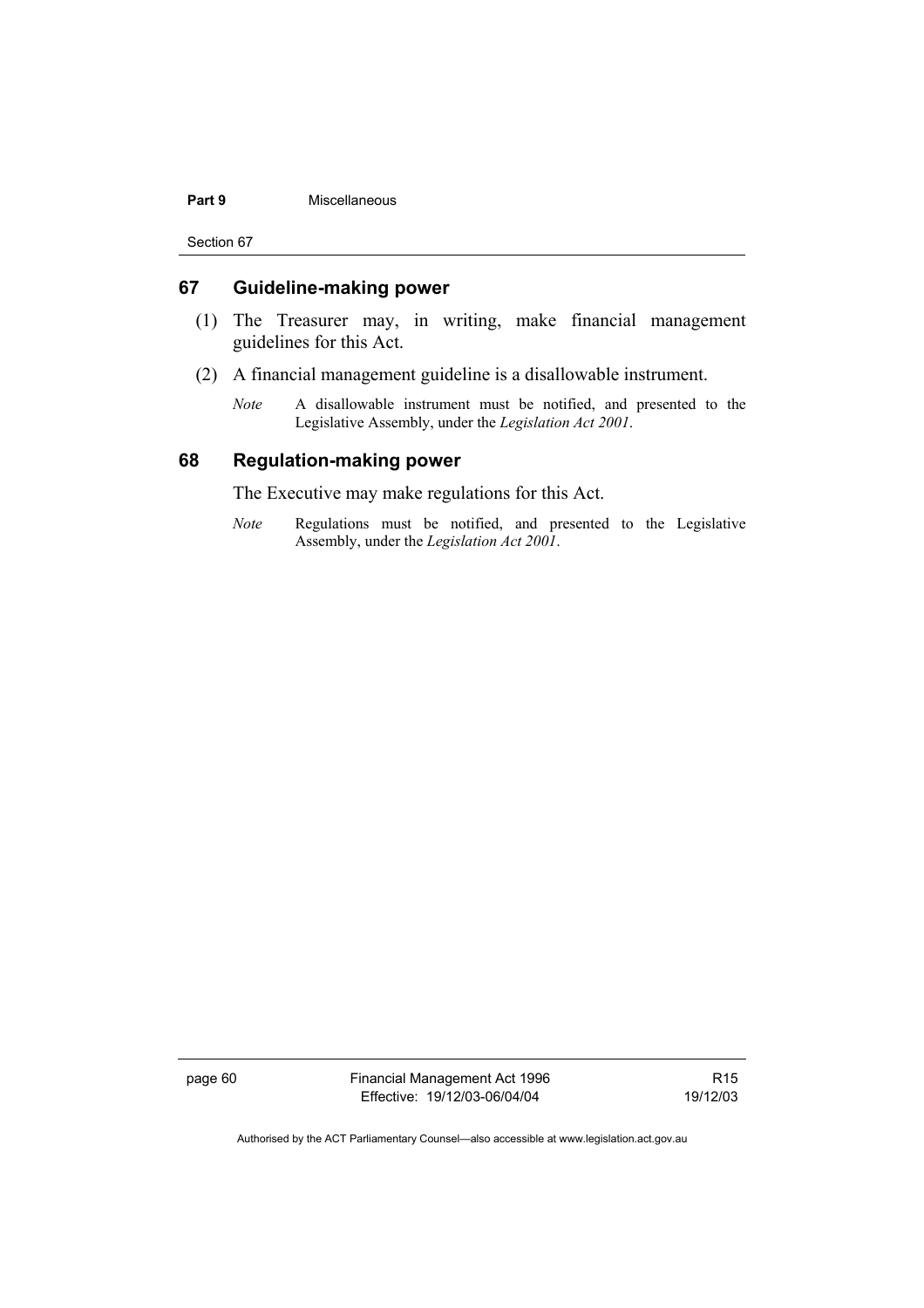# **Dictionary**

(see s 3)

*appropriation* means an appropriation of public money by any Act including this Act.

*Appropriation Act* means an Act that makes appropriations in relation to a financial year for purposes referred to in section 8.

*appropriation unit* means a class of outputs, or a group of output classes, for which an appropriation is made by an Appropriation Act.

*banking account* means an account with an authorised deposit-taking institution that is, or is substantially the same as, a bank account.

*borrowing* includes—

- (a) raising money or obtaining credit, whether by dealing in securities or otherwise; and
- (b) entering into a financing lease;

but does not include using a credit card or overdraft facility, or otherwise obtaining credit, in a transaction forming part of the day-to-day operations of the Territory or a Territory authority.

*budget papers* means documents presented to the Legislative Assembly under section 10 or 13 (1).

*capital injection* means money provided, or to be provided, to a department for—

 (a) the purchase of assets to be held by the department or to be owned by a Territory authority or Territory owned corporation; or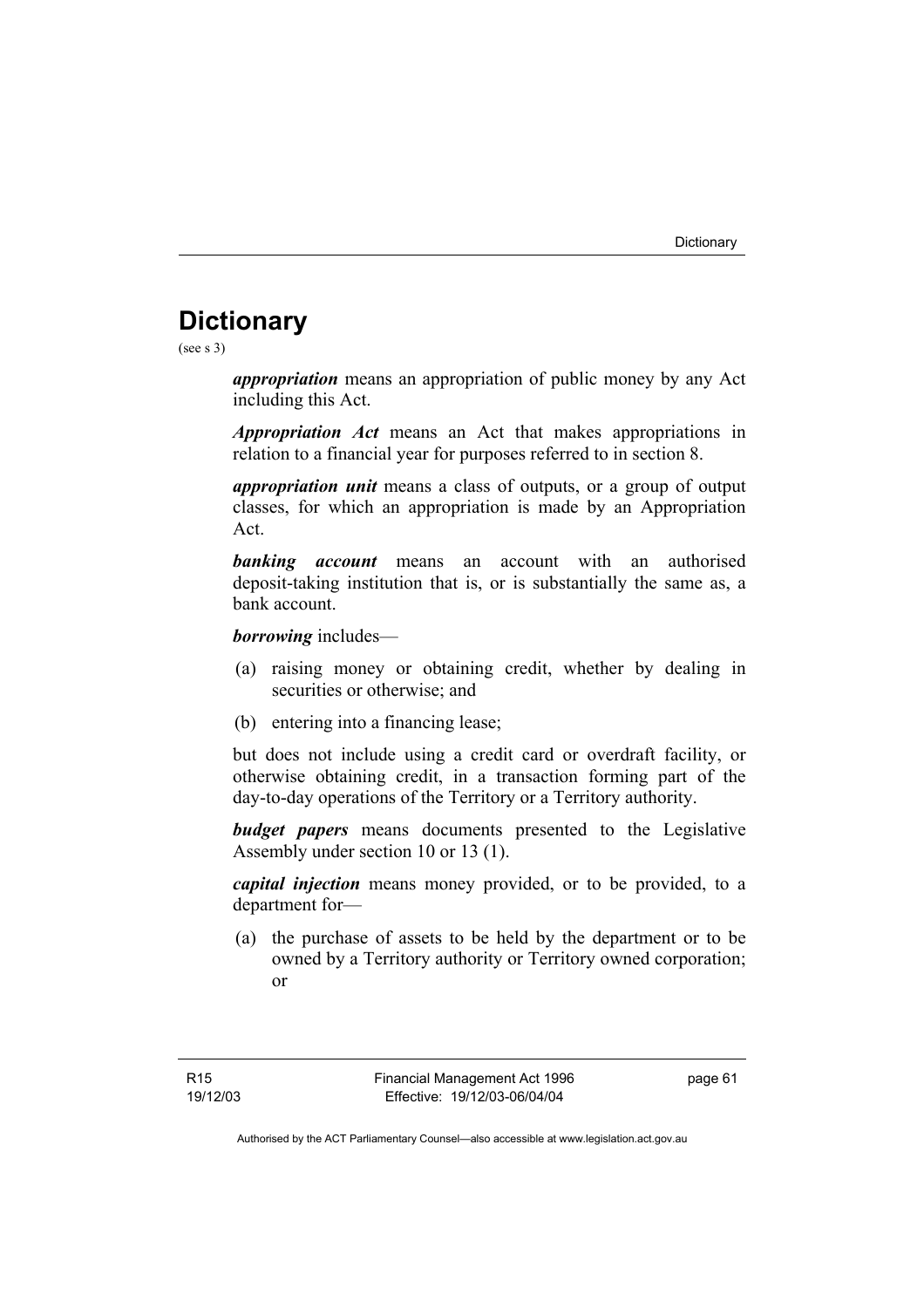- (b) the development of assets held by the department or owned by a Territory authority or Territory owned corporation; or
- (c) augmenting the assets held by the department or owned by a Territory authority or Territory owned corporation; or
- (d) reducing the liabilities of the department, a Territory authority or a Territory owned corporation;

but does not include money provided from an appropriation for a purpose referred to in section 8 (a) or (c).

*chief executive officer*, in relation to a Territory authority, means the person who has responsibility for managing the affairs of the authority.

*class of outputs* means a group of outputs identified as a class by an Appropriation Act.

*department* means—

- (a) an administrative unit (excluding any part of an administrative unit prescribed for paragraph (b) and any administrative unit forming part of a group of administrative units prescribed for paragraph (c)); or
- (b) a part of an administrative unit prescribed for this paragraph; or
- (c) a group of 2 or more administrative units prescribed for this paragraph.

*departmental banking account* means a banking account referred to in section  $34(1)$ .

*expenses*, in relation to an output, means the expenses incurred in providing the output quantified on an accrual accounting basis and includes the overhead expenses properly attributable to the output.

*financial management guidelines* means the financial management guidelines under this Act.

page 62 Financial Management Act 1996 Effective: 19/12/03-06/04/04

R15 19/12/03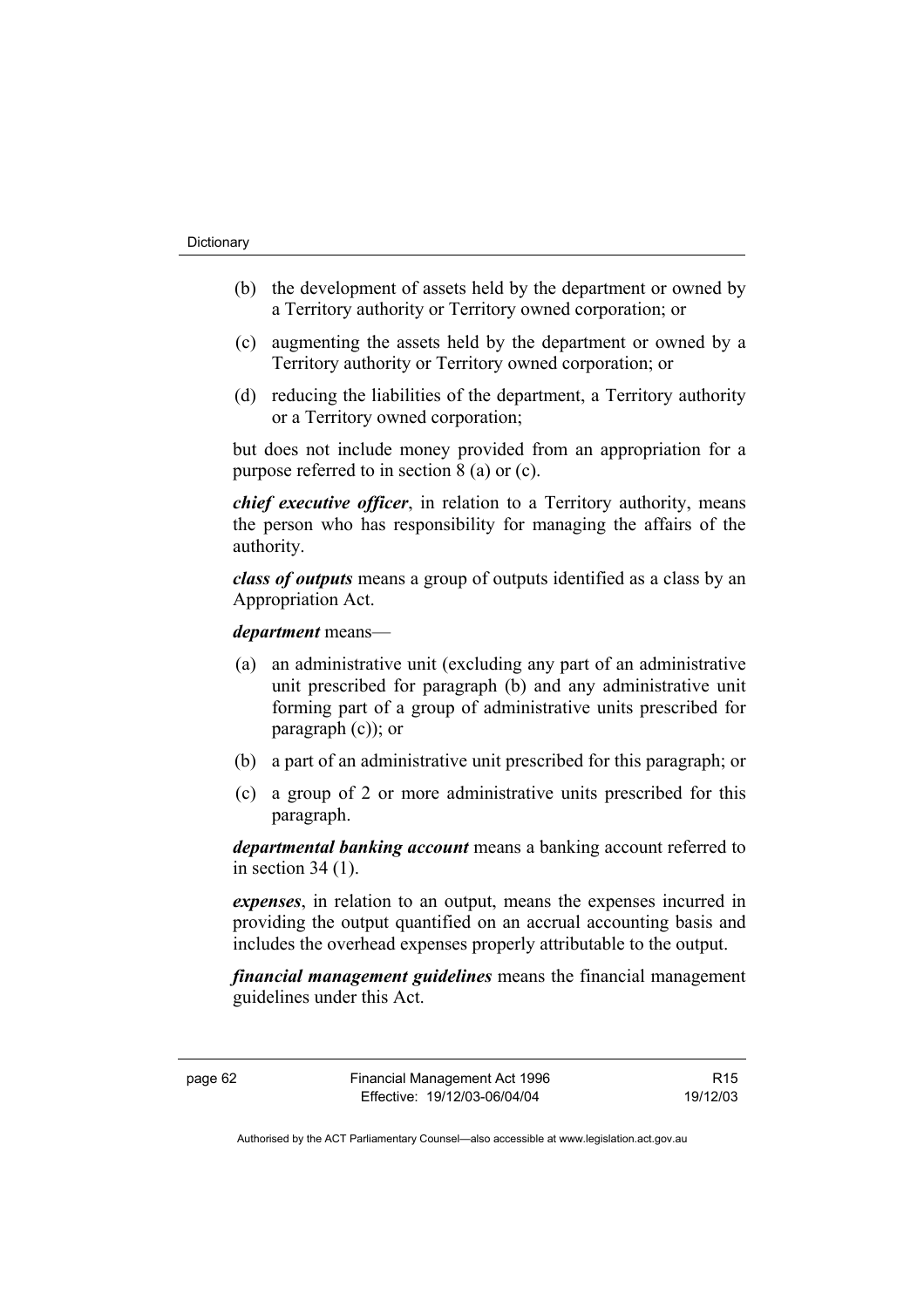#### *general government sector* means—

- (a) those organisations whose primary function is to provide services that are mainly not market orientated, are mainly for the consumption of the community generally, involve the transfer or redistribution of income, and are financed mainly through appropriation; and
- (b) those organisations that are controlled by the Territory and provide investment or other financial services.

*generally accepted accounting practice* means accounting practices and procedures recognised by the accounting profession as appropriate for reporting financial information relating to government, a department or a Territory authority, being practices and procedures that are consistent with this Act and any relevant Appropriation Act.

*GST*—see the *A New Tax System (Goods and Services Tax) Act 1999* (Cwlth), dictionary.

*input tax credit*—see the *A New Tax System (Goods and Services Tax) Act 1999* (Cwlth), dictionary.

*interest* includes a dividend and any other financial return on a deposit, loan or other investment.

*invest* includes enter into a transaction or arrangement for the protection or enhancement of investments.

*Legislative Assembly secretariat* means the clerk of the Legislative Assembly and the officers and employees of the public service who assist the clerk in the exercise of the clerk's functions.

*outcomes* means the consequences for the community of outputs.

*outputs* means goods produced or services provided by a department or Territory authority or a person producing goods or providing services on behalf of a department or Territory authority.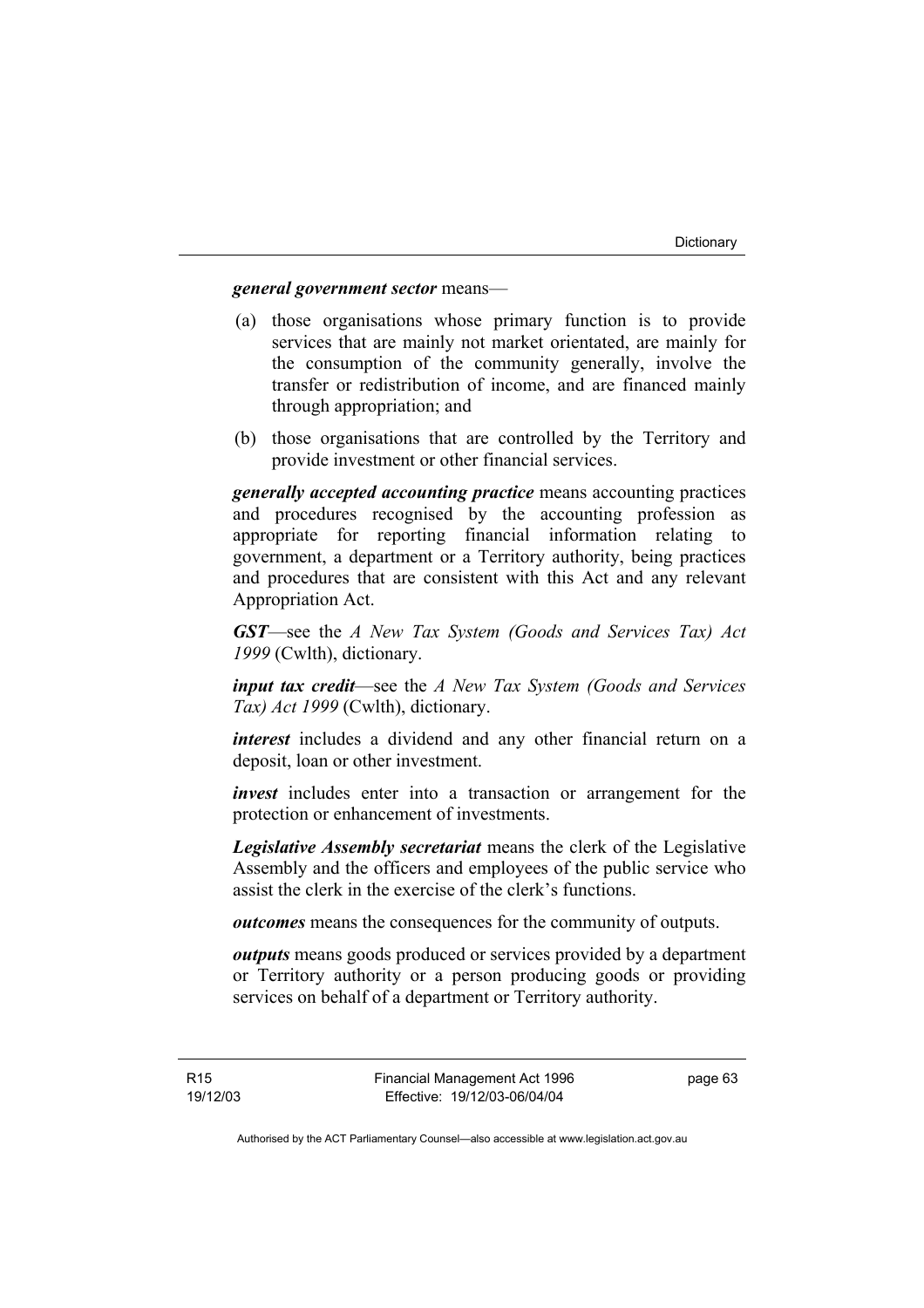#### **Dictionary**

*prescribed* means prescribed by the financial management guidelines.

*public money* means all money received by the Territory, including the proceeds of all loans raised on behalf of the Territory, but does not include—

- (a) money held by the Territory as trust money; or
- (b) money received by a Territory owned corporation; or
- (c) money received by a Territory authority; or
- (d) money received by the Territory from a Territory authority for investment for the authority; or
- (e) money received by the Territory—
	- (i) in repayment of an investment made by the Territory for a Territory authority; or
	- (ii) as interest on such an investment.

*public trading enterprise* means an organisation whose primary function is to provide goods and services that are mainly market orientated, non-regulatory and non-financial in nature and who may recover a significant part of their costs from individual consumers.

*public trading enterprise sector* means those organisations whose primary function is to provide goods and services that are mainly market orientated and non-regulatory in nature and who may recover a significant part of their costs from individual consumers.

*responsible chief executive*, in relation to a department, means—

- (a) if the department is constituted by an administrative unit or a part of an administrative unit—the chief executive of that administrative unit; or
- (b) if the department is constituted by a group of 2 or more administrative units—the person prescribed as the responsible chief executive in relation to the department.

| page 64 | Financial Management Act 1996 | R <sub>15</sub> |
|---------|-------------------------------|-----------------|
|         | Effective: 19/12/03-06/04/04  | 19/12/03        |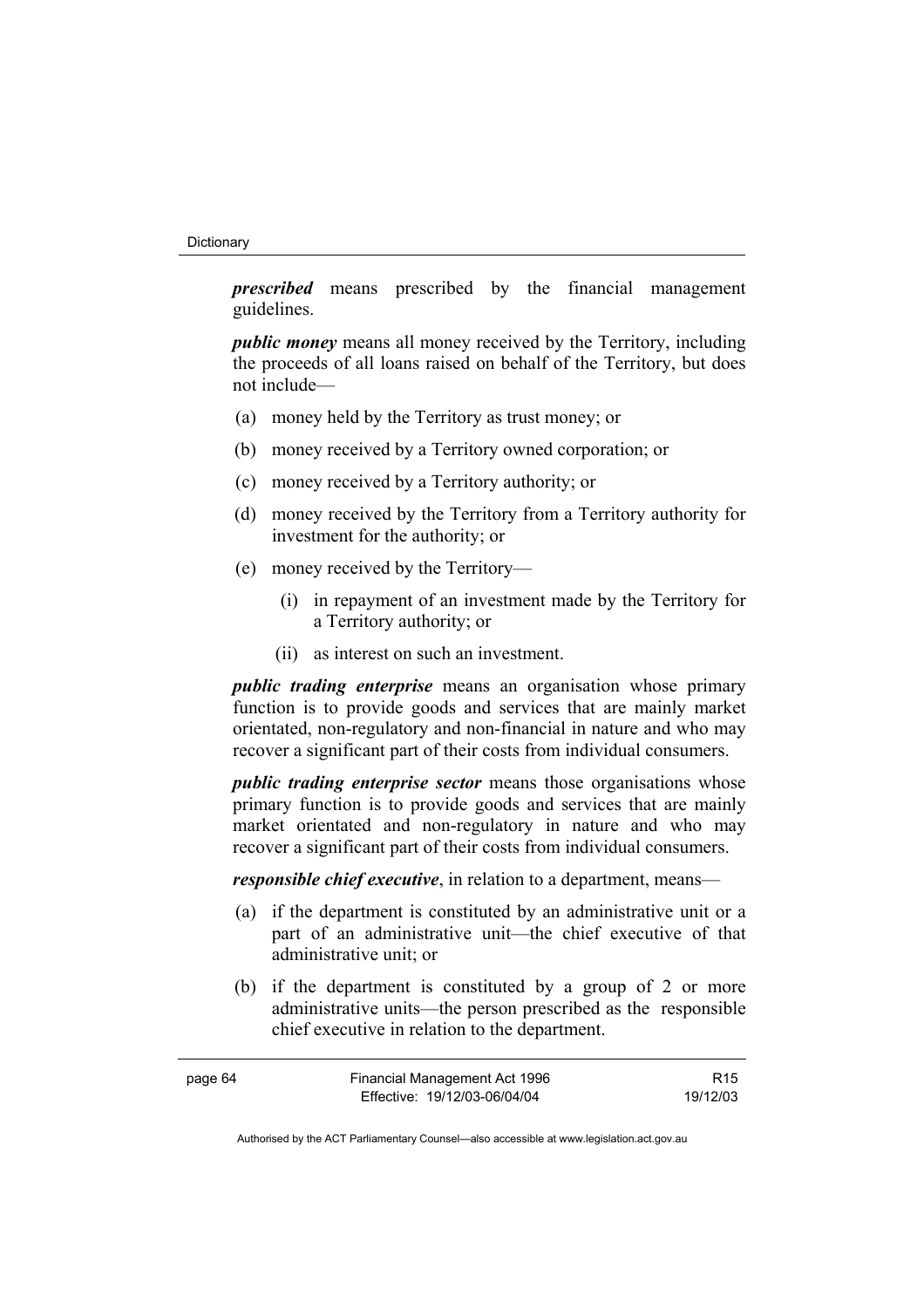# *responsible Minister* means—

- (a) in relation to a department that is constituted by an administrative unit or a part of an administrative unit—the Minister to whom responsibility for that administrative unit has been allocated under the *Public Sector Management Act 1994*, section 14; and
- (b) in relation to a department that is constituted by a group of 2 or more administrative units—the Minister prescribed as the responsible Minister in relation to the department; and
- (c) in relation to a Territory authority—the Minister administering the Act by which the authority was established.

*securities* includes stocks, debentures, notes, bonds, promissory notes, bills of exchange, and any other securities approved in writing by the Treasurer.

*statement of intent* means a statement of a Territory authority under section 58.

*superannuation appropriation*—see the *Territory Superannuation Provision Protection Act 2000*, dictionary.

*superannuation banking account*—see the *Territory Superannuation Provision Protection Act 2000*, section 7.

*taxable supply*—see the *A New Tax System (Goods and Services Tax) Act 1999* (Cwlth), dictionary.

*Territory authority* means a body corporate established by an Act, but does not include a body declared under section 3B not to be a Territory authority.

*Territory banking account* means the banking account referred to in section 33.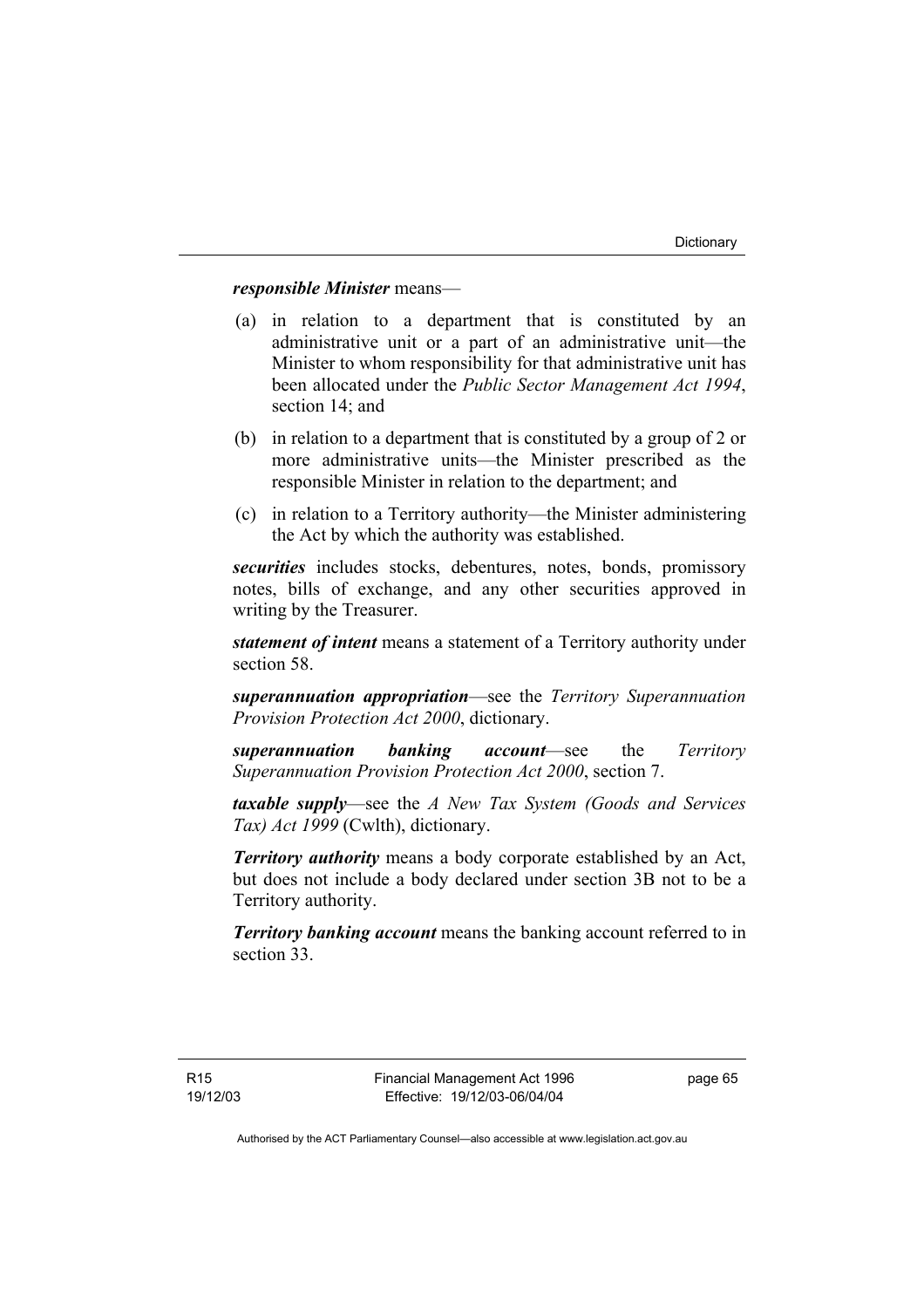## *trust money* means—

- (a) money deposited with the Territory pending the completion of a transaction or the determination of a dispute and that may become repayable to the depositor or payable to the Territory or any other person; or
- (b) all money that is paid into a Territory court for possible repayment to the payee or a third party because of any Act, order, instruction or authority; or
- (c) money that belongs to or is due to any person and is collected by the Territory as a result of an agreement between the Territory and that person; or
- (d) unclaimed money that is due to or belongs to any person and is deposited with the Territory; or
- (e) money that is paid to the Territory in trust for any other lawful purpose including interest on trust money.

page 66 Financial Management Act 1996 Effective: 19/12/03-06/04/04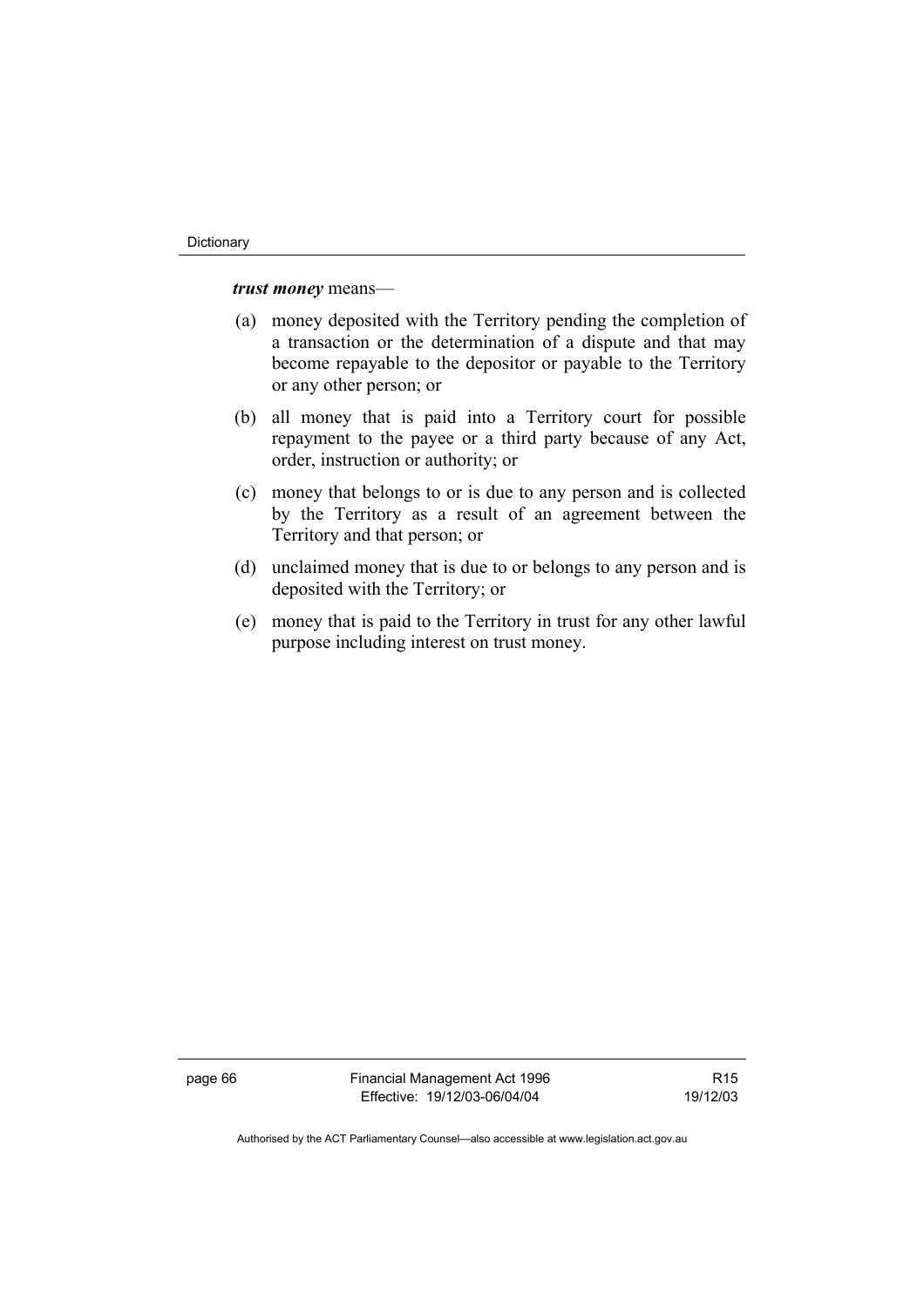# **Endnotes**

| 1 |  |  | <b>About the endnotes</b> |
|---|--|--|---------------------------|
|---|--|--|---------------------------|

Amending and modifying laws are annotated in the legislation history and the amendment history. Current modifications are not included in the republished law but are set out in the endnotes.

Not all editorial amendments made under the *Legislation Act 2001*, part 11.3 are annotated in the amendment history. Full details of any amendments can be obtained from the Parliamentary Counsel's Office.

Uncommenced amending laws and expiries are listed in the legislation history and the amendment history. These details are underlined. Uncommenced provisions and amendments are not included in the republished law but are set out in the last endnote.

If all the provisions of the law have been renumbered, a table of renumbered provisions gives details of previous and current numbering.

The endnotes also include a table of earlier republications.

If the republished law includes penalties, current information about penalty unit values appears on the republication inside front cover.

# **2 Abbreviation key**

| $am = amended$                             | $ord = ordinance$                           |
|--------------------------------------------|---------------------------------------------|
| $amdt = amendment$                         | orig = original                             |
| $ch = chapter$                             | $p = page$                                  |
| $cl = clause$                              | par = paragraph                             |
| $def = definition$                         | pres = present                              |
| $dict = dictionary$                        | prev = previous                             |
| disallowed = disallowed by the Legislative | $(\text{prev})$ = previously                |
| Assembly                                   | $prov = provision$                          |
| $div = division$                           | $pt = part$                                 |
| $exp = expires/expired$                    | $r = rule/subrule$                          |
| Gaz = Gazette                              | $reg = regulation/subregulation$            |
| $hda =$ heading                            | $renum = renumbered$                        |
| IA = Interpretation Act 1967               | $reloc = relocated$                         |
| ins = inserted/added                       | $R[X]$ = Republication No                   |
| $LA =$ Legislation Act 2001                | $RI =$ reissue                              |
| $LR =$ legislation register                | s = section/subsection                      |
| LRA = Legislation (Republication) Act 1996 | $sch = schedule$                            |
| $mod = modified / modified$                | $sdiv = subdivision$                        |
| $No = number$                              | $sub =$ substituted                         |
| $num = numbered$                           | $SL = Subordinate Law$                      |
| $o = order$                                | $underlining = whole or part not commenced$ |
| om = omitted/repealed                      | or to be expired                            |
|                                            |                                             |

#### R15 19/12/03

Financial Management Act 1996 Effective: 19/12/03-06/04/04

page 67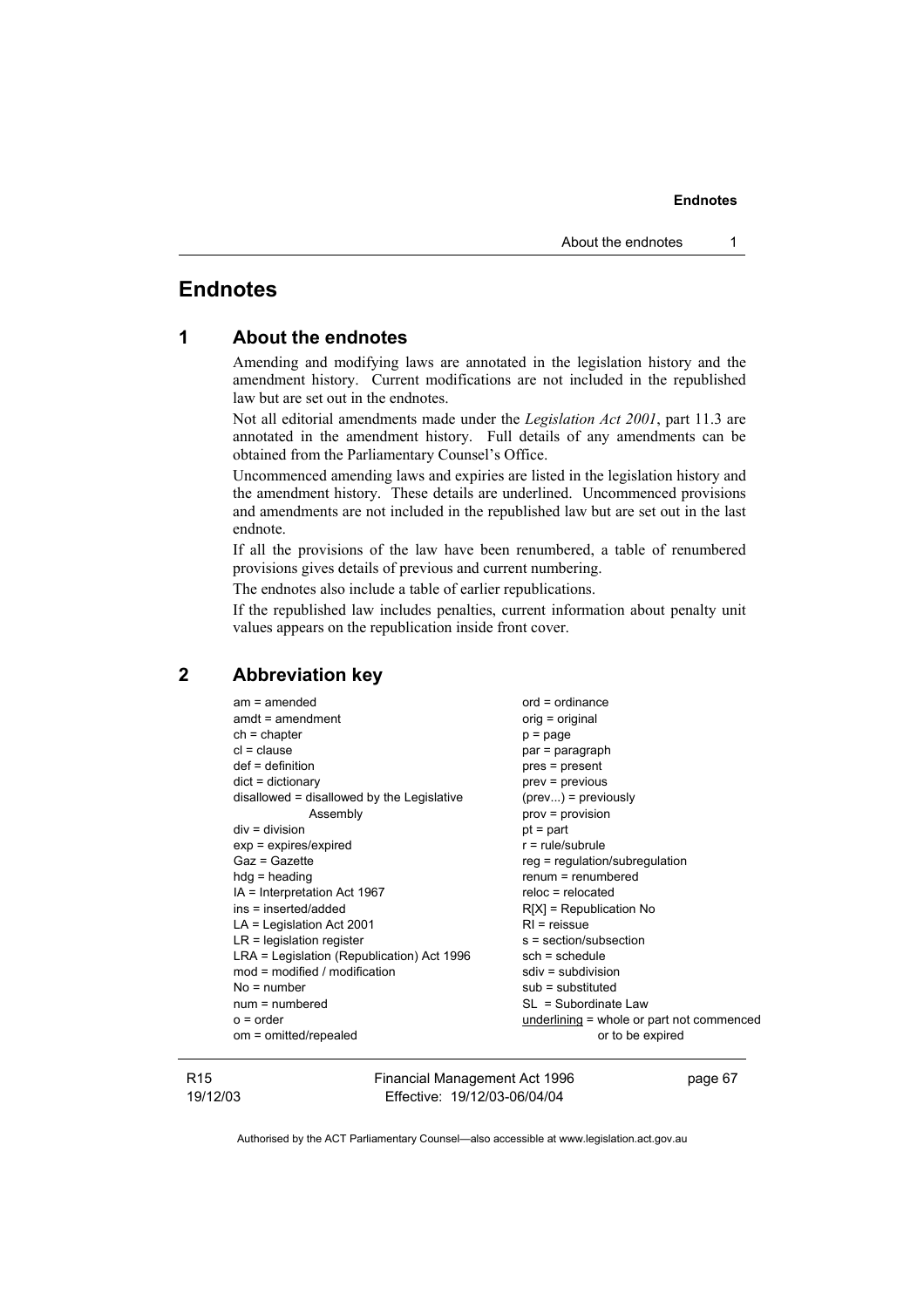3 Legislation history

# **3 Legislation history**

**Financial Management Act 1996 No 22**  notified 4 June 1996 (Gaz 1996 No 101) commenced 1 July 1996 (s 2)

as amended by

**Financial Management (Amendment) Act 1997 No 39**  notified 1 September 1997 (Gaz 1997 No S257) commenced 1 September 1997 (s 2)

**Financial Management (Amendment) Act (No 2) 1997 No 102**  notified 24 December 1997 (Gaz 1997 No S420) ss 1-3 commenced 24 December 1997 (s 2 (1)) remainder commenced 14 January 1998 (s 2 (2) and Gaz 1998 No S24)

- **Financial Management (Amendment) Act (No 3) 1997 No 124**  notified 24 December 1997 (Gaz 1997 No S420) commenced 24 December 1997 (s 2)
- **Trustee (Amendment) Act 1999 No 28 sch**  notified 21 May 1999 (Gaz 1999 No S24) sch commenced 21 May 1999 (s 2)

**Financial Sector Reform (ACT) Act 1999 No 33 sch**  notified 25 June 1999 (Gaz 1999 No S34) s 1, s 2 and dict commenced 25 June 1999 (s 2 (1)) sch commenced 1 July 1999 (s 2 (2) and Cwlth Gaz 1999 No S289)

- **Appropriation Act 1999-2000 No 36 s 9**  notified 12 July 1999 (Gaz 1999 No S44) s 9 commenced 12 July 1999 (s 2)
- **Financial Management Amendment Act 1999 No 58**  notified 10 November 1999 (Gaz 1999 No 45) commenced 10 November 1999 (s 2)

page 68 Financial Management Act 1996 Effective: 19/12/03-06/04/04

R15 19/12/03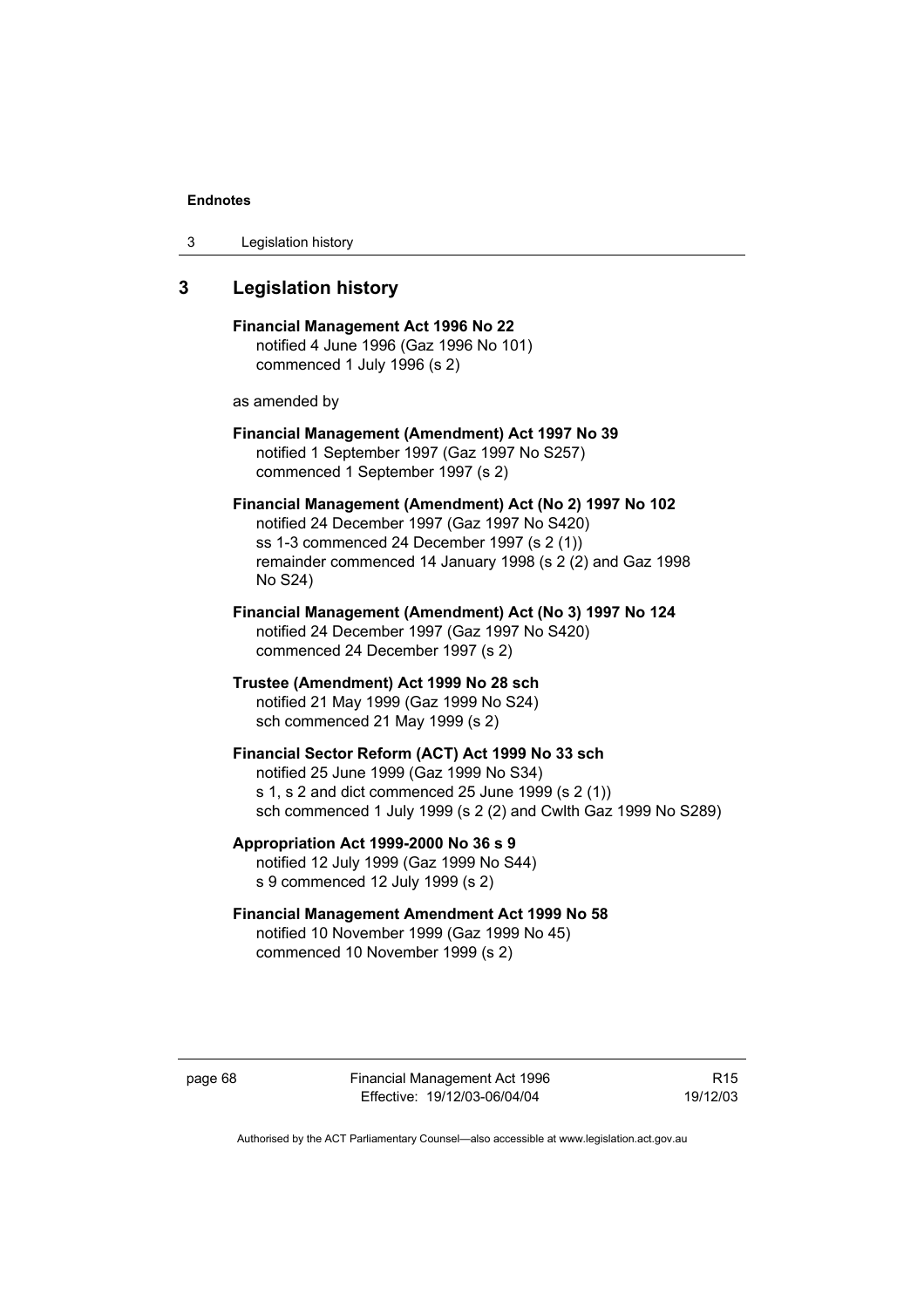Legislation history 3

# **Territory Superannuation Provision Protection Act 2000 No 21 sch**  notified 15 June 2000 (Gaz 2000 No 24) s 1, s 2 commenced 15 June 2000 (IA s 10B) sch commenced 1 July 2000 (s 2) **Financial Management Amendment Act 2000 No 27**  notified 30 June 2000 (Gaz 2000 No S30) s 1, s 2 commenced 30 June 2000 (IA s 10B) remainder commenced 30 June 2000 (s 2) **Financial Management Amendment Act 2001 No 4**  notified 8 March 2001 (Gaz 2001 No 10) s 1, s 2 commenced 8 March 2001 (IA s 10B) s 3 commenced 8 March 2001 (s 2) remainder commenced 8 September 2001 (IA s 10E) **Statute Law Amendment Act 2001 No 11 sch 3**  notified 29 March 2001 (Gaz 2001 No 13) commenced 29 March 2001 (s 2) **Financial Management Amendment Act 2001 (No 2) 2001 No 42**  notified 29 June 2001 (Gaz 2001 No S36) s 1, s 2 commenced 29 June 2001 (IA s 10B) s 3, s 4, s 6, s 7 commenced 29 June 2001 (s 2 (1)) s 5 commenced 1 July 2001 (s 2 (2)) **Appropriation Act 2001-2002 2001 No 43 s 12**  notified 29 June 2001 (Gaz 2001 No S36) s 1, s 2 commenced 29 June 2001 (IA s 10B) s 12 commenced 1 July 2001 (s 2) **Legislation (Consequential Amendments) Act 2001 No 44 pt 146**  notified 26 July 2001 (Gaz 2001 No 30) s 1, s 2 commenced 26 July 2001 (IA s 10B) pt 146 commenced 12 September 2001 (s 2 and see Gaz 2001 No S65)

page 69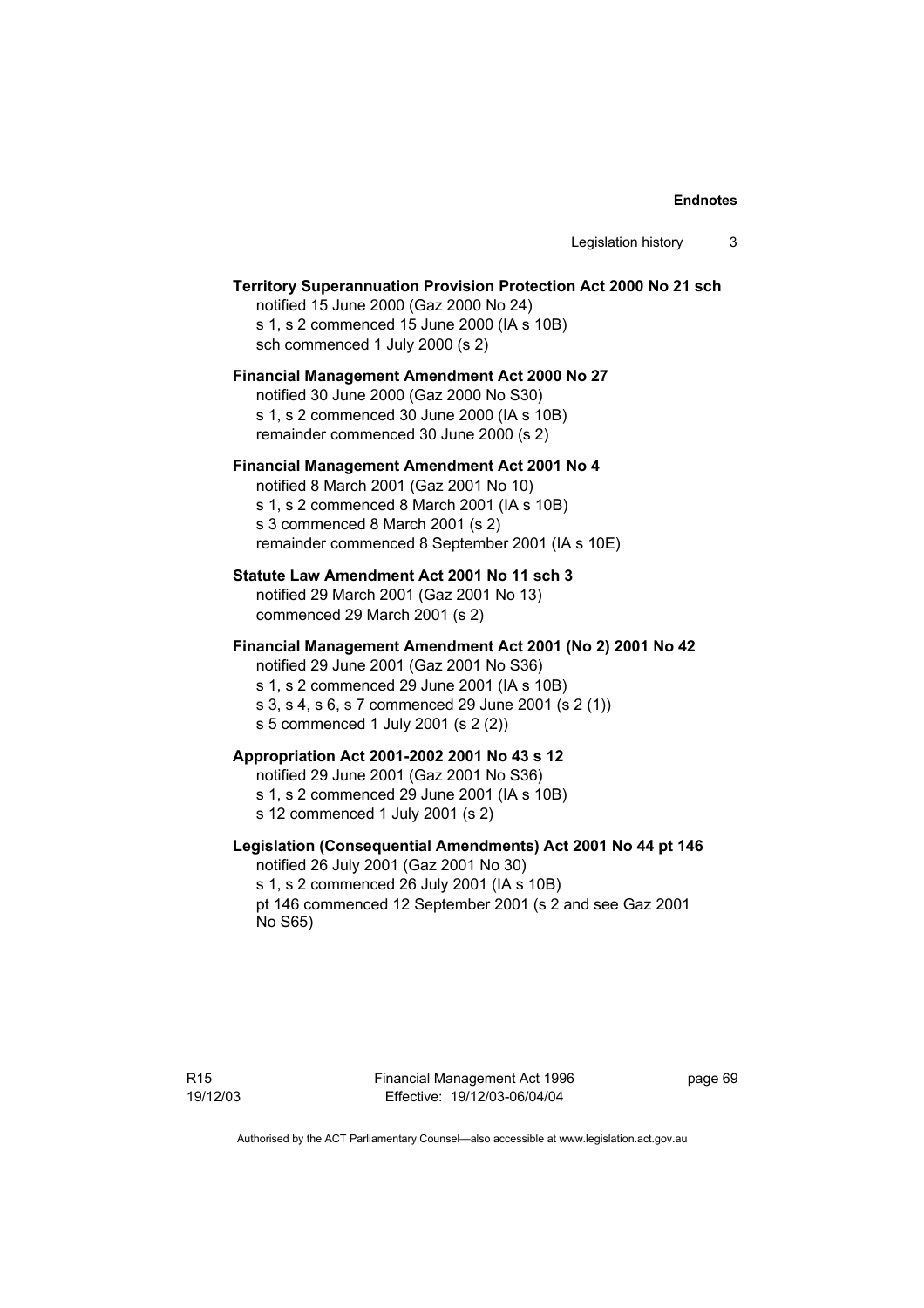| -3 | Legislation history |
|----|---------------------|
|----|---------------------|

## **Financial Management Legislation Amendment Act 2001 No 45 pt 2 (as am by 2002 No 30 pt 3.26)**

notified 12 July 2001 (Gaz 2001 No 28) s 1, s 2 commenced 12 July 2001 (IA s 10B) s 4 commenced 12 January 2002 (s 2 (3) and see Act 2002 No 30 amdt 3.370)

pt 2 remainder commenced 12 January 2002 (LA s 79)

# **Statute Law Amendment Act 2001 No 56 pt 3.20**

notified 5 September 2001 (Gaz 2001 No S65) commenced 5 September 2001 (s 2)

## **Financial Management Amendment Act 2001 (No 3) 2001 No 95**

notified 10 September 2001 (Gaz 2001 No S66) s 1, s 2 commenced 10 September 2001 (LA s 75) remainder commenced 1 January 2002 (CN 2001 No 6)

### **Financial Management Amendment Act 2001 (No 4) No 97**

notified LR 20 December 2001 commenced 20 December 2001 (s 2)

## **Appropriation Act 2002-2003 No 29 s 12**

notified LR 9 September 2002 taken to have commenced 30 June 2002 (s 2)

## **Statute Law Amendment Act 2002 No 30 pt 3.25**

notified LR 16 September 2002 s 1, s 2 taken to have commenced 19 May 1997 (LA s 75 (2)) amdt 3.369 taken to have commenced 31 December 2001 (s 2 (2))

pt 3.25 remainder commenced 17 September 2002 (s 2 (1))

**Financial Management Amendment Act 2002 No 38**  notified LR 8 October 2002 s 1, s 2 commenced 8 October 2002 (LA s 75 (1))

remainder commenced 1 November 2002 (s 2 and CN2002-12)

## **Appropriation Act 2002-2003 (No 2) A2003-9 s 9**

notified LR 7 March 2003

s 1, s 2 commenced 7 March 2003 (LA s 75 (1)) s 9 commenced 8 March 2003 (s 2)

page 70 Financial Management Act 1996 Effective: 19/12/03-06/04/04

R15 19/12/03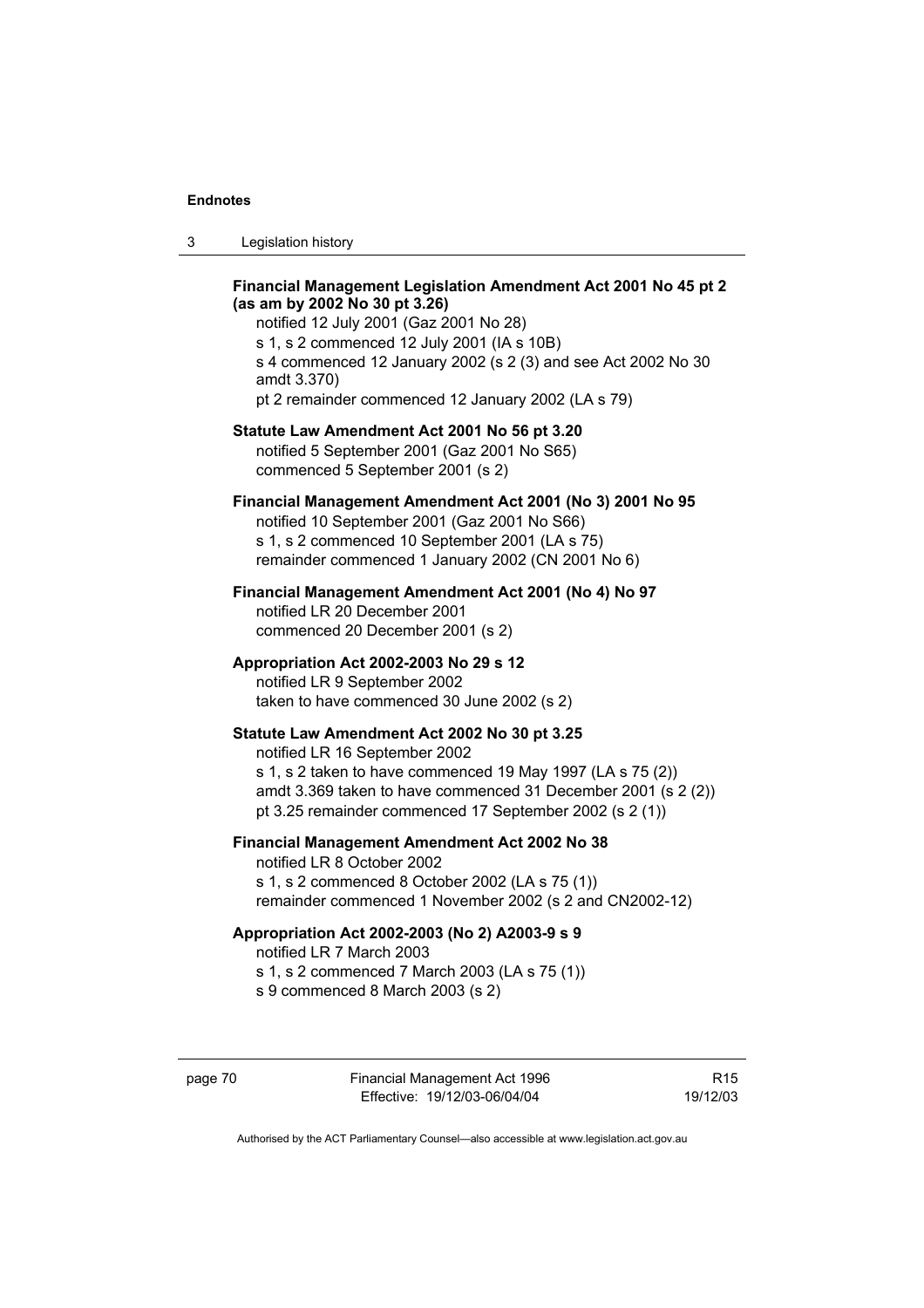## **Financial Management Amendment Act 2003 A2003-21**

notified LR 19 May 2003 s 1, s 2 commenced 19 May 2003 (LA s 75 (1)) remainder commenced 20 May 2003 (s 2)

**Appropriation Act 2003-2004 A2003-27**  notified LR 30 June 2003 commenced 30 June 2003 (s 2)

## **Financial Management Amendment Act 2003 (No 2) A2003-46**  notified LR 31 October 2003

s 1, s 2 commenced 31 October 2003 (LA s 75 (1)) remainder commenced 1 November 2003 (s 2)

# **Statute Law Amendment Act 2003 (No 2) A2003-56 sch 3 pt 3.9**

notified LR 5 December 2003 s 1, s 2 commenced 5 December 2003 (LA s 75 (1)) sch 3 pt 3.9 commenced 19 December 2003 (s 2)

# **4 Amendment history**

| Name of Act       |                                                                                        |
|-------------------|----------------------------------------------------------------------------------------|
| s 1               | sub 2001 No 56 amdt 3.255                                                              |
| s 2               | Act subject to Territory Superannuation Provision Protection Act<br>sub 2000 No 21 sch |
| <b>Dictionary</b> |                                                                                        |
| s 3 hdg           | sub 2000 No 21 sch                                                                     |
| s 3               | am 2000 No 21 sch                                                                      |
|                   | def bank om 1999 No 33 sch                                                             |
|                   | def banking institution ins 1997 No 102 s 4                                            |
|                   | om 1999 No 33 sch                                                                      |
|                   | def Territory activities ins 1997 No 124 s 4<br>om 2001 No 95 amdt 1.3                 |
|                   | def Treasurer om 2001 No 95 amdt 1.2                                                   |
|                   | remaining defs reloc to dict 2001 No 95 amdt 1.4                                       |
|                   | sub 2001 No 95 amdt 1.5                                                                |
| <b>Notes</b>      |                                                                                        |
| s 3A              | orig s 3A renum as s 3B 2001 No 95 amdt 1.6                                            |
|                   | ins 2001 No 95 amdt 1.5                                                                |
|                   |                                                                                        |

R15 19/12/03 Financial Management Act 1996 Effective: 19/12/03-06/04/04

page 71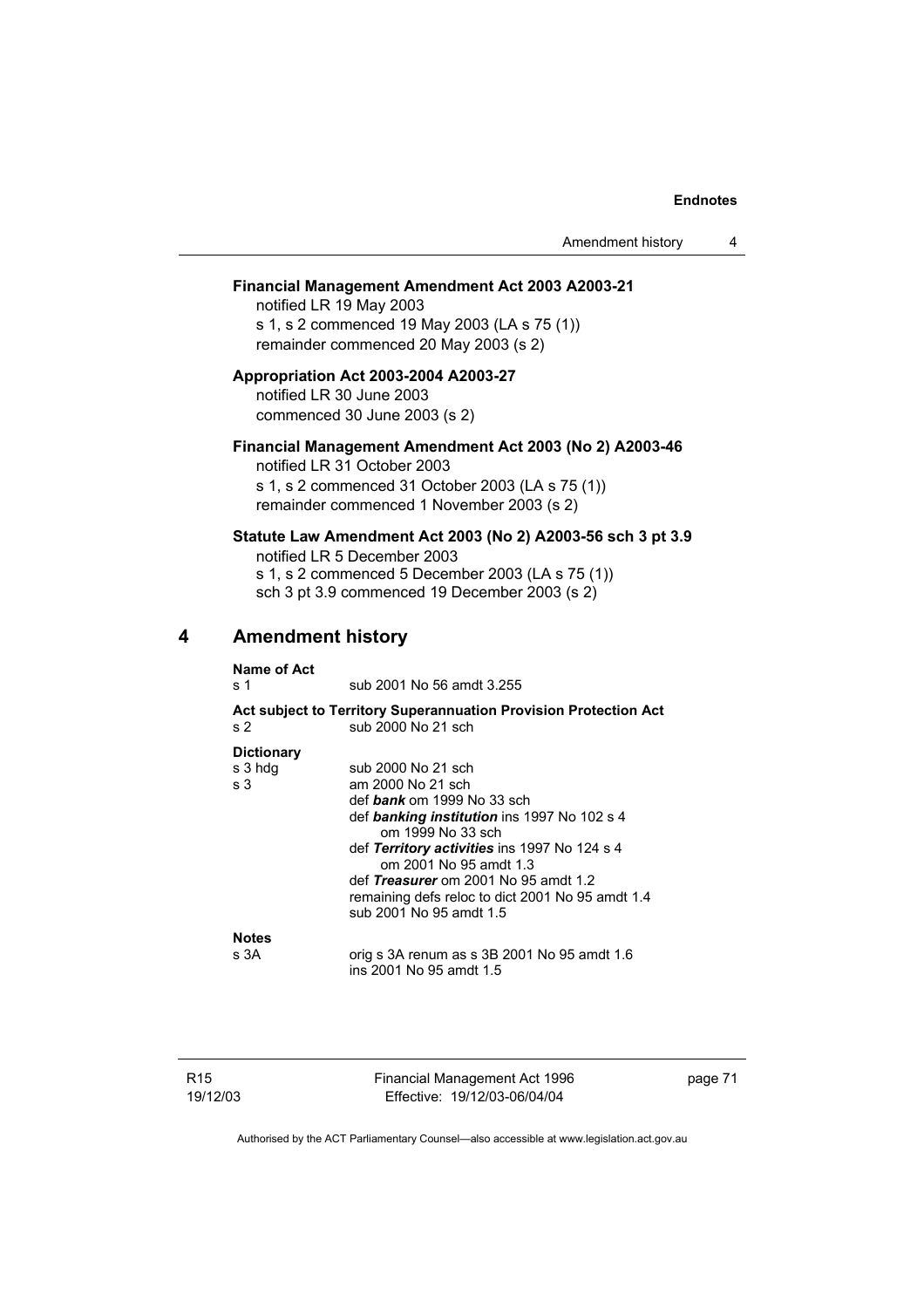| 4       | Amendment history                                                                                                                                                                                               |                                                                                                                                                                                                  |                 |
|---------|-----------------------------------------------------------------------------------------------------------------------------------------------------------------------------------------------------------------|--------------------------------------------------------------------------------------------------------------------------------------------------------------------------------------------------|-----------------|
|         | s 3B                                                                                                                                                                                                            | Declaration that certain authorities are not Territory authorities for this Act<br>(prev s 3A) ins 2000 No 21 sch<br>am 2001 No 44 amdt 1.1631, amdt 1.1632<br>renum as s 3B 2001 No 95 amdt 1.6 |                 |
|         | <b>Budget management</b><br>pt 2 hdg                                                                                                                                                                            | sub A2003-46 s 4                                                                                                                                                                                 |                 |
|         | <b>Appropriations and budgets</b><br>div 2.1 hdg                                                                                                                                                                | ins A2003-46 s 4                                                                                                                                                                                 |                 |
|         | Net appropriations for outputs<br>am 2000 No 27 s 5<br>s 9                                                                                                                                                      |                                                                                                                                                                                                  |                 |
|         | Net appropriations for capital injections<br>s 9A<br>ins 2000 No 27 s 6                                                                                                                                         |                                                                                                                                                                                                  |                 |
|         | s 9B                                                                                                                                                                                                            | Appropriations for payments on behalf of Territory to be net appropriations<br>ins 2001 No 95 s 5                                                                                                |                 |
|         | <b>Budget papers</b><br>s 10                                                                                                                                                                                    | am 1997 No 124 s 5; 2001 No 56 amdt 3.257                                                                                                                                                        |                 |
|         | <b>Territory budgets</b><br>s 11                                                                                                                                                                                | am 1997 No 124 s 6; 2001 No 4 s 4; 2001 No 56 amdt 3.258;<br>2001 No 95 s 6<br>sub A2003-46 s 5                                                                                                  |                 |
|         | s 11A                                                                                                                                                                                                           | Financial policy objectives and strategies statement<br>ins A2003-46 s 5                                                                                                                         |                 |
|         | <b>Departmental budgets</b><br>s 12                                                                                                                                                                             | am 1997 No 102 s 5; 1997 No 124 s 7; 1999 No 58 s 3; 2001<br>No 56 amdt 3.258; 2001 No 95 s 7; ss renum R6 LA (see<br>2001 No 95 amdt 1.7); 2002 No 38 s 4, s 5                                  |                 |
|         | s 12A                                                                                                                                                                                                           | <b>Public trading enterprise budgets</b><br>ins 1997 No 124 s 8<br>am 2001 No 56 amdt 3.258; 2001 No 95 s 8                                                                                      |                 |
|         | <b>Supplementary budget papers</b><br>s 13                                                                                                                                                                      | am 2001 No 56 amdt 3.259, amdt 3.260<br>sub 2001 No 97 s 4                                                                                                                                       |                 |
|         | Amendment of departmental budget for supplementary appropriation<br>$s$ 13A<br>ins A2003-9 s 9<br>Transfer of funds between appropriations<br>am 1997 No 102 s 6; 2000 No 21 sch; 2001 No 56 amdt 3.261<br>s 14 |                                                                                                                                                                                                  |                 |
|         |                                                                                                                                                                                                                 |                                                                                                                                                                                                  |                 |
|         | s 15                                                                                                                                                                                                            | Transfer of funds within appropriations<br>am 1997 No 102 s 7; 2001 No 56 amdt 3.262                                                                                                             |                 |
| page 72 |                                                                                                                                                                                                                 | Financial Management Act 1996                                                                                                                                                                    | R <sub>15</sub> |

Authorised by the ACT Parliamentary Counsel—also accessible at www.legislation.act.gov.au

19/12/03

Effective: 19/12/03-06/04/04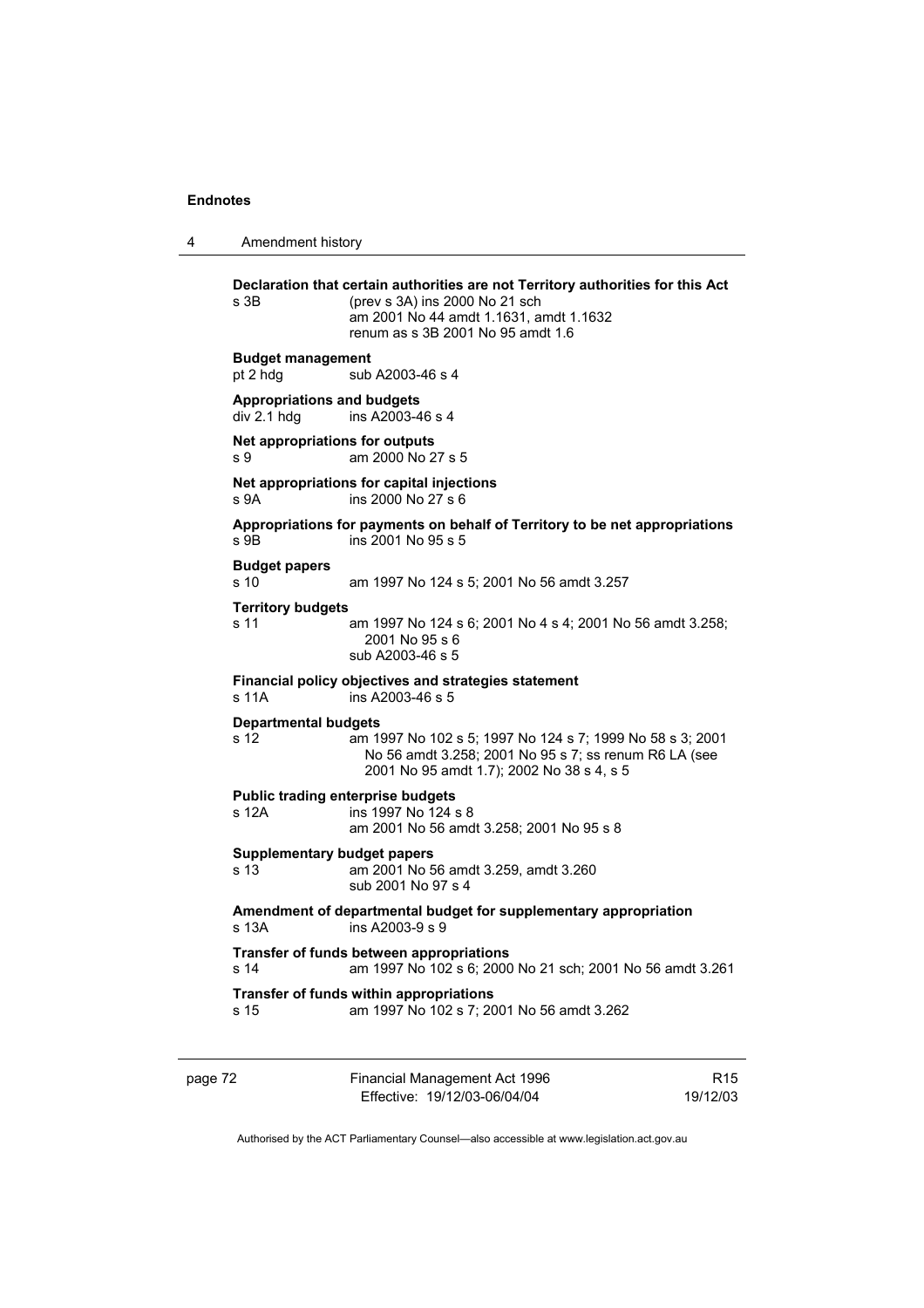|                                                | Amendment history                                                                                                                                                                                                  | 4 |
|------------------------------------------------|--------------------------------------------------------------------------------------------------------------------------------------------------------------------------------------------------------------------|---|
| s 15A                                          | Reclassification of certain appropriations<br>ins 1997 No 102 s 8; 2001 No 56 amdt 3.263                                                                                                                           |   |
| s 16                                           | <b>Transfer of functions between departments</b><br>am 2000 No 21 sch: 2001 No 56 amdt 3.263                                                                                                                       |   |
| s 16A                                          | Amendment of budgets on transfer of functions between departments<br>ins A2003-21 s 4                                                                                                                              |   |
| s 17                                           | Variation of appropriations for Commonwealth grants<br>am 1997 No 102 s 9; 2001 No 56 amdt 3.264, amdt 3.265; 2002<br>No 38 s 6                                                                                    |   |
| s 17A                                          | Variations of appropriations for certain payments to Commonwealth<br>ins 1999 No 36 s 9<br>am 2000 No 27 s 7; 2001 No 43 s 12; 2001 No 56 amdt 3.266,<br>amdt 3.267; A2003-27 s 12<br>exp 30 June 2004 (s 17A (4)) |   |
| Treasurer's advance<br>s 18                    | am 2001 No 56 amdt 3.268; 2001 No 97 s 5, s 6; ss renum<br>R4 LA                                                                                                                                                   |   |
| s 18A                                          | Payments in anticipation of appropriation or supply<br>ins 1997 No 102 s 10<br>am 2001 No 56 amdt 3.269<br>om 2002 No 38 s 7                                                                                       |   |
| s 19A                                          | <b>Payments for Territory GST liabilities</b><br>ins 1997 No 39 s 4<br>sub 2000 No 27 s 8                                                                                                                          |   |
| s 19B                                          | Authorisation of expenditure of certain Commonwealth grants<br>ins 1997 No 102 s 11<br>am 2001 No 56 amdt 3.269                                                                                                    |   |
| s 19C                                          | Amendment of conditions of capital injection<br>ins 2002 No 38 s 8                                                                                                                                                 |   |
| s 19D                                          | Amendment of performance criteria<br>ins 2002 No 38 s 8                                                                                                                                                            |   |
| <b>Amendment of financial targets</b><br>s 19E | ins 2002 No 38 s 8                                                                                                                                                                                                 |   |
| s 20                                           | <b>Budgets for Legislative Assembly secretariat</b><br>am A2003-21 s 5                                                                                                                                             |   |
| div 2.2 hdg                                    | <b>Budget reviews and pre-election updates</b><br>ins A2003-46 s 6                                                                                                                                                 |   |
| <b>Budget review</b><br>s 20A                  | ins A2003-46 s 6                                                                                                                                                                                                   |   |

R15 19/12/03 Financial Management Act 1996 Effective: 19/12/03-06/04/04 page 73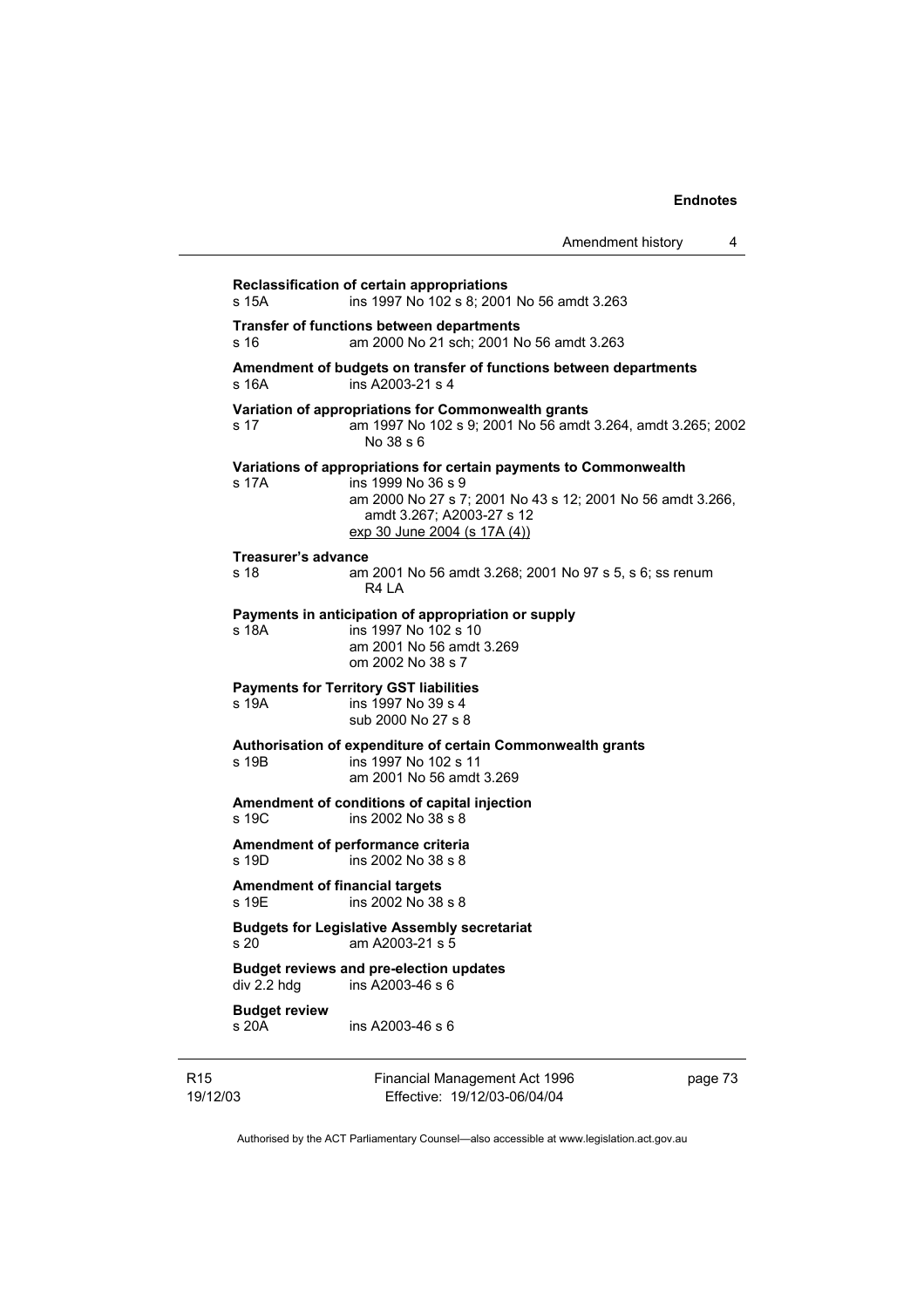| 4                                                                           | Amendment history                                                                                                                                                             |                                                                                                                                                              |                             |
|-----------------------------------------------------------------------------|-------------------------------------------------------------------------------------------------------------------------------------------------------------------------------|--------------------------------------------------------------------------------------------------------------------------------------------------------------|-----------------------------|
|                                                                             | Purpose and contents of budget review<br>ins A2003-46 s 6<br>s 20B                                                                                                            |                                                                                                                                                              |                             |
|                                                                             | Pre-election budget update<br>s, 20C<br>ins A2003-46 s 6                                                                                                                      |                                                                                                                                                              |                             |
|                                                                             | Purpose and contents of pre-election budget update<br>s 20D<br>ins A2003-46 s 6                                                                                               |                                                                                                                                                              |                             |
|                                                                             | <b>Financial reports of the Territory</b><br>div 3.1 hdg                                                                                                                      | (prev pt 3 div 1 hdg) renum R3 LA (see 2001 No 95 amdt 1.11)                                                                                                 |                             |
|                                                                             | Meaning of the Territory in div 3.1<br>s 21 hdg                                                                                                                               | am R3 LA                                                                                                                                                     |                             |
|                                                                             | Annual financial statements of the Territory<br>am 2001 No 95 s 9<br>s 22<br><b>Audit of annual financial statements</b><br>s 24<br>am 2002 No 38 s 9, amdt 1.1; A2003-46 s 7 |                                                                                                                                                              |                             |
|                                                                             |                                                                                                                                                                               |                                                                                                                                                              |                             |
|                                                                             | $s$ 25 hdg<br>s 25                                                                                                                                                            | Presentation of annual financial statements to Legislative Assembly<br>sub 2002 No 38 amdt 1.2<br>am 2001 No 56 amdt 3.270; A2003-46 s 8, s 9                |                             |
|                                                                             | Quarterly departmental performance reports<br>s <sub>25A</sub><br>reloc to s 30A                                                                                              |                                                                                                                                                              |                             |
|                                                                             | <b>Periodic financial statements</b><br>s 26                                                                                                                                  | am 1997 No 124 s 10; 2001 No 42 s 4<br>(6), (7) exp 30 June 2001 (s 26 (7))<br>sub 2001 No 42 s 5; 2001 No 95 s 11                                           |                             |
|                                                                             | <b>Financial reports of departments</b><br>div 3.2 hdg                                                                                                                        | (prev pt 3 div 2 hdg) renum R3 LA (see 2001 No 95 amdt 1.11)                                                                                                 |                             |
|                                                                             | s 27                                                                                                                                                                          | Annual financial statements of departments<br>am 2001 No 56 amdt 3.272; 2001 No 95 s 12; 2002 No 38<br>ss 10-13; pars renum R10 LA (see 2002 No 38 amdt 1.5) |                             |
|                                                                             | <b>Responsibility for annual financial statements</b><br>sub 2002 No 38 amdt 1.6<br>s 28 hdg                                                                                  |                                                                                                                                                              |                             |
| Audit of financial statements of departments<br>sub 2002 No 38 s 14<br>s 29 |                                                                                                                                                                               |                                                                                                                                                              |                             |
|                                                                             | s 29A                                                                                                                                                                         | Audit of financial statements for departments for 2000-2001<br>ins 2001 No 42 s 6<br>exp 31 December 2001 (s 29A (2))                                        |                             |
|                                                                             | s 30 hdg<br>s 30                                                                                                                                                              | <b>Presentation of annual financial statements</b><br>sub 2002 No 38 amdt 1.7<br>am 2001 No 56 amdt 3.273                                                    |                             |
| page 74                                                                     |                                                                                                                                                                               | Financial Management Act 1996<br>Effective: 19/12/03-06/04/04                                                                                                | R <sub>15</sub><br>19/12/03 |

Authorised by the ACT Parliamentary Counsel—also accessible at www.legislation.act.gov.au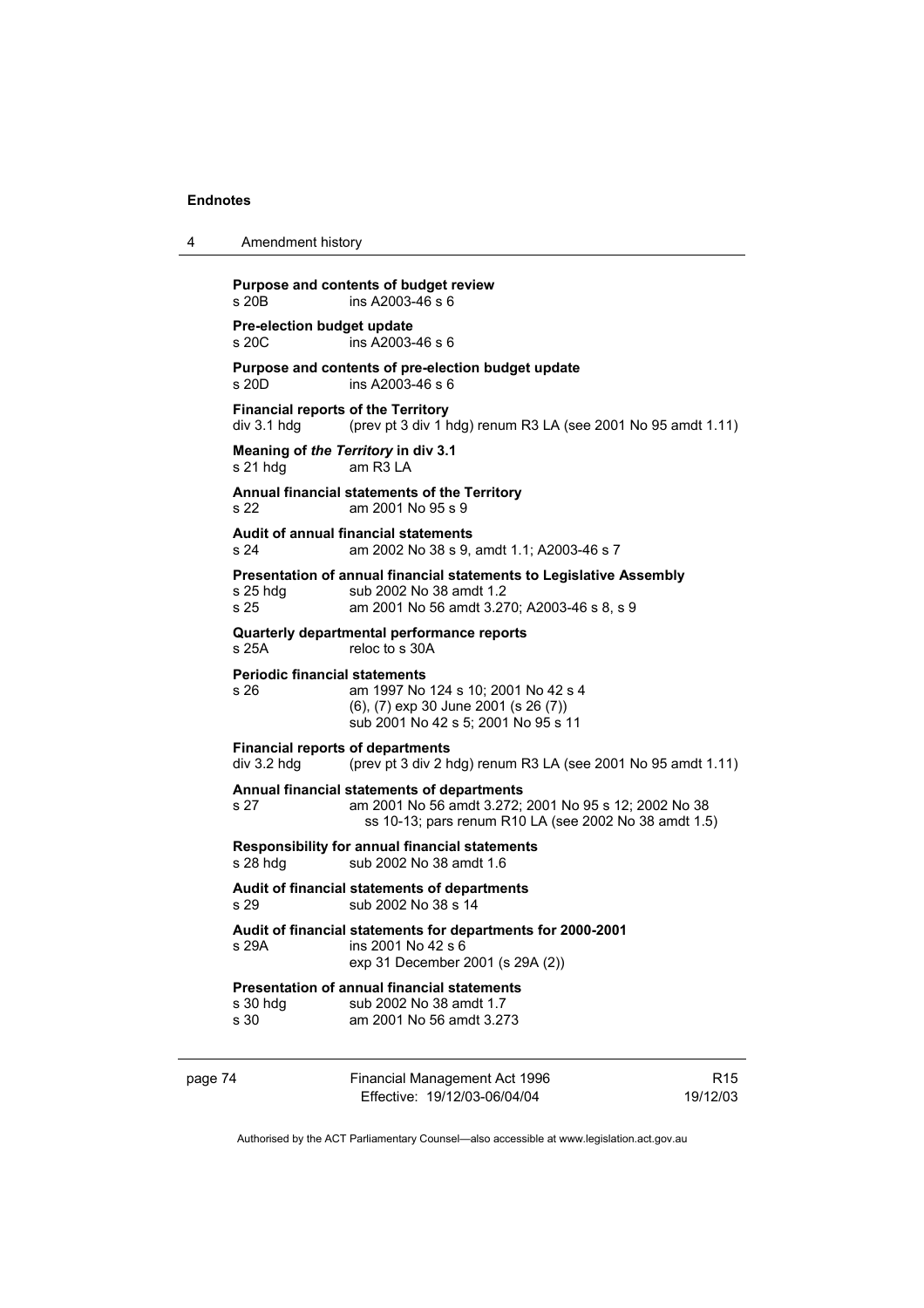Amendment history 4

R15 19/12/03 Financial Management Act 1996 Effective: 19/12/03-06/04/04 page 75 **Quarterly departmental performance reports**  s 30A (prev s 25A) ins 1997 No 124 s 9 am 2001 No 56 amdt 3.271; 2001 No 95 s 10; 2002 No 38 amdt 1.3 reloc from s 25A 2002 No 38 amdt 1.4 **Responsibilities of chief executives of departments**  s 31 am 2002 No 38 s 15 **Agreement for the conduct of banking for Territory** s 32 am 1997 No 102 sch; 1999 No 33 sch **Territory banking account** s 33 am 1997 No 102 sch **Departmental banking accounts**  s 34 am 1997 No 102 sch; 1999 No 33 sch; 2001 No 95 s 13; 2001 No 95 s 7; ss renum R6 LA (see 2001 No 95 amdt 1.8); 2002 No 38 s 16 **Transfer of departmental banking account**  s 34A **prev s** 34A renum as s 34B ins 2001 No 95 s 14 **End of year balances of departmental banking accounts** s 34B (prev s 34A) ins 1997 No 102 s 12 renum 2001 No 95 s 15 **Payments into banking accounts** s 35 am 1997 No 102 sch; 1999 No 33 sch **Transfer following change in departmental responsibilities** s 36 am 1997 No 102 sch **Transfers from departmental banking accounts to Territory banking account**  s 36A ins 2002 No 38 s 17 **Payments from Territory banking account**  s 37 hdg sub 2002 No 38 s 18<br>s 37 am 1997 No 102 sch am 1997 No 102 sch; 2000 No 21 sch; 2001 No 95 s 16; 2002 No 38 s 19; ss renum R10 LA (see 2002 No 38 amdt 1.8) **Investment of certain public money**  s 38 hdg sub 2000 No 21 sch<br>s 38 separate sub 2000 No 102 sch am 1997 No 102 sch; 1999 No 33 sch; 2000 No 21 sch; 2001 No 45 s 5; 2001 No 95 s 17; A2003-21 s 6, s 7; ss renum R12 LA (see A2003-21 s 8) **Borrowing and guarantees**  pt 6 hdg sub 2001 No 45 s 6 **Borrowings by Territory authorities to be approved**  s 42 am 2001 No 95 s 18, amdt 1.9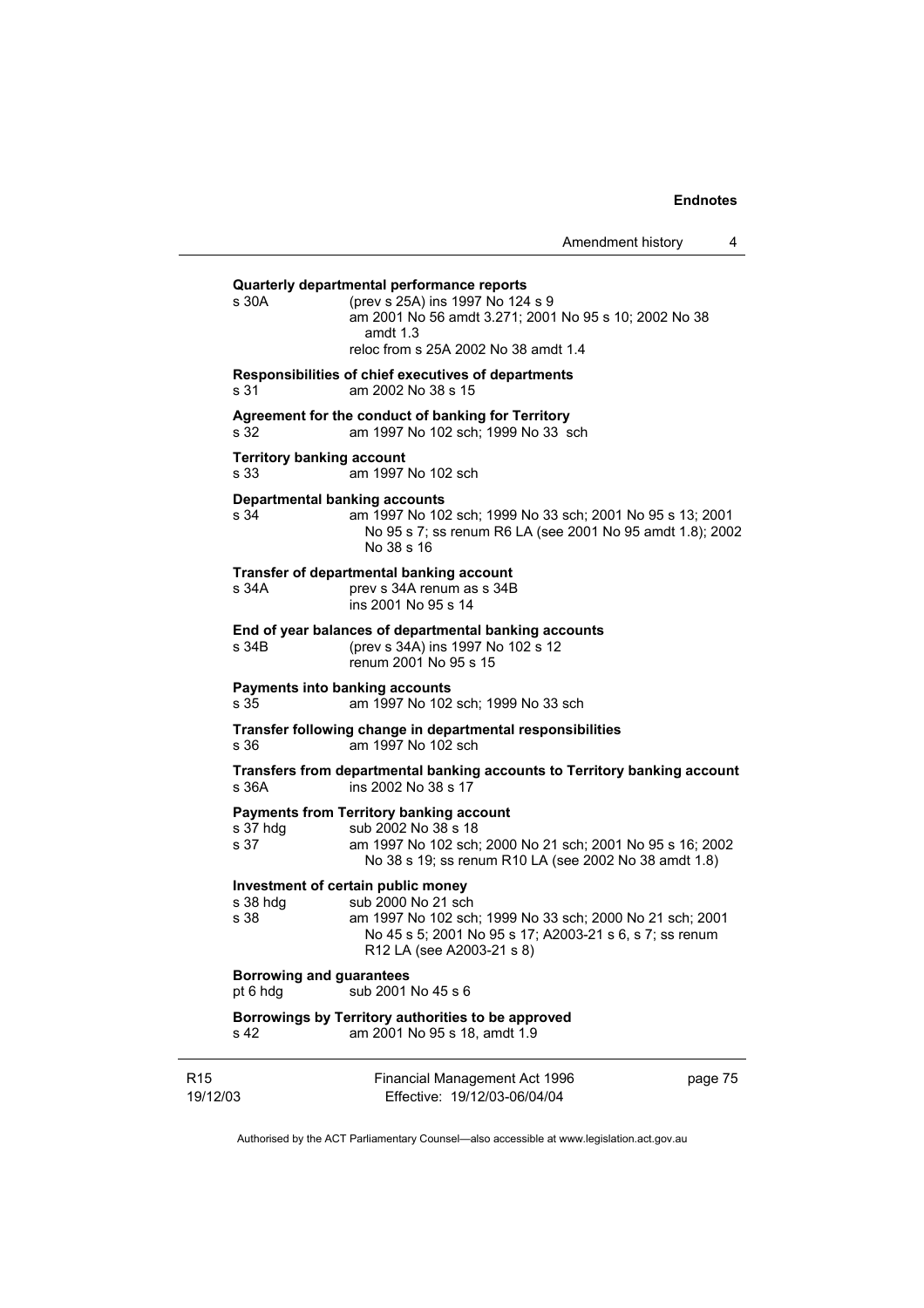4 Amendment history

```
page 76 Financial Management Act 1996
                 Effective: 19/12/03-06/04/04 
                                                               R15 
                                                            19/12/03 
Loans to be paid into Territory banking account
s 45 am 1997 No 102 sch; 2001 No 95 s 19 
Payments by Treasurer 
s 46 sub 2002 No 38 s 20
Guarantees by Territory 
s 47 am 2001 No 56 amdt 3.274 
Financial derivatives 
s 48 om 2001 No 45 s 7 
Departmental trust banking accounts
s 51 am 1997 No 102 sch; 1999 No 33 sch; 2002 No 38 s 21 
Transfers between banking accounts
s 52 am 1997 No 102 sch 
                sub 2001 No 95 s 20 
Investment of trust money 
s 53 am 1999 No 28 sch 
Unclaimed trust money 
s 53A ins 1997 No 102 s 13 
                am 1999 No 33 sch; 2001 No 44 amdts 1.1633-1.1635; 
                 ss renum R3 LA (see 2001 No 44 amdt 1.1636); 2001 No 95 
                 s 21; ss renum R6 LA; 2002 No 30 amdt 3.367 
Review of decisions 
s 53B ins 1997 No 102 s 13 
                am 2002 No 30 amdt 3.368 
Notification of decisions 
               ins 1997 No 102 s 13
Banking accounts 
s 55 am 1997 No 102 sch; 1999 No 33 sch; 2002 No 38 s 22 
Investment 
s 56 am 1997 No 102 sch; 1999 No 33 sch; 2001 No 45 s 8; 2001 
                 No 95 s 22; 2002 No 38 s 23, s 24; A2003-21 ss 9-12; ss 
                 renum R12 LA (see A2003-21 s 13) 
Borrowing 
               am 2001 No 95 s 23
Statements of intent 
s 58 am 2001 No 95 s 24 
Annual financial statements 
s 59 am 2001 No 95 s 25 
Audit of annual financial statements 
s 61 sub 2002 No 38 s 25
```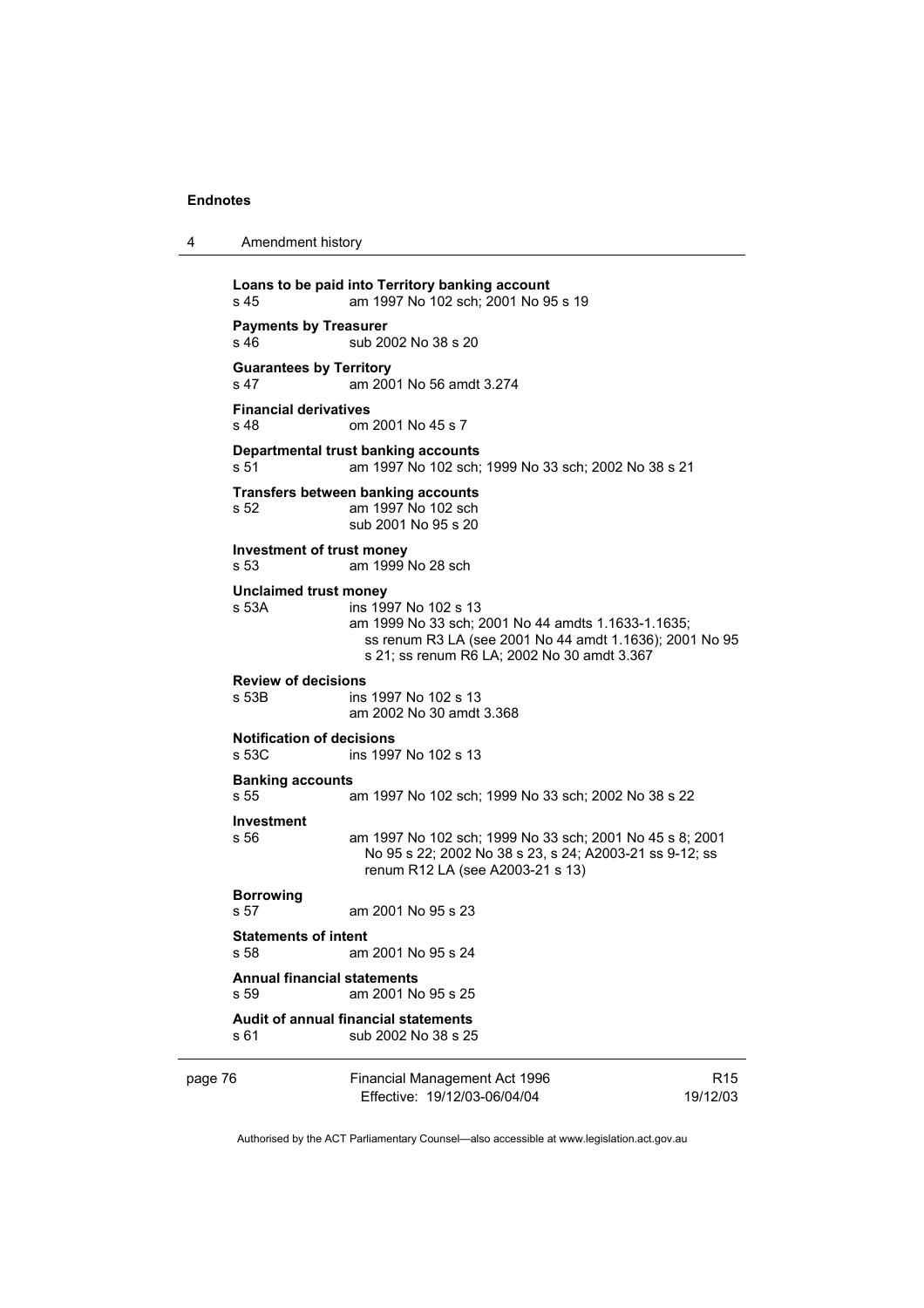| Audit of annual financial statements for 2000-2001<br>ins 2001 No 42 s 7<br>exp 31 December 2001 (s 61A (2))                                                                                                                                                                                                                                                                                                                                                                                                                                                                                                                                                                                                                                                                                                                                                                                                                                                                                                                   |
|--------------------------------------------------------------------------------------------------------------------------------------------------------------------------------------------------------------------------------------------------------------------------------------------------------------------------------------------------------------------------------------------------------------------------------------------------------------------------------------------------------------------------------------------------------------------------------------------------------------------------------------------------------------------------------------------------------------------------------------------------------------------------------------------------------------------------------------------------------------------------------------------------------------------------------------------------------------------------------------------------------------------------------|
| <b>Presentation of annual financial statements</b><br>am 2001 No 56 amdt 3.275; R8 LA (see also 2002 No 38<br>amdt $1.9$                                                                                                                                                                                                                                                                                                                                                                                                                                                                                                                                                                                                                                                                                                                                                                                                                                                                                                       |
| Act of grace payments<br>am 2001 No 95 amdt 1.10                                                                                                                                                                                                                                                                                                                                                                                                                                                                                                                                                                                                                                                                                                                                                                                                                                                                                                                                                                               |
| Guideline-making power<br>ins 2000 No 27 s 9<br>om 2001 No 44 amdt 1.1637                                                                                                                                                                                                                                                                                                                                                                                                                                                                                                                                                                                                                                                                                                                                                                                                                                                                                                                                                      |
| <b>Guideline-making power</b><br>sub 2000 No 27 s 10<br>am 2000 No 27 s 10<br>sub 2001 No 44 amdt 1.1637<br>am A2003-56 amdt 3.139                                                                                                                                                                                                                                                                                                                                                                                                                                                                                                                                                                                                                                                                                                                                                                                                                                                                                             |
| <b>Regulation-making power</b><br>ins 2001 No 44 amdt 1.1637                                                                                                                                                                                                                                                                                                                                                                                                                                                                                                                                                                                                                                                                                                                                                                                                                                                                                                                                                                   |
| def appropriation reloc from s 3 2001 No 95 amdt 1.4<br>def Appropriation Act reloc from s 3 2001 No 95 amdt 1.4<br>def appropriation unit reloc from s 3 2001 No 95 amdt 1.4<br>def banking account ins 1997 No 102 s 4<br>am 1999 No 33 sch<br>reloc from s 3 2001 No 95 amdt 1.4<br>def borrowing reloc from s 3 2001 No 95 amdt 1.4<br>def budget papers am 2001 No 56 amdt 3.256<br>reloc from s 3 2001 No 95 amdt 1.4<br>def capital injection reloc from s 3 2001 No 95 amdt 1.4<br>def chief executive officer reloc from s 3 2001 No 95 amdt 1.4<br>def class of outputs reloc from s 3 2001 No 95 amdt 1.4<br>def department reloc from s 3 2001 No 95 amdt 1.4<br>def departmental banking account am 1997 No 102 sch<br>reloc from s 3 2001 No 95 amdt 1.4<br>def expenses reloc from s 3 2001 No 95 amdt 1.4<br>def financial management guidelines sub 2001 No 11<br>amdt 3.125<br>reloc from s 3 2001 No 95 amdt 1.4<br>def general government sector ins 1997 No 124 s 4<br>reloc from s 3 2001 No 95 amdt 1.4 |
|                                                                                                                                                                                                                                                                                                                                                                                                                                                                                                                                                                                                                                                                                                                                                                                                                                                                                                                                                                                                                                |

R15 19/12/03 Financial Management Act 1996 Effective: 19/12/03-06/04/04

page 77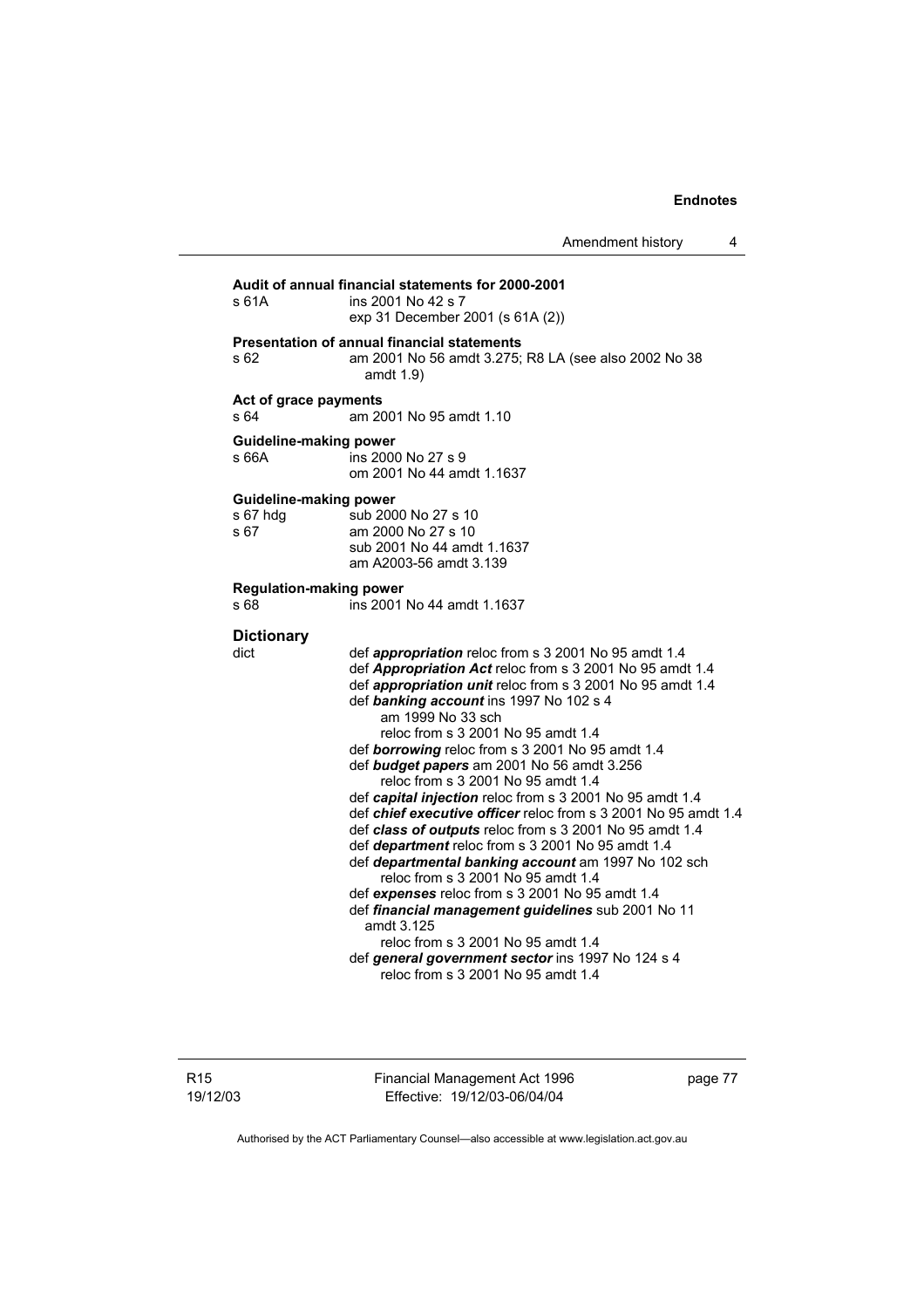4 Amendment history

 def *generally accepted accounting practice* reloc from s 3 2001 No 95 amdt 1.4 def *GST* ins 2000 No 27 s 4 reloc from s 3 2001 No 95 amdt 1.4 def *input tax credit* ins 2000 No 27 s 4 reloc from s 3 2001 No 95 amdt 1.4 def *interest* ins 2001 No 45 s 4 (as am 2002 No 30 amdt 3.370) def *invest* ins 2001 No 45 s 4 (as am 2002 No 30 amdt 3.370) def *Legislative Assembly secretariat* sub 2001 No 95 amdt 1.1 reloc from s 3 2001 No 95 amdt 1.4 def *outcomes* reloc from s 3 2001 No 95 amdt 1.4 def *outputs* reloc from s 3 2001 No 95 amdt 1.4 def *prescribed* reloc from s 3 2001 No 95 amdt 1.4 def *public money* am 2001 No 95 s 4 reloc from s 3 2001 No 95 amdt 1.4 def *public trading enterprise* ins 1997 No 124 s 4 reloc from s 3 2001 No 95 amdt 1.4 am A2003-21 s 14 def *public trading enterprise sector* ins 1997 No 124 s 4 reloc from s 3 2001 No 95 amdt 1.4 def *responsible chief executive* reloc from s 3 2001 No 95 amdt 1.4 def *responsible Minister* reloc from s 3 2001 No 95 amdt 1.4 def *securities* reloc from s 3 dict 2001 No 95 amdt 1.4 def *statement of intent* reloc from s 3 2001 No 95 amdt 1.4 def *superannuation appropriation* ins 2000 No 21 sch reloc from s 3 2001 No 95 amdt 1.4 def *superannuation banking account* ins 2000 No 21 sch reloc from s 3 2001 No 95 amdt 1.4 def *taxable supply* ins 2000 No 27 s 4 reloc from s 3 2001 No 95 amdt 1.4 def *Territory authority* am 2000 No 21 sch; 2001 No 95 amdt 1.3 reloc from s 3 2001 No 95 amdt 1.4 def *Territory banking account* am 1997 No 102 sch reloc from s 3 2001 No 95 amdt 1.4 def *trust money* reloc from s 3 2001 No 95 amdt 1.4 def *warrant* am 1997 No 102 sch reloc from s 3 2001 No 95 amdt 1.4 om 2002 No 38 amdt 1.10

page 78 Financial Management Act 1996 Effective: 19/12/03-06/04/04

R15 19/12/03